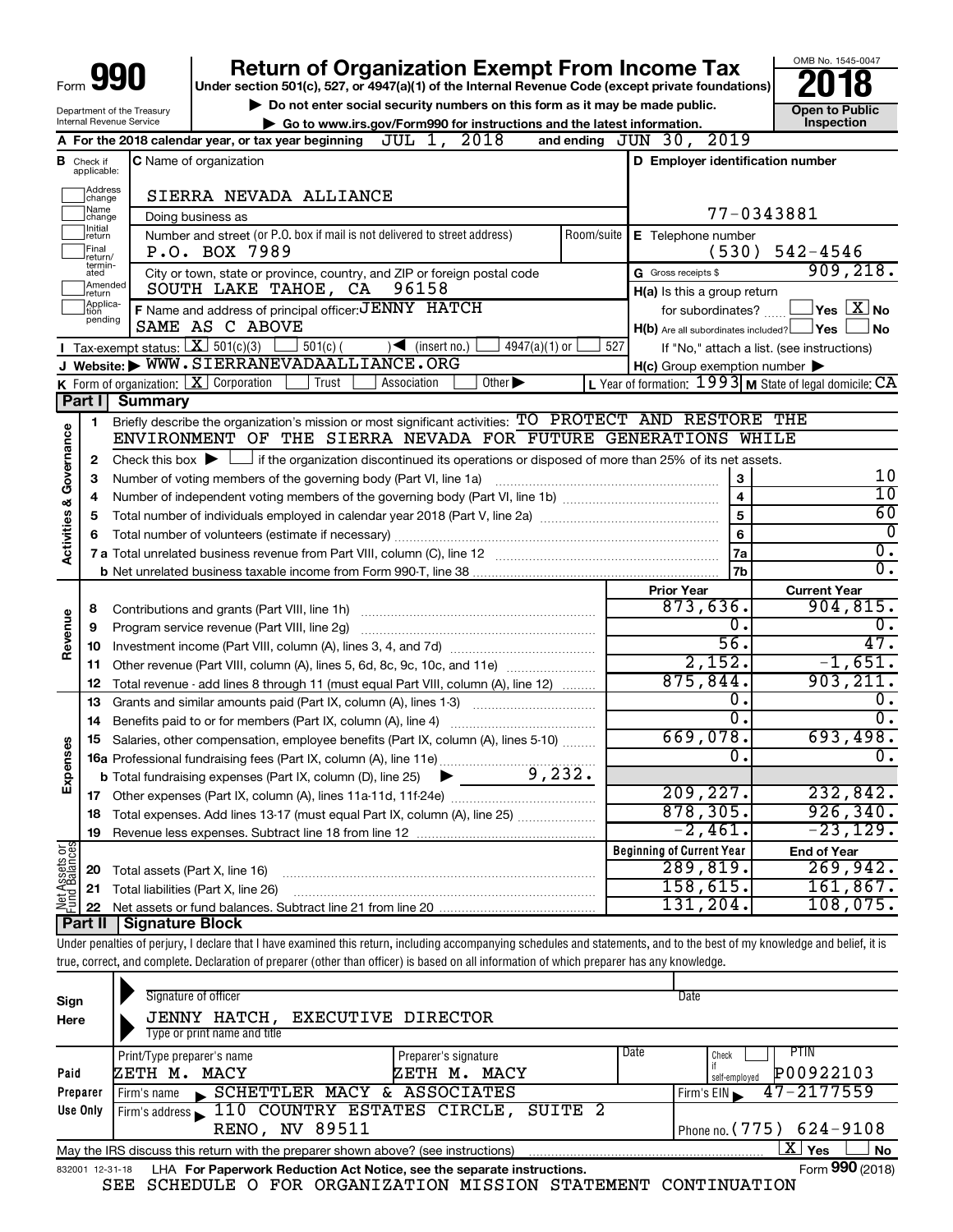|              | SIERRA NEVADA ALLIANCE<br>Form 990 (2018)                                                                                                    | 77-0343881 | Page 2                              |
|--------------|----------------------------------------------------------------------------------------------------------------------------------------------|------------|-------------------------------------|
|              | Part III   Statement of Program Service Accomplishments                                                                                      |            |                                     |
|              |                                                                                                                                              |            |                                     |
| 1            | Briefly describe the organization's mission:                                                                                                 |            |                                     |
|              | TO PROTECT AND RESTORE SIERRA LANDS, WATER, WILDLIFE AND RURAL                                                                               |            |                                     |
|              | COMMUNITIES. TO ENGAGE AND SUPPORT EFFORTS TO ADOPT EXEMPLARY LOCAL<br>SUSTAINABLE COMMUNITY ACTIONS ACCROSS THE SIERRA NEVADA THAT BALANCE  |            |                                     |
|              | SOCIAL, ECONOMIC AND ENVIRONMENTAL ISSUES.                                                                                                   |            |                                     |
| $\mathbf{2}$ | Did the organization undertake any significant program services during the year which were not listed on the                                 |            |                                     |
|              | prior Form 990 or 990-EZ?                                                                                                                    |            | $\exists$ Yes $\boxed{\text{X}}$ No |
|              | If "Yes," describe these new services on Schedule O.                                                                                         |            |                                     |
| 3            | Did the organization cease conducting, or make significant changes in how it conducts, any program services?                                 |            | $Yes$ $X$ No                        |
|              | If "Yes," describe these changes on Schedule O.                                                                                              |            |                                     |
| 4            | Describe the organization's program service accomplishments for each of its three largest program services, as measured by expenses.         |            |                                     |
|              | Section 501(c)(3) and 501(c)(4) organizations are required to report the amount of grants and allocations to others, the total expenses, and |            |                                     |
|              | revenue, if any, for each program service reported.                                                                                          |            |                                     |
|              | 823, 708 . including grants of \$<br>) (Expenses \$<br>) (Revenue \$<br>4a (Code:                                                            |            | 47.                                 |
|              | TO PROTECT AND RESTORE SIERRA LANDS, WATER, WILDLIFE AND RURAL                                                                               |            |                                     |
|              | COMMUNITIES. TO ENGAGE AND SUPPORT EFFORTS TO ADOPT EXEMPLARY LOCAL<br>SUSTAINABLE COMMUNITY ACTIONS ACCROSS THE SIERRA NEVADA THAT BALANCE  |            |                                     |
|              | SOCIAL, ECONOMIC AND ENVIRONMENTAL ISSUES. PROVIDING A HIGH QUALITY OF                                                                       |            |                                     |
|              | LIFE FOR RESIDENTS AND VISITORS WHILE PROTECTING AND STEWARDING                                                                              |            |                                     |
|              | WILDLANDS AND NATURAL RESOURCES FOR FUTURE GENERATIONS.                                                                                      |            |                                     |
|              |                                                                                                                                              |            |                                     |
|              |                                                                                                                                              |            |                                     |
|              |                                                                                                                                              |            |                                     |
|              |                                                                                                                                              |            |                                     |
|              |                                                                                                                                              |            |                                     |
|              |                                                                                                                                              |            |                                     |
| 4b           | including grants of \$<br>) (Revenue \$<br>(Expenses \$<br>(Code:                                                                            |            |                                     |
|              |                                                                                                                                              |            |                                     |
|              |                                                                                                                                              |            |                                     |
|              |                                                                                                                                              |            |                                     |
|              |                                                                                                                                              |            |                                     |
|              |                                                                                                                                              |            |                                     |
|              |                                                                                                                                              |            |                                     |
|              |                                                                                                                                              |            |                                     |
|              |                                                                                                                                              |            |                                     |
|              |                                                                                                                                              |            |                                     |
|              |                                                                                                                                              |            |                                     |
|              |                                                                                                                                              |            |                                     |
| 4с           | ) (Expenses \$<br>including grants of \$<br>) (Revenue \$<br>$\left(\text{Code:}\right)$                                                     |            |                                     |
|              |                                                                                                                                              |            |                                     |
|              |                                                                                                                                              |            |                                     |
|              |                                                                                                                                              |            |                                     |
|              |                                                                                                                                              |            |                                     |
|              |                                                                                                                                              |            |                                     |
|              |                                                                                                                                              |            |                                     |
|              |                                                                                                                                              |            |                                     |
|              |                                                                                                                                              |            |                                     |
|              |                                                                                                                                              |            |                                     |
|              |                                                                                                                                              |            |                                     |
|              |                                                                                                                                              |            |                                     |
| 4d           | Other program services (Describe in Schedule O.)                                                                                             |            |                                     |
|              | (Expenses \$<br>including grants of \$<br>(Revenue \$<br>823,708.                                                                            |            |                                     |
| 4е           | Total program service expenses                                                                                                               |            | Form 990 (2018)                     |
|              |                                                                                                                                              |            |                                     |
|              | 832002 12-31-18<br>2                                                                                                                         |            |                                     |
|              | 15300926 148136 16033.0<br>2018.04030 SIERRA NEVADA ALLIANCE                                                                                 |            | 16033_01                            |
|              |                                                                                                                                              |            |                                     |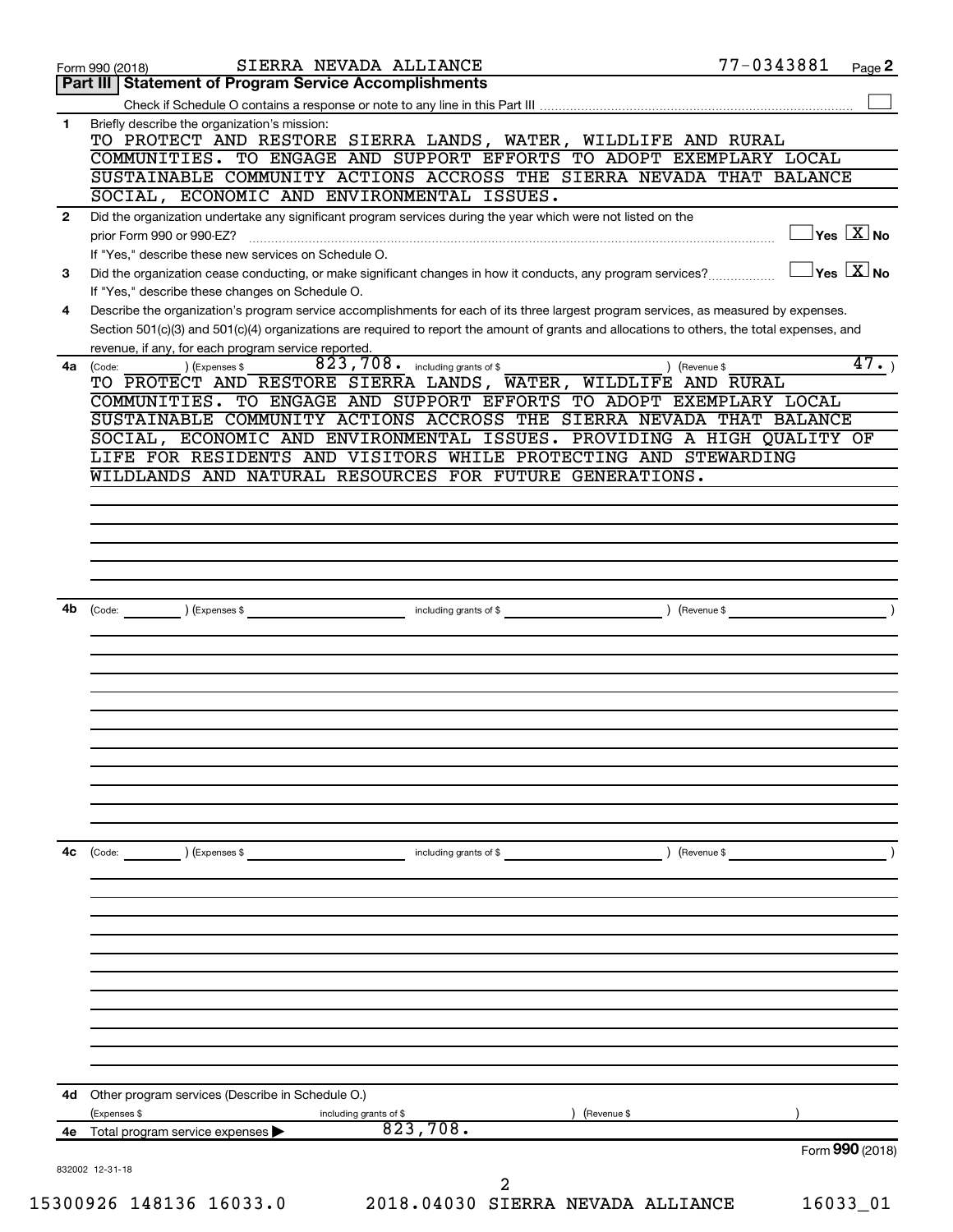| Form 990 (2018) |  |  |
|-----------------|--|--|

**Part IV Checklist of Required Schedules**

|         |                                                                                                                                                                                                                                                       |                        | Yes                     | No                           |
|---------|-------------------------------------------------------------------------------------------------------------------------------------------------------------------------------------------------------------------------------------------------------|------------------------|-------------------------|------------------------------|
| 1.      | Is the organization described in section 501(c)(3) or 4947(a)(1) (other than a private foundation)?<br>If "Yes," complete Schedule A                                                                                                                  | 1                      | х                       |                              |
| 2       | Is the organization required to complete Schedule B, Schedule of Contributors? [11] The organization required to complete Schedule B, Schedule of Contributors?                                                                                       | $\overline{2}$         | $\overline{\textbf{x}}$ |                              |
| 3       | Did the organization engage in direct or indirect political campaign activities on behalf of or in opposition to candidates for                                                                                                                       | 3                      |                         | x                            |
| 4       | Section 501(c)(3) organizations. Did the organization engage in lobbying activities, or have a section 501(h) election in effect                                                                                                                      |                        |                         |                              |
|         |                                                                                                                                                                                                                                                       | 4                      |                         | х                            |
| 5       | Is the organization a section 501(c)(4), 501(c)(5), or 501(c)(6) organization that receives membership dues, assessments, or                                                                                                                          |                        |                         |                              |
|         |                                                                                                                                                                                                                                                       | 5                      |                         | х                            |
| 6       | Did the organization maintain any donor advised funds or any similar funds or accounts for which donors have the right to                                                                                                                             |                        |                         | х                            |
|         | provide advice on the distribution or investment of amounts in such funds or accounts? If "Yes," complete Schedule D, Part I                                                                                                                          | 6                      |                         |                              |
| 7       | Did the organization receive or hold a conservation easement, including easements to preserve open space,                                                                                                                                             | $\overline{7}$         |                         | x                            |
| 8       | Did the organization maintain collections of works of art, historical treasures, or other similar assets? If "Yes," complete                                                                                                                          |                        |                         |                              |
|         | Schedule D, Part III <b>William Commission Commission Commission</b> Commission Commission Commission                                                                                                                                                 | 8                      |                         | x                            |
| 9       | Did the organization report an amount in Part X, line 21, for escrow or custodial account liability, serve as a custodian for                                                                                                                         |                        |                         |                              |
|         | amounts not listed in Part X; or provide credit counseling, debt management, credit repair, or debt negotiation services?<br>If "Yes," complete Schedule D, Part IV                                                                                   | 9                      |                         | х                            |
| 10      | Did the organization, directly or through a related organization, hold assets in temporarily restricted endowments, permanent                                                                                                                         |                        |                         |                              |
|         |                                                                                                                                                                                                                                                       | 10                     |                         | x                            |
| 11      | If the organization's answer to any of the following questions is "Yes," then complete Schedule D, Parts VI, VII, VIII, IX, or X<br>as applicable.                                                                                                    |                        |                         |                              |
|         | a Did the organization report an amount for land, buildings, and equipment in Part X, line 10? If "Yes," complete Schedule D,                                                                                                                         |                        |                         |                              |
|         |                                                                                                                                                                                                                                                       | 11a                    | X                       |                              |
|         | <b>b</b> Did the organization report an amount for investments - other securities in Part X, line 12 that is 5% or more of its total                                                                                                                  | 11b                    |                         | x                            |
|         | c Did the organization report an amount for investments - program related in Part X, line 13 that is 5% or more of its total                                                                                                                          | 11c                    |                         | x                            |
|         | d Did the organization report an amount for other assets in Part X, line 15 that is 5% or more of its total assets reported in                                                                                                                        |                        |                         |                              |
|         |                                                                                                                                                                                                                                                       | 11d                    |                         | х                            |
|         |                                                                                                                                                                                                                                                       | 11 <sub>e</sub>        |                         | $\overline{\texttt{x}}$      |
|         | f Did the organization's separate or consolidated financial statements for the tax year include a footnote that addresses                                                                                                                             |                        |                         | x                            |
|         | the organization's liability for uncertain tax positions under FIN 48 (ASC 740)? If "Yes," complete Schedule D, Part X<br>12a Did the organization obtain separate, independent audited financial statements for the tax year? If "Yes," complete     | 11f                    |                         |                              |
|         | Schedule D, Parts XI and XII                                                                                                                                                                                                                          | 12a                    | х                       |                              |
|         | <b>b</b> Was the organization included in consolidated, independent audited financial statements for the tax year?                                                                                                                                    |                        |                         |                              |
|         | If "Yes." and if the organization answered "No" to line 12a, then completing Schedule D. Parts XI and XII is optional                                                                                                                                 | 12 <sub>b</sub>        |                         | х<br>$\overline{\textbf{x}}$ |
| 13      |                                                                                                                                                                                                                                                       | 13                     |                         | x                            |
| 14a     |                                                                                                                                                                                                                                                       | 14a                    |                         |                              |
| b       | Did the organization have aggregate revenues or expenses of more than \$10,000 from grantmaking, fundraising, business,<br>investment, and program service activities outside the United States, or aggregate foreign investments valued at \$100,000 |                        |                         |                              |
|         |                                                                                                                                                                                                                                                       | 14b                    |                         | х                            |
| 15      | Did the organization report on Part IX, column (A), line 3, more than \$5,000 of grants or other assistance to or for any                                                                                                                             |                        |                         |                              |
|         |                                                                                                                                                                                                                                                       | 15                     |                         | х                            |
| 16      | Did the organization report on Part IX, column (A), line 3, more than \$5,000 of aggregate grants or other assistance to                                                                                                                              |                        |                         |                              |
| 17      | Did the organization report a total of more than \$15,000 of expenses for professional fundraising services on Part IX,                                                                                                                               | 16                     |                         | х                            |
|         |                                                                                                                                                                                                                                                       | 17                     |                         | х                            |
| 18      | Did the organization report more than \$15,000 total of fundraising event gross income and contributions on Part VIII, lines                                                                                                                          | 18                     |                         | х                            |
| 19      | Did the organization report more than \$15,000 of gross income from gaming activities on Part VIII, line 9a? If "Yes,"                                                                                                                                |                        |                         |                              |
|         |                                                                                                                                                                                                                                                       | 19                     |                         | х<br>х                       |
| 20a     | Did the organization operate one or more hospital facilities? If "Yes," complete Schedule H [1] [1] [1] Did the organization operate one or more hospital facilities? If "Yes," complete Schedule H                                                   | 20a<br>20 <sub>b</sub> |                         |                              |
| b<br>21 | Did the organization report more than \$5,000 of grants or other assistance to any domestic organization or                                                                                                                                           |                        |                         |                              |
|         |                                                                                                                                                                                                                                                       | 21                     |                         | x                            |
|         | 832003 12-31-18                                                                                                                                                                                                                                       |                        |                         | Form 990 (2018)              |

15300926 148136 16033.0 2018.04030 SIERRA NEVADA ALLIANCE 16033\_01

3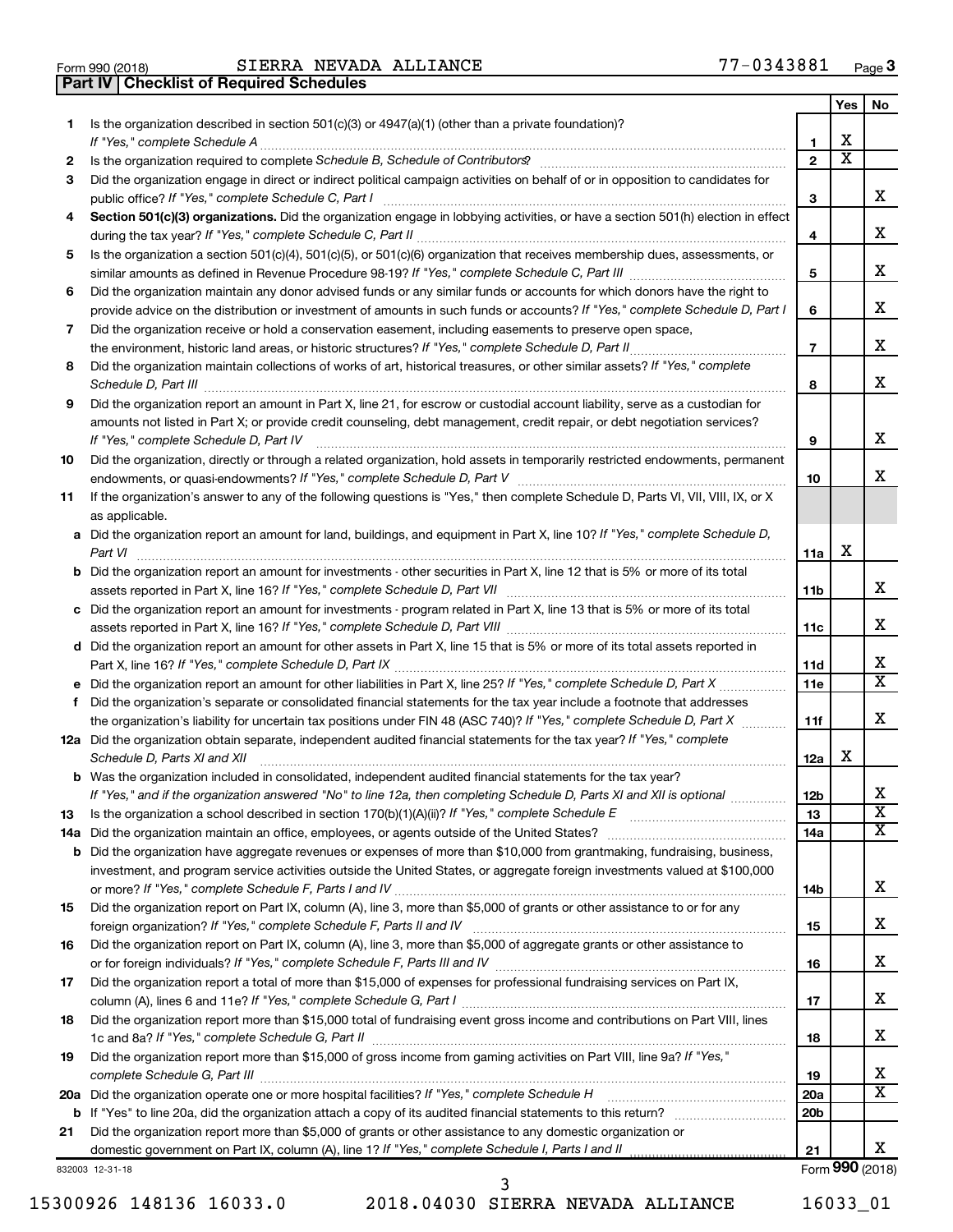*(continued)* **Part IV Checklist of Required Schedules**

| 22<br>23<br>26<br>27<br>28<br>29<br>30<br>31<br>32<br>33 | Did the organization report more than \$5,000 of grants or other assistance to or for domestic individuals on<br>Did the organization answer "Yes" to Part VII, Section A, line 3, 4, or 5 about compensation of the organization's current<br>and former officers, directors, trustees, key employees, and highest compensated employees? If "Yes," complete<br>Schedule J <b>Execute J Execute Contract Contract Contract Contract Contract Contract Contract Contract Contract Contract Contract Contract Contract Contract Contract Contract Contract Contract Contract Contract Contract C</b><br>24a Did the organization have a tax-exempt bond issue with an outstanding principal amount of more than \$100,000 as of the<br>last day of the year, that was issued after December 31, 2002? If "Yes," answer lines 24b through 24d and complete<br><b>b</b> Did the organization invest any proceeds of tax-exempt bonds beyond a temporary period exception?<br>c Did the organization maintain an escrow account other than a refunding escrow at any time during the year to defease<br>25a Section 501(c)(3), 501(c)(4), and 501(c)(29) organizations. Did the organization engage in an excess benefit<br><b>b</b> Is the organization aware that it engaged in an excess benefit transaction with a disqualified person in a prior year, and<br>that the transaction has not been reported on any of the organization's prior Forms 990 or 990-EZ? If "Yes," complete<br>Schedule L, Part I<br>Did the organization report any amount on Part X, line 5, 6, or 22 for receivables from or payables to any current or<br>former officers, directors, trustees, key employees, highest compensated employees, or disqualified persons? If "Yes,"<br>Did the organization provide a grant or other assistance to an officer, director, trustee, key employee, substantial<br>contributor or employee thereof, a grant selection committee member, or to a 35% controlled entity or family member<br>Was the organization a party to a business transaction with one of the following parties (see Schedule L, Part IV<br>instructions for applicable filing thresholds, conditions, and exceptions): | 22<br>23<br>24a<br>24b<br>24c<br>24d<br>25a<br>25b<br>26<br>27 |                 |
|----------------------------------------------------------|------------------------------------------------------------------------------------------------------------------------------------------------------------------------------------------------------------------------------------------------------------------------------------------------------------------------------------------------------------------------------------------------------------------------------------------------------------------------------------------------------------------------------------------------------------------------------------------------------------------------------------------------------------------------------------------------------------------------------------------------------------------------------------------------------------------------------------------------------------------------------------------------------------------------------------------------------------------------------------------------------------------------------------------------------------------------------------------------------------------------------------------------------------------------------------------------------------------------------------------------------------------------------------------------------------------------------------------------------------------------------------------------------------------------------------------------------------------------------------------------------------------------------------------------------------------------------------------------------------------------------------------------------------------------------------------------------------------------------------------------------------------------------------------------------------------------------------------------------------------------------------------------------------------------------------------------------------------------------------------------------------------------------------------------------------------------------------------------------------------------------------------------------------------------------------------------------------------|----------------------------------------------------------------|-----------------|
|                                                          |                                                                                                                                                                                                                                                                                                                                                                                                                                                                                                                                                                                                                                                                                                                                                                                                                                                                                                                                                                                                                                                                                                                                                                                                                                                                                                                                                                                                                                                                                                                                                                                                                                                                                                                                                                                                                                                                                                                                                                                                                                                                                                                                                                                                                  |                                                                |                 |
|                                                          |                                                                                                                                                                                                                                                                                                                                                                                                                                                                                                                                                                                                                                                                                                                                                                                                                                                                                                                                                                                                                                                                                                                                                                                                                                                                                                                                                                                                                                                                                                                                                                                                                                                                                                                                                                                                                                                                                                                                                                                                                                                                                                                                                                                                                  |                                                                |                 |
|                                                          |                                                                                                                                                                                                                                                                                                                                                                                                                                                                                                                                                                                                                                                                                                                                                                                                                                                                                                                                                                                                                                                                                                                                                                                                                                                                                                                                                                                                                                                                                                                                                                                                                                                                                                                                                                                                                                                                                                                                                                                                                                                                                                                                                                                                                  |                                                                |                 |
|                                                          |                                                                                                                                                                                                                                                                                                                                                                                                                                                                                                                                                                                                                                                                                                                                                                                                                                                                                                                                                                                                                                                                                                                                                                                                                                                                                                                                                                                                                                                                                                                                                                                                                                                                                                                                                                                                                                                                                                                                                                                                                                                                                                                                                                                                                  |                                                                |                 |
|                                                          |                                                                                                                                                                                                                                                                                                                                                                                                                                                                                                                                                                                                                                                                                                                                                                                                                                                                                                                                                                                                                                                                                                                                                                                                                                                                                                                                                                                                                                                                                                                                                                                                                                                                                                                                                                                                                                                                                                                                                                                                                                                                                                                                                                                                                  |                                                                |                 |
|                                                          |                                                                                                                                                                                                                                                                                                                                                                                                                                                                                                                                                                                                                                                                                                                                                                                                                                                                                                                                                                                                                                                                                                                                                                                                                                                                                                                                                                                                                                                                                                                                                                                                                                                                                                                                                                                                                                                                                                                                                                                                                                                                                                                                                                                                                  |                                                                |                 |
|                                                          |                                                                                                                                                                                                                                                                                                                                                                                                                                                                                                                                                                                                                                                                                                                                                                                                                                                                                                                                                                                                                                                                                                                                                                                                                                                                                                                                                                                                                                                                                                                                                                                                                                                                                                                                                                                                                                                                                                                                                                                                                                                                                                                                                                                                                  |                                                                |                 |
|                                                          |                                                                                                                                                                                                                                                                                                                                                                                                                                                                                                                                                                                                                                                                                                                                                                                                                                                                                                                                                                                                                                                                                                                                                                                                                                                                                                                                                                                                                                                                                                                                                                                                                                                                                                                                                                                                                                                                                                                                                                                                                                                                                                                                                                                                                  |                                                                |                 |
|                                                          |                                                                                                                                                                                                                                                                                                                                                                                                                                                                                                                                                                                                                                                                                                                                                                                                                                                                                                                                                                                                                                                                                                                                                                                                                                                                                                                                                                                                                                                                                                                                                                                                                                                                                                                                                                                                                                                                                                                                                                                                                                                                                                                                                                                                                  |                                                                |                 |
|                                                          |                                                                                                                                                                                                                                                                                                                                                                                                                                                                                                                                                                                                                                                                                                                                                                                                                                                                                                                                                                                                                                                                                                                                                                                                                                                                                                                                                                                                                                                                                                                                                                                                                                                                                                                                                                                                                                                                                                                                                                                                                                                                                                                                                                                                                  |                                                                |                 |
|                                                          |                                                                                                                                                                                                                                                                                                                                                                                                                                                                                                                                                                                                                                                                                                                                                                                                                                                                                                                                                                                                                                                                                                                                                                                                                                                                                                                                                                                                                                                                                                                                                                                                                                                                                                                                                                                                                                                                                                                                                                                                                                                                                                                                                                                                                  |                                                                |                 |
|                                                          |                                                                                                                                                                                                                                                                                                                                                                                                                                                                                                                                                                                                                                                                                                                                                                                                                                                                                                                                                                                                                                                                                                                                                                                                                                                                                                                                                                                                                                                                                                                                                                                                                                                                                                                                                                                                                                                                                                                                                                                                                                                                                                                                                                                                                  |                                                                |                 |
|                                                          |                                                                                                                                                                                                                                                                                                                                                                                                                                                                                                                                                                                                                                                                                                                                                                                                                                                                                                                                                                                                                                                                                                                                                                                                                                                                                                                                                                                                                                                                                                                                                                                                                                                                                                                                                                                                                                                                                                                                                                                                                                                                                                                                                                                                                  |                                                                |                 |
|                                                          |                                                                                                                                                                                                                                                                                                                                                                                                                                                                                                                                                                                                                                                                                                                                                                                                                                                                                                                                                                                                                                                                                                                                                                                                                                                                                                                                                                                                                                                                                                                                                                                                                                                                                                                                                                                                                                                                                                                                                                                                                                                                                                                                                                                                                  |                                                                |                 |
|                                                          |                                                                                                                                                                                                                                                                                                                                                                                                                                                                                                                                                                                                                                                                                                                                                                                                                                                                                                                                                                                                                                                                                                                                                                                                                                                                                                                                                                                                                                                                                                                                                                                                                                                                                                                                                                                                                                                                                                                                                                                                                                                                                                                                                                                                                  |                                                                |                 |
|                                                          |                                                                                                                                                                                                                                                                                                                                                                                                                                                                                                                                                                                                                                                                                                                                                                                                                                                                                                                                                                                                                                                                                                                                                                                                                                                                                                                                                                                                                                                                                                                                                                                                                                                                                                                                                                                                                                                                                                                                                                                                                                                                                                                                                                                                                  |                                                                |                 |
|                                                          |                                                                                                                                                                                                                                                                                                                                                                                                                                                                                                                                                                                                                                                                                                                                                                                                                                                                                                                                                                                                                                                                                                                                                                                                                                                                                                                                                                                                                                                                                                                                                                                                                                                                                                                                                                                                                                                                                                                                                                                                                                                                                                                                                                                                                  |                                                                |                 |
|                                                          |                                                                                                                                                                                                                                                                                                                                                                                                                                                                                                                                                                                                                                                                                                                                                                                                                                                                                                                                                                                                                                                                                                                                                                                                                                                                                                                                                                                                                                                                                                                                                                                                                                                                                                                                                                                                                                                                                                                                                                                                                                                                                                                                                                                                                  |                                                                |                 |
|                                                          |                                                                                                                                                                                                                                                                                                                                                                                                                                                                                                                                                                                                                                                                                                                                                                                                                                                                                                                                                                                                                                                                                                                                                                                                                                                                                                                                                                                                                                                                                                                                                                                                                                                                                                                                                                                                                                                                                                                                                                                                                                                                                                                                                                                                                  |                                                                |                 |
|                                                          | a A current or former officer, director, trustee, or key employee? If "Yes," complete Schedule L, Part IV                                                                                                                                                                                                                                                                                                                                                                                                                                                                                                                                                                                                                                                                                                                                                                                                                                                                                                                                                                                                                                                                                                                                                                                                                                                                                                                                                                                                                                                                                                                                                                                                                                                                                                                                                                                                                                                                                                                                                                                                                                                                                                        | 28a                                                            |                 |
|                                                          | <b>b</b> A family member of a current or former officer, director, trustee, or key employee? If "Yes," complete Schedule L, Part IV                                                                                                                                                                                                                                                                                                                                                                                                                                                                                                                                                                                                                                                                                                                                                                                                                                                                                                                                                                                                                                                                                                                                                                                                                                                                                                                                                                                                                                                                                                                                                                                                                                                                                                                                                                                                                                                                                                                                                                                                                                                                              | 28 <sub>b</sub>                                                |                 |
|                                                          | c An entity of which a current or former officer, director, trustee, or key employee (or a family member thereof) was an officer,                                                                                                                                                                                                                                                                                                                                                                                                                                                                                                                                                                                                                                                                                                                                                                                                                                                                                                                                                                                                                                                                                                                                                                                                                                                                                                                                                                                                                                                                                                                                                                                                                                                                                                                                                                                                                                                                                                                                                                                                                                                                                | 28c                                                            |                 |
|                                                          |                                                                                                                                                                                                                                                                                                                                                                                                                                                                                                                                                                                                                                                                                                                                                                                                                                                                                                                                                                                                                                                                                                                                                                                                                                                                                                                                                                                                                                                                                                                                                                                                                                                                                                                                                                                                                                                                                                                                                                                                                                                                                                                                                                                                                  | 29                                                             | X               |
|                                                          | Did the organization receive contributions of art, historical treasures, or other similar assets, or qualified conservation                                                                                                                                                                                                                                                                                                                                                                                                                                                                                                                                                                                                                                                                                                                                                                                                                                                                                                                                                                                                                                                                                                                                                                                                                                                                                                                                                                                                                                                                                                                                                                                                                                                                                                                                                                                                                                                                                                                                                                                                                                                                                      | 30                                                             |                 |
|                                                          | Did the organization liquidate, terminate, or dissolve and cease operations?                                                                                                                                                                                                                                                                                                                                                                                                                                                                                                                                                                                                                                                                                                                                                                                                                                                                                                                                                                                                                                                                                                                                                                                                                                                                                                                                                                                                                                                                                                                                                                                                                                                                                                                                                                                                                                                                                                                                                                                                                                                                                                                                     | 31                                                             |                 |
|                                                          | Did the organization sell, exchange, dispose of, or transfer more than 25% of its net assets? If "Yes," complete                                                                                                                                                                                                                                                                                                                                                                                                                                                                                                                                                                                                                                                                                                                                                                                                                                                                                                                                                                                                                                                                                                                                                                                                                                                                                                                                                                                                                                                                                                                                                                                                                                                                                                                                                                                                                                                                                                                                                                                                                                                                                                 | 32                                                             |                 |
|                                                          | Did the organization own 100% of an entity disregarded as separate from the organization under Regulations                                                                                                                                                                                                                                                                                                                                                                                                                                                                                                                                                                                                                                                                                                                                                                                                                                                                                                                                                                                                                                                                                                                                                                                                                                                                                                                                                                                                                                                                                                                                                                                                                                                                                                                                                                                                                                                                                                                                                                                                                                                                                                       |                                                                |                 |
|                                                          |                                                                                                                                                                                                                                                                                                                                                                                                                                                                                                                                                                                                                                                                                                                                                                                                                                                                                                                                                                                                                                                                                                                                                                                                                                                                                                                                                                                                                                                                                                                                                                                                                                                                                                                                                                                                                                                                                                                                                                                                                                                                                                                                                                                                                  | 33                                                             |                 |
| 34                                                       | Was the organization related to any tax-exempt or taxable entity? If "Yes," complete Schedule R, Part II, III, or IV, and                                                                                                                                                                                                                                                                                                                                                                                                                                                                                                                                                                                                                                                                                                                                                                                                                                                                                                                                                                                                                                                                                                                                                                                                                                                                                                                                                                                                                                                                                                                                                                                                                                                                                                                                                                                                                                                                                                                                                                                                                                                                                        |                                                                |                 |
|                                                          | Part V, line 1                                                                                                                                                                                                                                                                                                                                                                                                                                                                                                                                                                                                                                                                                                                                                                                                                                                                                                                                                                                                                                                                                                                                                                                                                                                                                                                                                                                                                                                                                                                                                                                                                                                                                                                                                                                                                                                                                                                                                                                                                                                                                                                                                                                                   | 34                                                             |                 |
|                                                          | 35a Did the organization have a controlled entity within the meaning of section 512(b)(13)?                                                                                                                                                                                                                                                                                                                                                                                                                                                                                                                                                                                                                                                                                                                                                                                                                                                                                                                                                                                                                                                                                                                                                                                                                                                                                                                                                                                                                                                                                                                                                                                                                                                                                                                                                                                                                                                                                                                                                                                                                                                                                                                      | 35a                                                            |                 |
|                                                          | b If "Yes" to line 35a, did the organization receive any payment from or engage in any transaction with a controlled entity                                                                                                                                                                                                                                                                                                                                                                                                                                                                                                                                                                                                                                                                                                                                                                                                                                                                                                                                                                                                                                                                                                                                                                                                                                                                                                                                                                                                                                                                                                                                                                                                                                                                                                                                                                                                                                                                                                                                                                                                                                                                                      |                                                                |                 |
|                                                          |                                                                                                                                                                                                                                                                                                                                                                                                                                                                                                                                                                                                                                                                                                                                                                                                                                                                                                                                                                                                                                                                                                                                                                                                                                                                                                                                                                                                                                                                                                                                                                                                                                                                                                                                                                                                                                                                                                                                                                                                                                                                                                                                                                                                                  | 35 <sub>b</sub>                                                |                 |
| 36                                                       | Section 501(c)(3) organizations. Did the organization make any transfers to an exempt non-charitable related organization?                                                                                                                                                                                                                                                                                                                                                                                                                                                                                                                                                                                                                                                                                                                                                                                                                                                                                                                                                                                                                                                                                                                                                                                                                                                                                                                                                                                                                                                                                                                                                                                                                                                                                                                                                                                                                                                                                                                                                                                                                                                                                       | 36                                                             |                 |
| 37                                                       | Did the organization conduct more than 5% of its activities through an entity that is not a related organization                                                                                                                                                                                                                                                                                                                                                                                                                                                                                                                                                                                                                                                                                                                                                                                                                                                                                                                                                                                                                                                                                                                                                                                                                                                                                                                                                                                                                                                                                                                                                                                                                                                                                                                                                                                                                                                                                                                                                                                                                                                                                                 | 37                                                             |                 |
| 38                                                       | Did the organization complete Schedule O and provide explanations in Schedule O for Part VI, lines 11b and 19?                                                                                                                                                                                                                                                                                                                                                                                                                                                                                                                                                                                                                                                                                                                                                                                                                                                                                                                                                                                                                                                                                                                                                                                                                                                                                                                                                                                                                                                                                                                                                                                                                                                                                                                                                                                                                                                                                                                                                                                                                                                                                                   | 38                                                             | х               |
| <b>Part V</b>                                            | Check if Schedule O contains a response or note to any line in this Part V                                                                                                                                                                                                                                                                                                                                                                                                                                                                                                                                                                                                                                                                                                                                                                                                                                                                                                                                                                                                                                                                                                                                                                                                                                                                                                                                                                                                                                                                                                                                                                                                                                                                                                                                                                                                                                                                                                                                                                                                                                                                                                                                       |                                                                |                 |
|                                                          |                                                                                                                                                                                                                                                                                                                                                                                                                                                                                                                                                                                                                                                                                                                                                                                                                                                                                                                                                                                                                                                                                                                                                                                                                                                                                                                                                                                                                                                                                                                                                                                                                                                                                                                                                                                                                                                                                                                                                                                                                                                                                                                                                                                                                  |                                                                | Yes             |
|                                                          | 1a                                                                                                                                                                                                                                                                                                                                                                                                                                                                                                                                                                                                                                                                                                                                                                                                                                                                                                                                                                                                                                                                                                                                                                                                                                                                                                                                                                                                                                                                                                                                                                                                                                                                                                                                                                                                                                                                                                                                                                                                                                                                                                                                                                                                               | 81                                                             |                 |
|                                                          |                                                                                                                                                                                                                                                                                                                                                                                                                                                                                                                                                                                                                                                                                                                                                                                                                                                                                                                                                                                                                                                                                                                                                                                                                                                                                                                                                                                                                                                                                                                                                                                                                                                                                                                                                                                                                                                                                                                                                                                                                                                                                                                                                                                                                  | 0                                                              |                 |
|                                                          |                                                                                                                                                                                                                                                                                                                                                                                                                                                                                                                                                                                                                                                                                                                                                                                                                                                                                                                                                                                                                                                                                                                                                                                                                                                                                                                                                                                                                                                                                                                                                                                                                                                                                                                                                                                                                                                                                                                                                                                                                                                                                                                                                                                                                  |                                                                |                 |
|                                                          |                                                                                                                                                                                                                                                                                                                                                                                                                                                                                                                                                                                                                                                                                                                                                                                                                                                                                                                                                                                                                                                                                                                                                                                                                                                                                                                                                                                                                                                                                                                                                                                                                                                                                                                                                                                                                                                                                                                                                                                                                                                                                                                                                                                                                  | 1c                                                             |                 |
| 832004 12-31-18                                          | c Did the organization comply with backup withholding rules for reportable payments to vendors and reportable gaming                                                                                                                                                                                                                                                                                                                                                                                                                                                                                                                                                                                                                                                                                                                                                                                                                                                                                                                                                                                                                                                                                                                                                                                                                                                                                                                                                                                                                                                                                                                                                                                                                                                                                                                                                                                                                                                                                                                                                                                                                                                                                             |                                                                | Form 990 (2018) |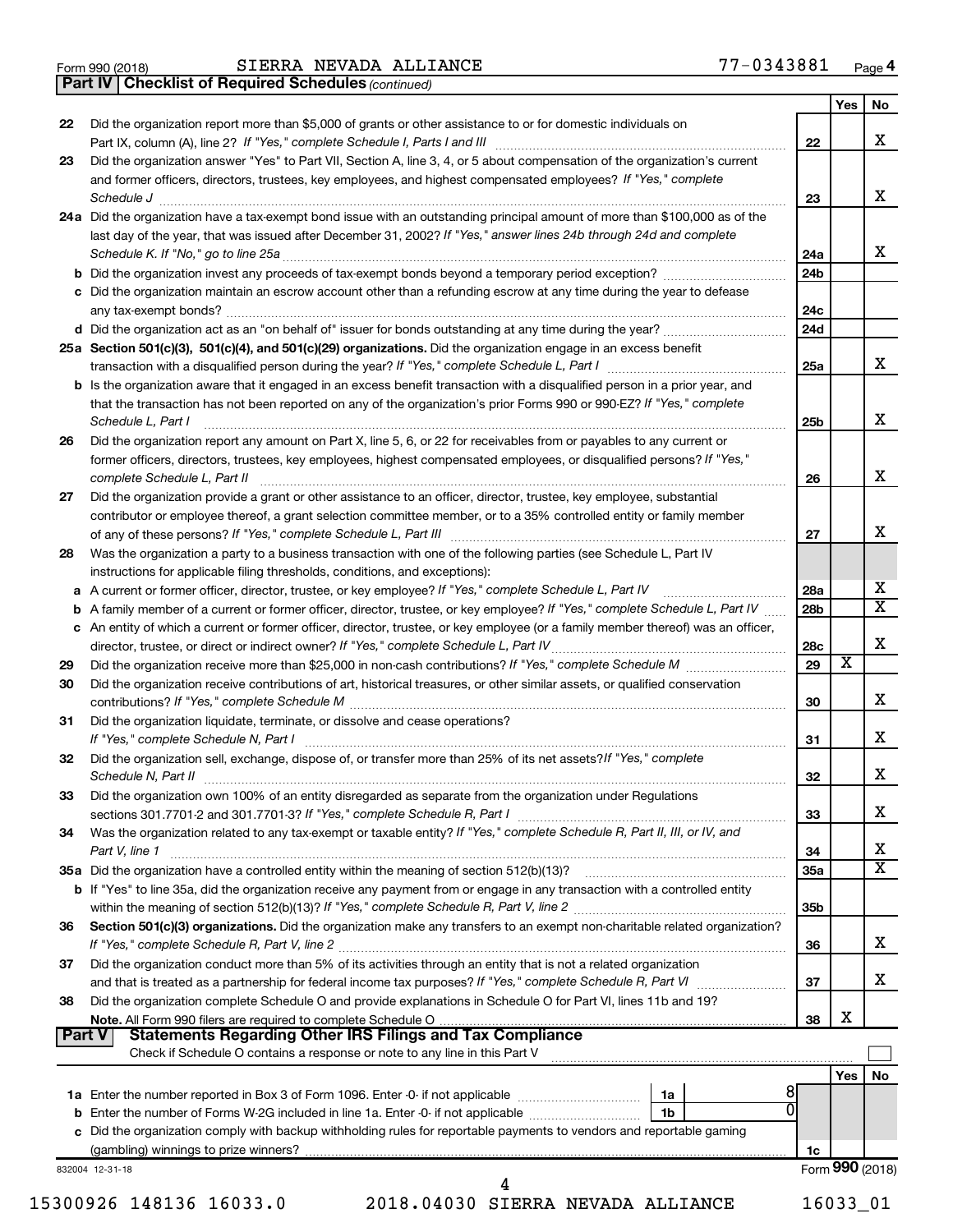|  | SIERRA NEVADA ALLIANC |
|--|-----------------------|

**Part V Statements Regarding Other IRS Filings and Tax Compliance**

*(continued)*

|         |                                                                                                                                                                                         |            | Yes | No |
|---------|-----------------------------------------------------------------------------------------------------------------------------------------------------------------------------------------|------------|-----|----|
|         | 2a Enter the number of employees reported on Form W-3, Transmittal of Wage and Tax Statements,                                                                                          |            |     |    |
|         | 60<br>filed for the calendar year ending with or within the year covered by this return <i>[[[[[[[[[[[[[[]]]]</i> ]]<br>2a                                                              |            |     |    |
| b       | If at least one is reported on line 2a, did the organization file all required federal employment tax returns?                                                                          | 2b         |     | х  |
|         | Note. If the sum of lines 1a and 2a is greater than 250, you may be required to e-file (see instructions) <i>marroummann</i>                                                            |            |     |    |
| За      | Did the organization have unrelated business gross income of \$1,000 or more during the year?                                                                                           | За         |     | х  |
|         | If "Yes," has it filed a Form 990 T for this year? If "No" to line 3b, provide an explanation in Schedule O manumum                                                                     | 3b         |     |    |
|         | 4a At any time during the calendar year, did the organization have an interest in, or a signature or other authority over, a                                                            |            |     |    |
|         | financial account in a foreign country (such as a bank account, securities account, or other financial account)?                                                                        | 4a         |     | х  |
|         | <b>b</b> If "Yes," enter the name of the foreign country: $\blacktriangleright$                                                                                                         |            |     |    |
|         | See instructions for filing requirements for FinCEN Form 114, Report of Foreign Bank and Financial Accounts (FBAR).                                                                     |            |     | х  |
| 5а      |                                                                                                                                                                                         | 5a<br>5b   |     | х  |
| b<br>с  |                                                                                                                                                                                         | 5c         |     |    |
|         | 6a Does the organization have annual gross receipts that are normally greater than \$100,000, and did the organization solicit                                                          |            |     |    |
|         | any contributions that were not tax deductible as charitable contributions?                                                                                                             | 6a         |     | х  |
|         | If "Yes," did the organization include with every solicitation an express statement that such contributions or gifts                                                                    |            |     |    |
|         |                                                                                                                                                                                         | 6b         |     |    |
| 7       | Organizations that may receive deductible contributions under section 170(c).                                                                                                           |            |     |    |
| a       | Did the organization receive a payment in excess of \$75 made partly as a contribution and partly for goods and services provided to the payor?                                         | 7a         |     | х  |
| b       |                                                                                                                                                                                         | 7b         |     |    |
| с       | Did the organization sell, exchange, or otherwise dispose of tangible personal property for which it was required                                                                       |            |     |    |
|         |                                                                                                                                                                                         | 7c         |     | x  |
| d       | 7d                                                                                                                                                                                      |            |     |    |
| е       |                                                                                                                                                                                         | 7e         |     |    |
| f       | Did the organization, during the year, pay premiums, directly or indirectly, on a personal benefit contract?                                                                            | 7f         |     |    |
| g       | If the organization received a contribution of qualified intellectual property, did the organization file Form 8899 as required?                                                        | 7g         |     |    |
| h       | If the organization received a contribution of cars, boats, airplanes, or other vehicles, did the organization file a Form 1098-C?                                                      | 7h         |     |    |
| 8       | Sponsoring organizations maintaining donor advised funds. Did a donor advised fund maintained by the                                                                                    |            |     |    |
|         | sponsoring organization have excess business holdings at any time during the year? [11111111111111111111111111                                                                          | 8          |     |    |
| 9       | Sponsoring organizations maintaining donor advised funds.                                                                                                                               |            |     |    |
| a       | Did the sponsoring organization make any taxable distributions under section 4966?<br>Did the sponsoring organization make a distribution to a donor, donor advisor, or related person? | 9а<br>9b   |     |    |
| b<br>10 | Section 501(c)(7) organizations. Enter:                                                                                                                                                 |            |     |    |
| а       | 10a                                                                                                                                                                                     |            |     |    |
| b       | 10 <sub>b</sub><br>Gross receipts, included on Form 990, Part VIII, line 12, for public use of club facilities                                                                          |            |     |    |
| 11      | Section 501(c)(12) organizations. Enter:                                                                                                                                                |            |     |    |
|         | 11a                                                                                                                                                                                     |            |     |    |
|         | Gross income from other sources (Do not net amounts due or paid to other sources against                                                                                                |            |     |    |
|         | 11b                                                                                                                                                                                     |            |     |    |
|         | 12a Section 4947(a)(1) non-exempt charitable trusts. Is the organization filing Form 990 in lieu of Form 1041?                                                                          | 12a        |     |    |
|         | <b>b</b> If "Yes," enter the amount of tax-exempt interest received or accrued during the year<br>12b                                                                                   |            |     |    |
| 13      | Section 501(c)(29) qualified nonprofit health insurance issuers.                                                                                                                        |            |     |    |
|         |                                                                                                                                                                                         | 13a        |     |    |
|         | Note. See the instructions for additional information the organization must report on Schedule O.                                                                                       |            |     |    |
| b       | Enter the amount of reserves the organization is required to maintain by the states in which the                                                                                        |            |     |    |
|         | 13 <sub>b</sub>                                                                                                                                                                         |            |     |    |
| с       | 13c                                                                                                                                                                                     |            |     | x  |
|         | 14a Did the organization receive any payments for indoor tanning services during the tax year?                                                                                          | 14a<br>14b |     |    |
| 15      | Is the organization subject to the section 4960 tax on payment(s) of more than \$1,000,000 in remuneration or                                                                           |            |     |    |
|         |                                                                                                                                                                                         | 15         |     | x  |
|         | If "Yes," see instructions and file Form 4720, Schedule N.                                                                                                                              |            |     |    |
| 16      | Is the organization an educational institution subject to the section 4968 excise tax on net investment income?                                                                         | 16         |     | x  |
|         | If "Yes," complete Form 4720, Schedule O.                                                                                                                                               |            |     |    |

Form (2018) **990**

832005 12-31-18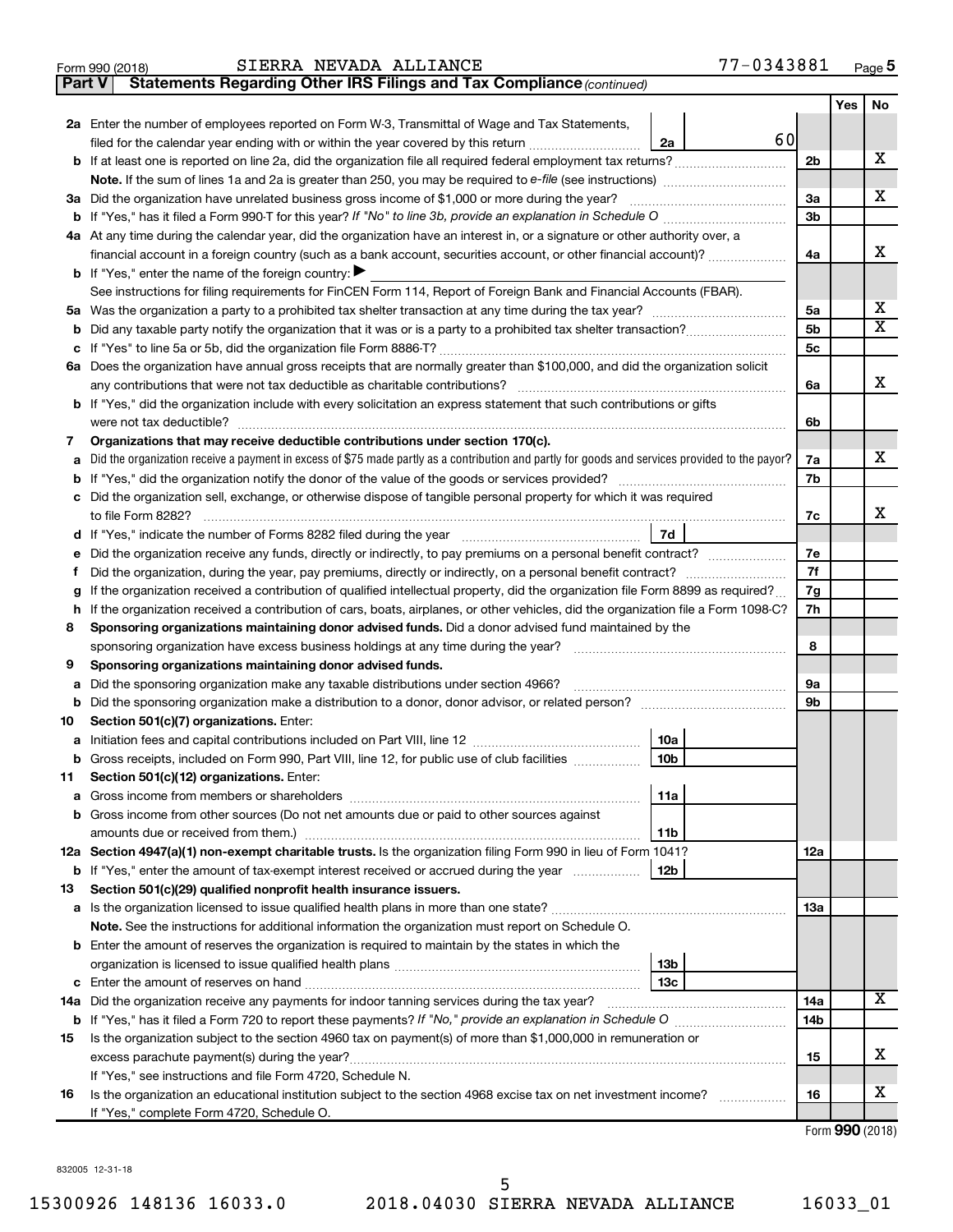| Form 990 (2018) |  |  |
|-----------------|--|--|
|-----------------|--|--|

### Form 990 (2018) Page SIERRA NEVADA ALLIANCE 77-0343881

**Part VI** Governance, Management, and Disclosure For each "Yes" response to lines 2 through 7b below, and for a "No" response *to line 8a, 8b, or 10b below, describe the circumstances, processes, or changes in Schedule O. See instructions.*

|    |                                                                                                                                                                          |    |    |                 |                         | $\mathbf{X}$ |
|----|--------------------------------------------------------------------------------------------------------------------------------------------------------------------------|----|----|-----------------|-------------------------|--------------|
|    | <b>Section A. Governing Body and Management</b>                                                                                                                          |    |    |                 |                         |              |
|    |                                                                                                                                                                          |    |    |                 | Yes                     | No           |
|    | 1a Enter the number of voting members of the governing body at the end of the tax year                                                                                   | 1a | 10 |                 |                         |              |
|    | If there are material differences in voting rights among members of the governing body, or if the governing                                                              |    |    |                 |                         |              |
|    | body delegated broad authority to an executive committee or similar committee, explain in Schedule O.                                                                    |    |    |                 |                         |              |
|    | <b>b</b> Enter the number of voting members included in line 1a, above, who are independent <i>manumum</i>                                                               | 1b | 10 |                 |                         |              |
| 2  | Did any officer, director, trustee, or key employee have a family relationship or a business relationship with any other                                                 |    |    |                 |                         |              |
|    |                                                                                                                                                                          |    |    | 2               |                         |              |
| 3  | Did the organization delegate control over management duties customarily performed by or under the direct supervision                                                    |    |    |                 |                         |              |
|    |                                                                                                                                                                          |    |    | 3               |                         |              |
| 4  | Did the organization make any significant changes to its governing documents since the prior Form 990 was filed?                                                         |    |    | 4               |                         |              |
| 5  |                                                                                                                                                                          |    |    | 5               |                         |              |
| 6  |                                                                                                                                                                          |    |    | 6               |                         |              |
| 7a | Did the organization have members, stockholders, or other persons who had the power to elect or appoint one or                                                           |    |    |                 |                         |              |
|    |                                                                                                                                                                          |    |    | 7a              |                         |              |
|    | <b>b</b> Are any governance decisions of the organization reserved to (or subject to approval by) members, stockholders, or                                              |    |    |                 |                         |              |
|    |                                                                                                                                                                          |    |    | 7b              |                         |              |
| 8  | Did the organization contemporaneously document the meetings held or written actions undertaken during the year by the following:                                        |    |    |                 |                         |              |
|    |                                                                                                                                                                          |    |    |                 | х                       |              |
|    |                                                                                                                                                                          |    |    | 8а              | $\overline{\textbf{x}}$ |              |
|    |                                                                                                                                                                          |    |    | 8b              |                         |              |
| 9  | Is there any officer, director, trustee, or key employee listed in Part VII, Section A, who cannot be reached at the                                                     |    |    |                 |                         |              |
|    |                                                                                                                                                                          |    |    | 9               |                         |              |
|    | <b>Section B. Policies</b> (This Section B requests information about policies not required by the Internal Revenue Code.)                                               |    |    |                 |                         |              |
|    |                                                                                                                                                                          |    |    |                 | Yes                     |              |
|    |                                                                                                                                                                          |    |    | 10a             |                         |              |
|    | b If "Yes," did the organization have written policies and procedures governing the activities of such chapters, affiliates,                                             |    |    |                 |                         |              |
|    |                                                                                                                                                                          |    |    | 10b             |                         |              |
|    | 11a Has the organization provided a complete copy of this Form 990 to all members of its governing body before filing the form?                                          |    |    | 11a             | X                       |              |
|    | <b>b</b> Describe in Schedule O the process, if any, used by the organization to review this Form 990.                                                                   |    |    |                 |                         |              |
|    | 12a Did the organization have a written conflict of interest policy? If "No," go to line 13                                                                              |    |    | 12a             | х                       |              |
|    | <b>b</b> Were officers, directors, or trustees, and key employees required to disclose annually interests that could give rise to conflicts?                             |    |    | 12 <sub>b</sub> | х                       |              |
|    | c Did the organization regularly and consistently monitor and enforce compliance with the policy? If "Yes," describe                                                     |    |    |                 |                         |              |
|    | in Schedule O how this was done <i>manufacture contract to the set of the set of the set of the set of the set of t</i>                                                  |    |    | 12c             | X                       |              |
| 13 |                                                                                                                                                                          |    |    | 13              | $\overline{\textbf{x}}$ |              |
| 14 |                                                                                                                                                                          |    |    | 14              | $\overline{\mathbf{X}}$ |              |
| 15 | Did the process for determining compensation of the following persons include a review and approval by independent                                                       |    |    |                 |                         |              |
|    | persons, comparability data, and contemporaneous substantiation of the deliberation and decision?                                                                        |    |    |                 |                         |              |
|    |                                                                                                                                                                          |    |    | 15a             | х                       |              |
|    |                                                                                                                                                                          |    |    | 15 <sub>b</sub> | $\overline{\textbf{x}}$ |              |
|    | If "Yes" to line 15a or 15b, describe the process in Schedule O (see instructions).                                                                                      |    |    |                 |                         |              |
|    | 16a Did the organization invest in, contribute assets to, or participate in a joint venture or similar arrangement with a                                                |    |    |                 |                         |              |
|    |                                                                                                                                                                          |    |    |                 |                         |              |
|    | taxable entity during the year?<br><b>b</b> If "Yes," did the organization follow a written policy or procedure requiring the organization to evaluate its participation |    |    | 16a             |                         |              |
|    |                                                                                                                                                                          |    |    |                 |                         |              |
|    | in joint venture arrangements under applicable federal tax law, and take steps to safeguard the organization's                                                           |    |    |                 |                         |              |
|    | exempt status with respect to such arrangements?                                                                                                                         |    |    | 16b             |                         |              |
|    | <b>Section C. Disclosure</b>                                                                                                                                             |    |    |                 |                         |              |
| 17 | List the states with which a copy of this Form 990 is required to be filed $\blacktriangleright$ CA                                                                      |    |    |                 |                         |              |
| 18 | Section 6104 requires an organization to make its Forms 1023 (1024 or 1024 A if applicable), 990, and 990 T (Section 501(c)(3)s only) available                          |    |    |                 |                         |              |
|    | for public inspection. Indicate how you made these available. Check all that apply.                                                                                      |    |    |                 |                         |              |
|    | $\lfloor x \rfloor$ Upon request<br><b>X</b> Own website<br>Another's website<br>Other (explain in Schedule O)                                                           |    |    |                 |                         |              |
| 19 | Describe in Schedule O whether (and if so, how) the organization made its governing documents, conflict of interest policy, and financial                                |    |    |                 |                         |              |
|    | statements available to the public during the tax year.                                                                                                                  |    |    |                 |                         |              |
| 20 | State the name, address, and telephone number of the person who possesses the organization's books and records                                                           |    |    |                 |                         |              |
|    | JENNY HATCH - (530) 542-4546                                                                                                                                             |    |    |                 |                         |              |
|    | 96150<br>3079 HARRISON AVE.,<br>SOUTH LAKE TAHOE,<br>CA                                                                                                                  |    |    |                 |                         |              |
|    | 832006 12-31-18                                                                                                                                                          |    |    |                 | Form 990 (2018)         |              |
|    | 6                                                                                                                                                                        |    |    |                 |                         |              |
|    | 15300926 148136 16033.0<br>2018.04030 SIERRA NEVADA ALLIANCE                                                                                                             |    |    |                 | 16033_01                |              |
|    |                                                                                                                                                                          |    |    |                 |                         |              |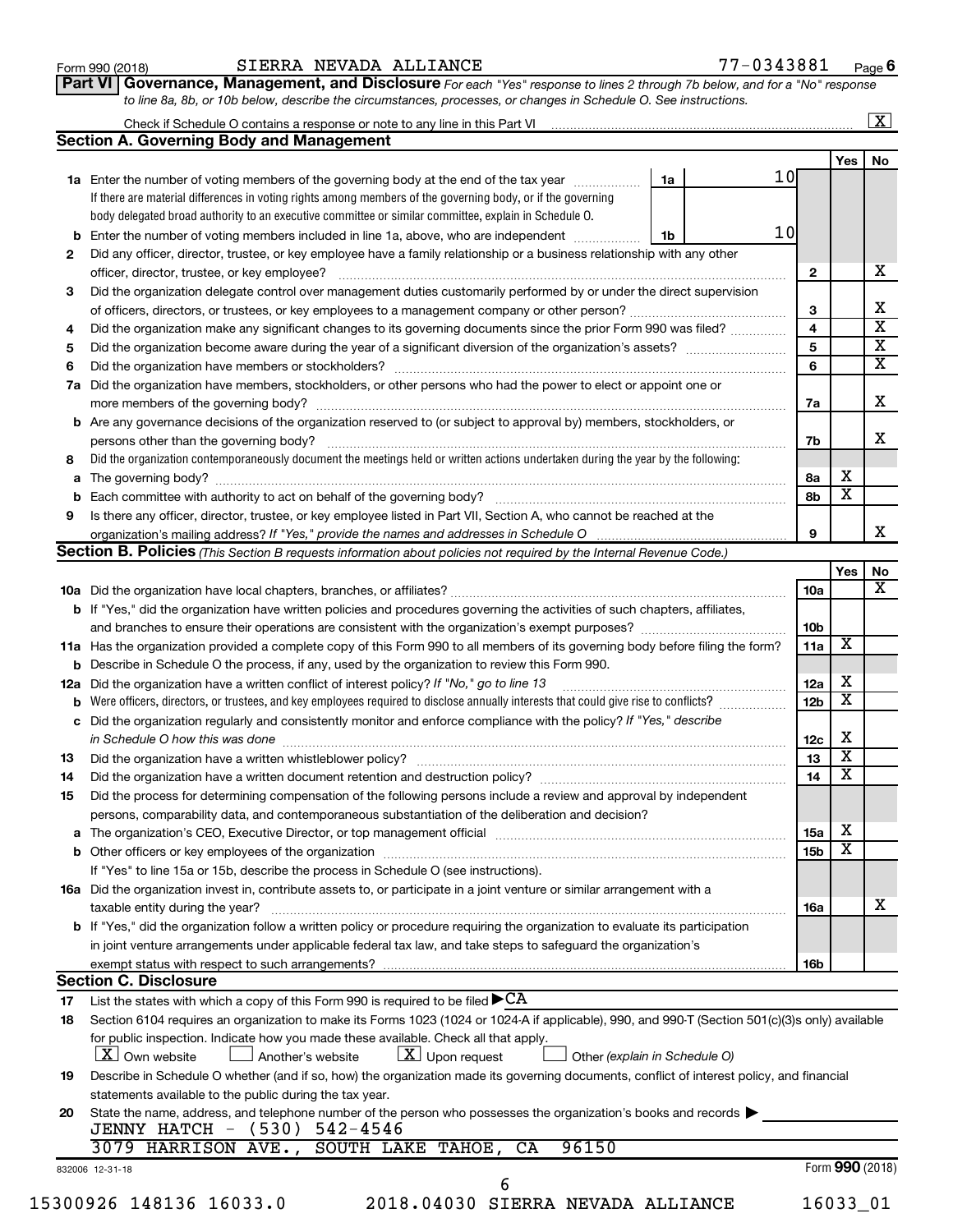$\Box$ 

| Part VII Compensation of Officers, Directors, Trustees, Key Employees, Highest Compensated |  |  |  |
|--------------------------------------------------------------------------------------------|--|--|--|
| <b>Employees, and Independent Contractors</b>                                              |  |  |  |

Check if Schedule O contains a response or note to any line in this Part VII

**Section A. Officers, Directors, Trustees, Key Employees, and Highest Compensated Employees**

**1a**  Complete this table for all persons required to be listed. Report compensation for the calendar year ending with or within the organization's tax year.

**•** List all of the organization's current officers, directors, trustees (whether individuals or organizations), regardless of amount of compensation. Enter -0- in columns  $(D)$ ,  $(E)$ , and  $(F)$  if no compensation was paid.

**•** List all of the organization's **current** key employees, if any. See instructions for definition of "key employee."

**•** List the organization's five current highest compensated employees (other than an officer, director, trustee, or key employee) who received reportable compensation (Box 5 of Form W-2 and/or Box 7 of Form 1099-MISC) of more than \$100,000 from the organization and any related organizations.

**•** List all of the organization's former officers, key employees, and highest compensated employees who received more than \$100,000 of reportable compensation from the organization and any related organizations.

**•** List all of the organization's former directors or trustees that received, in the capacity as a former director or trustee of the organization, more than \$10,000 of reportable compensation from the organization and any related organizations.

List persons in the following order: individual trustees or directors; institutional trustees; officers; key employees; highest compensated employees; and former such persons.

Check this box if neither the organization nor any related organization compensated any current officer, director, or trustee.  $\Box$ 

| (A)                                   | (B)                                                                          |                                |                                                                                                 |                         | (C)          |                                 |        | (D)                                            | (E)                                              | (F)                                                                               |
|---------------------------------------|------------------------------------------------------------------------------|--------------------------------|-------------------------------------------------------------------------------------------------|-------------------------|--------------|---------------------------------|--------|------------------------------------------------|--------------------------------------------------|-----------------------------------------------------------------------------------|
| Name and Title                        | Average<br>hours per                                                         |                                | (do not check more than one<br>box, unless person is both an<br>officer and a director/trustee) | Position                |              |                                 |        | Reportable<br>compensation                     | Reportable<br>compensation                       | Estimated<br>amount of                                                            |
|                                       | week<br>(list any<br>hours for<br>related<br>organizations<br>below<br>line) | Individual trustee or director | nstitutional trustee                                                                            | Officer                 | Key employee | Highest compensated<br>employee | Former | from<br>the<br>organization<br>(W-2/1099-MISC) | from related<br>organizations<br>(W-2/1099-MISC) | other<br>compensation<br>from the<br>organization<br>and related<br>organizations |
| (1)<br>DOUG CARSTENS                  | 1.00                                                                         |                                |                                                                                                 |                         |              |                                 |        |                                                |                                                  |                                                                                   |
| PRESIDENT                             |                                                                              | $\mathbf X$                    |                                                                                                 | $\mathbf X$             |              |                                 |        | 0.                                             | 0.                                               | $\mathbf 0$ .                                                                     |
| (2)<br>NICOLE CARTWRIGHT              | 1.00                                                                         |                                |                                                                                                 |                         |              |                                 |        |                                                |                                                  |                                                                                   |
| VICE PRESIDENT                        |                                                                              | X                              |                                                                                                 | $\overline{\text{X}}$   |              |                                 |        | 0.                                             | $\mathbf 0$ .                                    | $\mathbf 0$ .                                                                     |
| <b>LAURA BEATON</b><br>(3)            | 1.00                                                                         |                                |                                                                                                 |                         |              |                                 |        |                                                |                                                  |                                                                                   |
| <b>SECRETARY</b>                      | 1.00                                                                         | X                              |                                                                                                 | $\mathbf X$             |              |                                 |        | $\mathbf 0$                                    | 0.                                               | $\mathbf 0$ .                                                                     |
| (4)<br><b>BOB BARRETT</b>             |                                                                              |                                |                                                                                                 |                         |              |                                 |        | $\mathbf 0$                                    | $\mathbf 0$ .                                    |                                                                                   |
| <b>DIRECTOR</b>                       | 1.00                                                                         | X                              |                                                                                                 |                         |              |                                 |        |                                                |                                                  | $\mathbf 0$ .                                                                     |
| (5)<br>ROBERT DEAN<br><b>DIRECTOR</b> |                                                                              | $\mathbf X$                    |                                                                                                 |                         |              |                                 |        | $\mathbf 0$                                    | $\mathbf 0$ .                                    | $\mathbf 0$ .                                                                     |
| STEVE HAZE<br>(6)                     | 1.00                                                                         |                                |                                                                                                 |                         |              |                                 |        |                                                |                                                  |                                                                                   |
| <b>TREASURER</b>                      |                                                                              | X                              |                                                                                                 | $\overline{\mathbf{X}}$ |              |                                 |        | $\mathbf 0$ .                                  | $\mathbf 0$ .                                    | $\mathbf 0$ .                                                                     |
| STEPHEN SMALLCOMBE<br>(7)             | 1.00                                                                         |                                |                                                                                                 |                         |              |                                 |        |                                                |                                                  |                                                                                   |
| <b>DIRECTOR</b>                       |                                                                              | X                              |                                                                                                 |                         |              |                                 |        | $\mathbf 0$ .                                  | $\mathbf 0$                                      | $\mathbf 0$ .                                                                     |
| (8)<br>PIERRE ZADO                    | 1.00                                                                         |                                |                                                                                                 |                         |              |                                 |        |                                                |                                                  |                                                                                   |
| <b>DIRECTOR</b>                       |                                                                              | X                              |                                                                                                 |                         |              |                                 |        | $\mathbf 0$                                    | $\mathbf 0$ .                                    | 0.                                                                                |
| (9)<br>CHRISTOPHER WRIGHT             | 1.00                                                                         |                                |                                                                                                 |                         |              |                                 |        |                                                |                                                  |                                                                                   |
| <b>DIRECTOR</b>                       |                                                                              | X                              |                                                                                                 |                         |              |                                 |        | $\mathbf 0$ .                                  | $\mathbf 0$ .                                    | $\mathbf 0$ .                                                                     |
| (10) JULIA KIM                        | 1.00                                                                         |                                |                                                                                                 |                         |              |                                 |        |                                                |                                                  |                                                                                   |
| <b>DIRECTOR</b>                       |                                                                              | X                              |                                                                                                 |                         |              |                                 |        | $0$ .                                          | 0.                                               | $0$ .                                                                             |
| (11) JENNY HATCH                      | 40.00                                                                        |                                |                                                                                                 |                         |              |                                 |        |                                                |                                                  |                                                                                   |
| EXECUTIVE DIRECTOR                    |                                                                              |                                |                                                                                                 | $\mathbf X$             |              |                                 |        | 43,869.                                        | 0.                                               | $0$ .                                                                             |
|                                       |                                                                              |                                |                                                                                                 |                         |              |                                 |        |                                                |                                                  |                                                                                   |
|                                       |                                                                              |                                |                                                                                                 |                         |              |                                 |        |                                                |                                                  |                                                                                   |
|                                       |                                                                              |                                |                                                                                                 |                         |              |                                 |        |                                                |                                                  |                                                                                   |
|                                       |                                                                              |                                |                                                                                                 |                         |              |                                 |        |                                                |                                                  |                                                                                   |
|                                       |                                                                              |                                |                                                                                                 |                         |              |                                 |        |                                                |                                                  |                                                                                   |
|                                       |                                                                              |                                |                                                                                                 |                         |              |                                 |        |                                                |                                                  |                                                                                   |
|                                       |                                                                              |                                |                                                                                                 |                         |              |                                 |        |                                                |                                                  |                                                                                   |
| 832007 12-31-18                       |                                                                              |                                |                                                                                                 |                         |              |                                 |        |                                                |                                                  | Form 990 (2018)                                                                   |

832007 12-31-18

15300926 148136 16033.0 2018.04030 SIERRA NEVADA ALLIANCE 16033\_01

7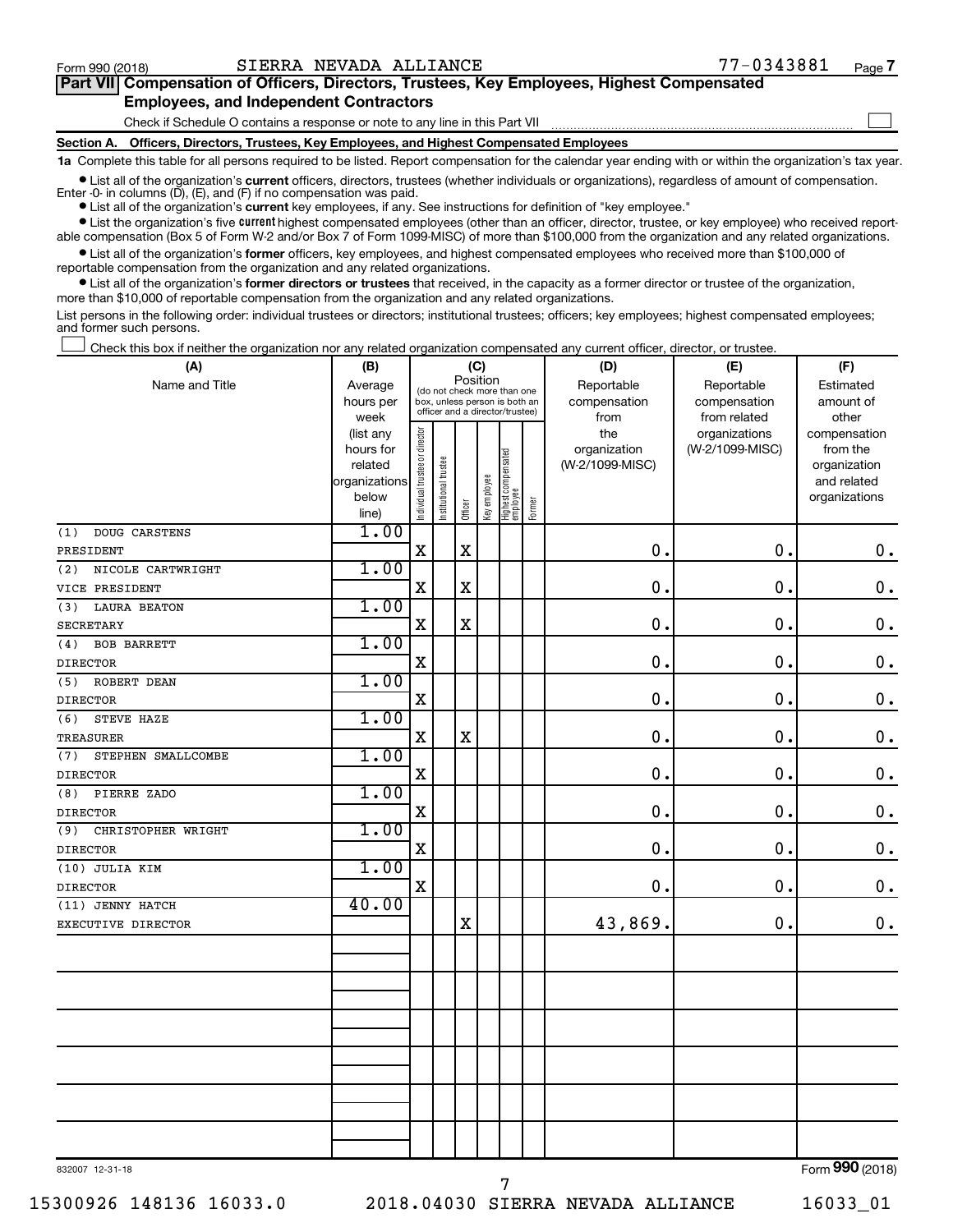|    | SIERRA NEVADA ALLIANCE<br>Form 990 (2018)                                                                                                                                                                                       |                                                                      |                                |                       |          |              |                                                                                                 |        |                                           | 77-0343881                                        |              |                                        |                                                                          | Page 8           |
|----|---------------------------------------------------------------------------------------------------------------------------------------------------------------------------------------------------------------------------------|----------------------------------------------------------------------|--------------------------------|-----------------------|----------|--------------|-------------------------------------------------------------------------------------------------|--------|-------------------------------------------|---------------------------------------------------|--------------|----------------------------------------|--------------------------------------------------------------------------|------------------|
|    | <b>Part VII</b><br>Section A. Officers, Directors, Trustees, Key Employees, and Highest Compensated Employees (continued)                                                                                                       |                                                                      |                                |                       |          |              |                                                                                                 |        |                                           |                                                   |              |                                        |                                                                          |                  |
|    | (A)<br>Name and title                                                                                                                                                                                                           | (B)<br>Average<br>hours per<br>week                                  |                                |                       | Position | (C)          | (do not check more than one<br>box, unless person is both an<br>officer and a director/trustee) |        | (D)<br>Reportable<br>compensation<br>from | (E)<br>Reportable<br>compensation<br>from related |              | (F)<br>Estimated<br>amount of<br>other |                                                                          |                  |
|    |                                                                                                                                                                                                                                 | (list any<br>hours for<br>related<br>organizations<br>below<br>line) | Individual trustee or director | Institutional trustee | Officer  | Key employee | Highest compensated<br>  employee                                                               | Former | the<br>organization<br>(W-2/1099-MISC)    | organizations<br>(W-2/1099-MISC)                  |              |                                        | compensation<br>from the<br>organization<br>and related<br>organizations |                  |
|    |                                                                                                                                                                                                                                 |                                                                      |                                |                       |          |              |                                                                                                 |        |                                           |                                                   |              |                                        |                                                                          |                  |
|    |                                                                                                                                                                                                                                 |                                                                      |                                |                       |          |              |                                                                                                 |        |                                           |                                                   |              |                                        |                                                                          |                  |
|    |                                                                                                                                                                                                                                 |                                                                      |                                |                       |          |              |                                                                                                 |        |                                           |                                                   |              |                                        |                                                                          |                  |
|    |                                                                                                                                                                                                                                 |                                                                      |                                |                       |          |              |                                                                                                 |        |                                           |                                                   |              |                                        |                                                                          |                  |
|    |                                                                                                                                                                                                                                 |                                                                      |                                |                       |          |              |                                                                                                 |        |                                           |                                                   |              |                                        |                                                                          |                  |
|    |                                                                                                                                                                                                                                 |                                                                      |                                |                       |          |              |                                                                                                 |        |                                           |                                                   |              |                                        |                                                                          |                  |
|    |                                                                                                                                                                                                                                 |                                                                      |                                |                       |          |              |                                                                                                 |        | 43,869.                                   |                                                   | 0.           |                                        |                                                                          | $\overline{0}$ . |
|    | 1b Sub-total<br>c Total from continuation sheets to Part VII, Section A manufactured by                                                                                                                                         |                                                                      |                                |                       |          |              |                                                                                                 |        | $\overline{0}$ .                          |                                                   | σ.           |                                        |                                                                          | $\overline{0}$ . |
|    |                                                                                                                                                                                                                                 |                                                                      |                                |                       |          |              |                                                                                                 |        | 43,869.                                   |                                                   | о.           |                                        |                                                                          | $\overline{0}$ . |
| 2  | Total number of individuals (including but not limited to those listed above) who received more than \$100,000 of reportable<br>compensation from the organization $\blacktriangleright$                                        |                                                                      |                                |                       |          |              |                                                                                                 |        |                                           |                                                   |              |                                        |                                                                          | 0                |
| 3  | Did the organization list any former officer, director, or trustee, key employee, or highest compensated employee on                                                                                                            |                                                                      |                                |                       |          |              |                                                                                                 |        |                                           |                                                   |              |                                        | Yes                                                                      | No<br>х          |
|    | For any individual listed on line 1a, is the sum of reportable compensation and other compensation from the organization<br>and related organizations greater than \$150,000? If "Yes," complete Schedule J for such individual |                                                                      |                                |                       |          |              |                                                                                                 |        |                                           |                                                   |              | 3<br>4                                 |                                                                          | х                |
| 5  | Did any person listed on line 1a receive or accrue compensation from any unrelated organization or individual for services                                                                                                      |                                                                      |                                |                       |          |              |                                                                                                 |        |                                           |                                                   |              | 5                                      |                                                                          | х                |
| 1. | <b>Section B. Independent Contractors</b><br>Complete this table for your five highest compensated independent contractors that received more than \$100,000 of compensation from                                               |                                                                      |                                |                       |          |              |                                                                                                 |        |                                           |                                                   |              |                                        |                                                                          |                  |
|    | the organization. Report compensation for the calendar year ending with or within the organization's tax year.                                                                                                                  |                                                                      |                                |                       |          |              |                                                                                                 |        |                                           |                                                   |              |                                        |                                                                          |                  |
|    | (A)<br>(B)<br>Name and business address<br>Description of services<br><b>NONE</b>                                                                                                                                               |                                                                      |                                |                       |          |              |                                                                                                 |        |                                           | (C)                                               | Compensation |                                        |                                                                          |                  |
|    |                                                                                                                                                                                                                                 |                                                                      |                                |                       |          |              |                                                                                                 |        |                                           |                                                   |              |                                        |                                                                          |                  |
|    |                                                                                                                                                                                                                                 |                                                                      |                                |                       |          |              |                                                                                                 |        |                                           |                                                   |              |                                        |                                                                          |                  |
|    |                                                                                                                                                                                                                                 |                                                                      |                                |                       |          |              |                                                                                                 |        |                                           |                                                   |              |                                        |                                                                          |                  |
|    |                                                                                                                                                                                                                                 |                                                                      |                                |                       |          |              |                                                                                                 |        |                                           |                                                   |              |                                        |                                                                          |                  |
| 2  | Total number of independent contractors (including but not limited to those listed above) who received more than<br>\$100,000 of compensation from the organization                                                             |                                                                      |                                |                       |          |              | 0                                                                                               |        |                                           |                                                   |              |                                        |                                                                          |                  |
|    |                                                                                                                                                                                                                                 |                                                                      |                                |                       |          |              |                                                                                                 |        |                                           |                                                   |              |                                        | $F_{\text{O}}$ 990 (2018)                                                |                  |

832008 12-31-18

Form (2018) **990**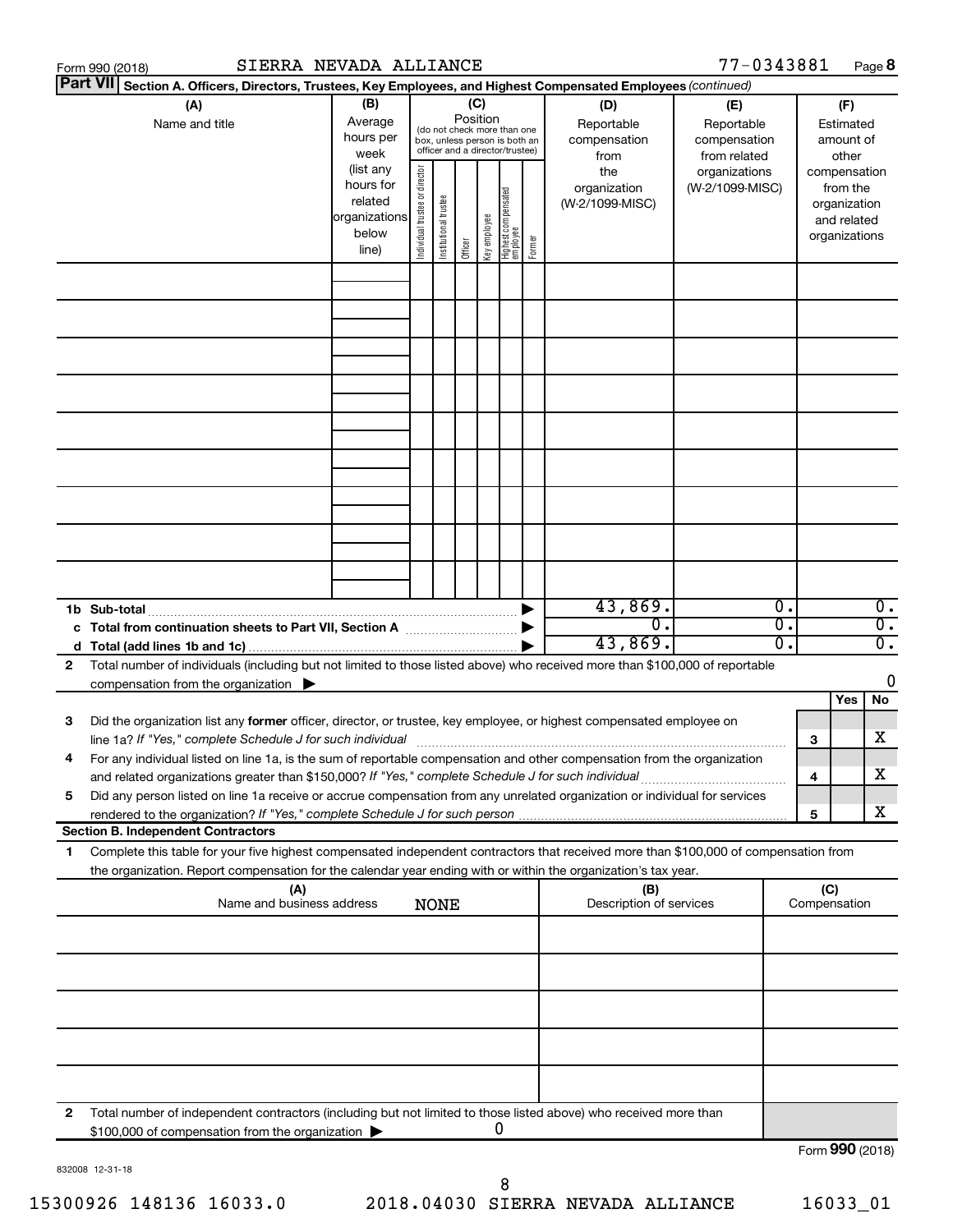|                                                                                         | <b>Part VIII</b>                  | <b>Statement of Revenue</b>                                                                                                                                                                                                                                                                                                                                                                                                                                                                                                                                                                  |                                                                                                                       |                                                                         |                      |                                                 |                                                    |                                                                    |
|-----------------------------------------------------------------------------------------|-----------------------------------|----------------------------------------------------------------------------------------------------------------------------------------------------------------------------------------------------------------------------------------------------------------------------------------------------------------------------------------------------------------------------------------------------------------------------------------------------------------------------------------------------------------------------------------------------------------------------------------------|-----------------------------------------------------------------------------------------------------------------------|-------------------------------------------------------------------------|----------------------|-------------------------------------------------|----------------------------------------------------|--------------------------------------------------------------------|
|                                                                                         |                                   |                                                                                                                                                                                                                                                                                                                                                                                                                                                                                                                                                                                              |                                                                                                                       |                                                                         |                      |                                                 |                                                    |                                                                    |
|                                                                                         |                                   |                                                                                                                                                                                                                                                                                                                                                                                                                                                                                                                                                                                              |                                                                                                                       |                                                                         | (A)<br>Total revenue | (B)<br>Related or<br>exempt function<br>revenue | $\overline{C}$<br>Unrelated<br>business<br>revenue | (D)<br>Revenue excluded<br>trom tax under<br>sections<br>512 - 514 |
| Gifts, Grants<br>Contributions, Gift<br>and Other Similar<br>Program Service<br>Revenue | 2 a<br>b<br>c<br>d<br>е<br>f<br>a | 1 a Federated campaigns<br><b>b</b> Membership dues<br>c Fundraising events<br>d Related organizations<br>e Government grants (contributions)<br>f All other contributions, gifts, grants, and<br>similar amounts not included above<br>g Noncash contributions included in lines 1a-1f: \$<br>the control of the control of the control of the control of the control of<br>the control of the control of the control of the control of the control of the control of<br>the control of the control of the control of the control of the control of<br>All other program service revenue  [ | 1a<br>1b<br>1 <sub>c</sub><br>1 <sub>d</sub><br>1e<br>1f                                                              | 550.<br>715,749 <b>.</b><br>188,516.<br>70,626.<br><b>Business Code</b> | 904,815.             |                                                 |                                                    |                                                                    |
|                                                                                         | З<br>4<br>5                       | Investment income (including dividends, interest, and<br>Income from investment of tax-exempt bond proceeds                                                                                                                                                                                                                                                                                                                                                                                                                                                                                  |                                                                                                                       | ▶                                                                       | 47.                  | 47.                                             |                                                    |                                                                    |
|                                                                                         | b<br>c                            | <b>6 a</b> Gross rents<br>Less: rental expenses<br>Rental income or (loss)<br><b>d</b> Net rental income or (loss)<br><b>7 a</b> Gross amount from sales of                                                                                                                                                                                                                                                                                                                                                                                                                                  | (i) Real<br>(i) Securities                                                                                            | (ii) Personal<br>(ii) Other                                             |                      |                                                 |                                                    |                                                                    |
|                                                                                         |                                   | assets other than inventory<br><b>b</b> Less: cost or other basis<br>and sales expenses                                                                                                                                                                                                                                                                                                                                                                                                                                                                                                      |                                                                                                                       | $\blacktriangleright$                                                   |                      |                                                 |                                                    |                                                                    |
| <b>Other Revenue</b>                                                                    |                                   | 8 a Gross income from fundraising events (not<br>$\frac{550}{100}$ . of<br>including $$$<br>contributions reported on line 1c). See<br>c Net income or (loss) from fundraising events                                                                                                                                                                                                                                                                                                                                                                                                        |                                                                                                                       | 4,356.<br>6,007.<br>▶                                                   | $-1,651.$            |                                                 |                                                    | $-1,651.$                                                          |
|                                                                                         |                                   | 9 a Gross income from gaming activities. See                                                                                                                                                                                                                                                                                                                                                                                                                                                                                                                                                 |                                                                                                                       |                                                                         |                      |                                                 |                                                    |                                                                    |
|                                                                                         |                                   | c Net income or (loss) from gaming activities<br>10 a Gross sales of inventory, less returns<br>c Net income or (loss) from sales of inventory                                                                                                                                                                                                                                                                                                                                                                                                                                               |                                                                                                                       | ▶                                                                       |                      |                                                 |                                                    |                                                                    |
|                                                                                         |                                   | Miscellaneous Revenue                                                                                                                                                                                                                                                                                                                                                                                                                                                                                                                                                                        |                                                                                                                       | <b>Business Code</b>                                                    |                      |                                                 |                                                    |                                                                    |
|                                                                                         | 11a<br>b<br>с<br>d                |                                                                                                                                                                                                                                                                                                                                                                                                                                                                                                                                                                                              | <u> 1989 - John Stein, mars and de Brandenburg and de Brandenburg and de Brandenburg and de Brandenburg and de Br</u> |                                                                         |                      |                                                 |                                                    |                                                                    |
|                                                                                         |                                   |                                                                                                                                                                                                                                                                                                                                                                                                                                                                                                                                                                                              |                                                                                                                       |                                                                         |                      |                                                 |                                                    |                                                                    |
|                                                                                         | 12<br>832009 12-31-18             |                                                                                                                                                                                                                                                                                                                                                                                                                                                                                                                                                                                              |                                                                                                                       |                                                                         | 903, 211.            | 47.                                             | $\overline{0}$ .                                   | $-1,651.$<br>Form 990 (2018)                                       |

9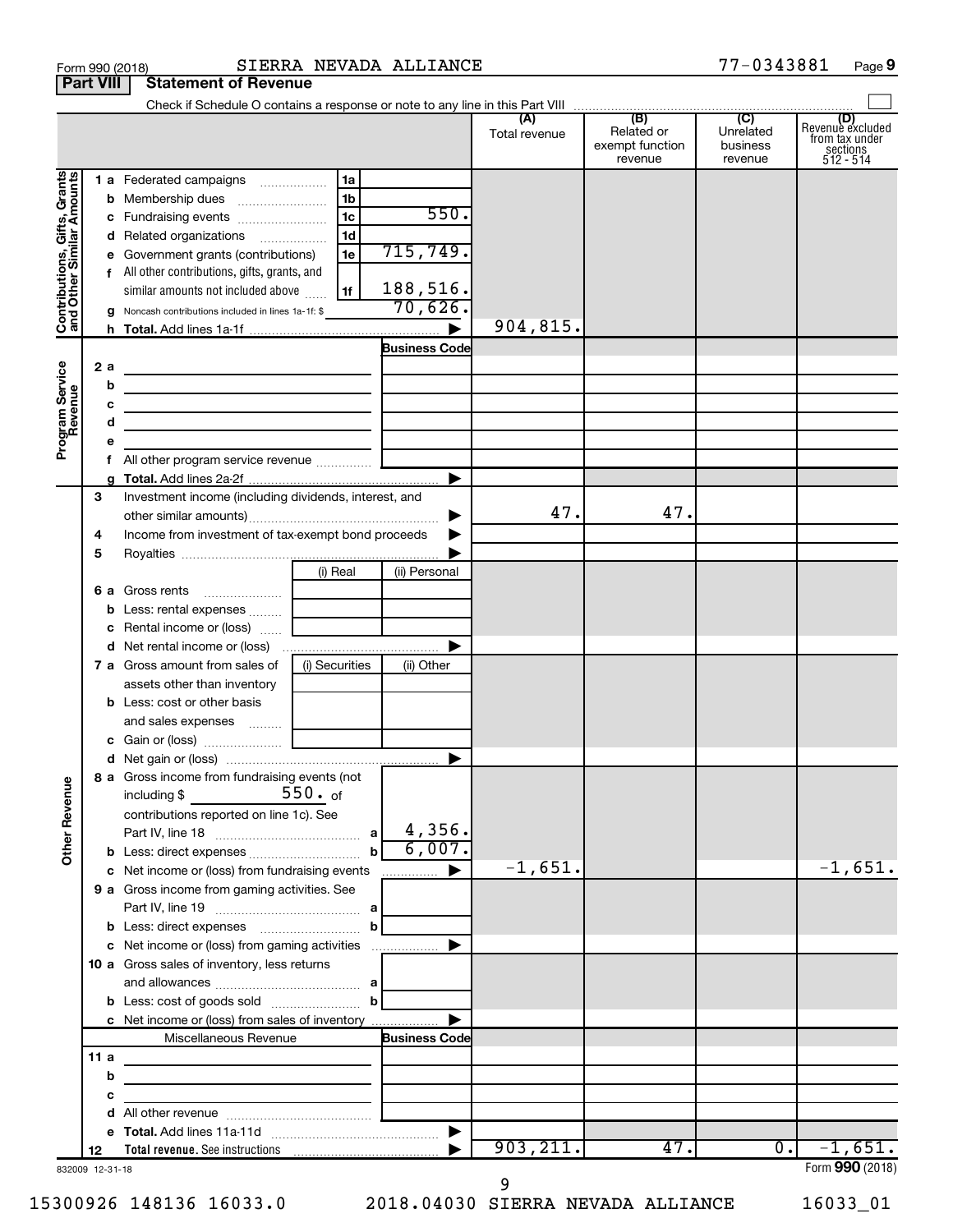Form 990 (2018) SIERRA NEVADA ALLIANCE 77-0343881 <sub>Page</sub> **Part IX Statement of Functional Expenses**

*Section 501(c)(3) and 501(c)(4) organizations must complete all columns. All other organizations must complete column (A).*

|              | Do not include amounts reported on lines 6b,<br>7b, 8b, 9b, and 10b of Part VIII.                                                                           | (A)<br>Total expenses | (B)<br>Program service<br>expenses | (C)<br>Management and<br>general expenses | (D)<br>Fundraising<br>expenses |
|--------------|-------------------------------------------------------------------------------------------------------------------------------------------------------------|-----------------------|------------------------------------|-------------------------------------------|--------------------------------|
| 1.           | Grants and other assistance to domestic organizations                                                                                                       |                       |                                    |                                           |                                |
|              | and domestic governments. See Part IV, line 21                                                                                                              |                       |                                    |                                           |                                |
| $\mathbf{2}$ | Grants and other assistance to domestic                                                                                                                     |                       |                                    |                                           |                                |
|              | individuals. See Part IV, line 22                                                                                                                           |                       |                                    |                                           |                                |
| 3            | Grants and other assistance to foreign                                                                                                                      |                       |                                    |                                           |                                |
|              | organizations, foreign governments, and foreign                                                                                                             |                       |                                    |                                           |                                |
|              | individuals. See Part IV, lines 15 and 16                                                                                                                   |                       |                                    |                                           |                                |
| 4            | Benefits paid to or for members                                                                                                                             |                       |                                    |                                           |                                |
| 5            | Compensation of current officers, directors,                                                                                                                |                       |                                    |                                           |                                |
|              | trustees, and key employees                                                                                                                                 | 43,869.               | 39,383.                            | 3,509.                                    | 977.                           |
| 6            | Compensation not included above, to disqualified                                                                                                            |                       |                                    |                                           |                                |
|              | persons (as defined under section $4958(f)(1)$ ) and                                                                                                        |                       |                                    |                                           |                                |
|              | persons described in section 4958(c)(3)(B)                                                                                                                  |                       |                                    |                                           |                                |
| 7            |                                                                                                                                                             | 521, 313.             | 467,999.                           | 46,528.                                   | 6,786.                         |
| 8            | Pension plan accruals and contributions (include                                                                                                            |                       |                                    |                                           |                                |
|              | section 401(k) and 403(b) employer contributions)                                                                                                           |                       |                                    |                                           |                                |
| 9            | Other employee benefits                                                                                                                                     | 82, 369.              | 78,078.                            | 3,801.                                    | 490.                           |
| 10           |                                                                                                                                                             | 45,947.               | 43,553.                            | 2,120.                                    | 274.                           |
| 11           | Fees for services (non-employees):                                                                                                                          |                       |                                    |                                           |                                |
| a            |                                                                                                                                                             |                       |                                    |                                           |                                |
| b            |                                                                                                                                                             | 8,360.                |                                    | 8,360.                                    |                                |
| c            |                                                                                                                                                             |                       |                                    |                                           |                                |
| d            |                                                                                                                                                             |                       |                                    |                                           |                                |
|              | Professional fundraising services. See Part IV, line 17                                                                                                     | 51,473.               | 51,473.                            |                                           |                                |
| f            | Investment management fees                                                                                                                                  |                       |                                    |                                           |                                |
| g            | Other. (If line 11g amount exceeds 10% of line 25,<br>column (A) amount, list line 11g expenses on Sch O.)                                                  |                       |                                    |                                           |                                |
| 12           |                                                                                                                                                             |                       |                                    |                                           |                                |
| 13           |                                                                                                                                                             | 10,805.               | 4,985.                             | 5,167.                                    | 653.                           |
| 14           |                                                                                                                                                             |                       |                                    |                                           |                                |
| 15           |                                                                                                                                                             | 17,791.               | 4,884.                             | 12,907.                                   |                                |
| 16           |                                                                                                                                                             | 29, 155.              | 28,516.                            | 587.                                      | 52.                            |
| 17           |                                                                                                                                                             |                       |                                    |                                           |                                |
| 18           | Payments of travel or entertainment expenses                                                                                                                |                       |                                    |                                           |                                |
|              | for any federal, state, or local public officials                                                                                                           | 5,312.                | 5,312.                             |                                           |                                |
| 19           | Conferences, conventions, and meetings                                                                                                                      |                       |                                    |                                           |                                |
| 20           | Interest                                                                                                                                                    |                       |                                    |                                           |                                |
| 21           | Depreciation, depletion, and amortization                                                                                                                   |                       |                                    |                                           |                                |
| 22<br>23     | Insurance                                                                                                                                                   | 4,366.                |                                    | 4, 366.                                   |                                |
| 24           | Other expenses. Itemize expenses not covered                                                                                                                |                       |                                    |                                           |                                |
|              | above. (List miscellaneous expenses in line 24e. If line<br>24e amount exceeds 10% of line 25, column (A)<br>amount, list line 24e expenses on Schedule O.) |                       |                                    |                                           |                                |
| a            | SNAP IN-KIND                                                                                                                                                | 70,626.               | 70,626.                            |                                           |                                |
| b            | <b>SUPPLIES</b>                                                                                                                                             | 24,675.               | 23,053.                            | 1,622.                                    |                                |
|              | <b>MISCELLANEOUS</b>                                                                                                                                        | 10, 279.              | 5,846.                             | 4,433.                                    |                                |
| d            |                                                                                                                                                             |                       |                                    |                                           |                                |
|              | e All other expenses                                                                                                                                        |                       |                                    |                                           |                                |
| 25           | Total functional expenses. Add lines 1 through 24e                                                                                                          | 926, 340.             | 823,708.                           | 93,400.                                   | 9,232.                         |
| 26           | <b>Joint costs.</b> Complete this line only if the organization                                                                                             |                       |                                    |                                           |                                |
|              | reported in column (B) joint costs from a combined                                                                                                          |                       |                                    |                                           |                                |
|              | educational campaign and fundraising solicitation.                                                                                                          |                       |                                    |                                           |                                |
|              | Check here $\blacktriangleright$<br>if following SOP 98-2 (ASC 958-720)                                                                                     |                       |                                    |                                           |                                |

832010 12-31-18

15300926 148136 16033.0 2018.04030 SIERRA NEVADA ALLIANCE 16033\_01 10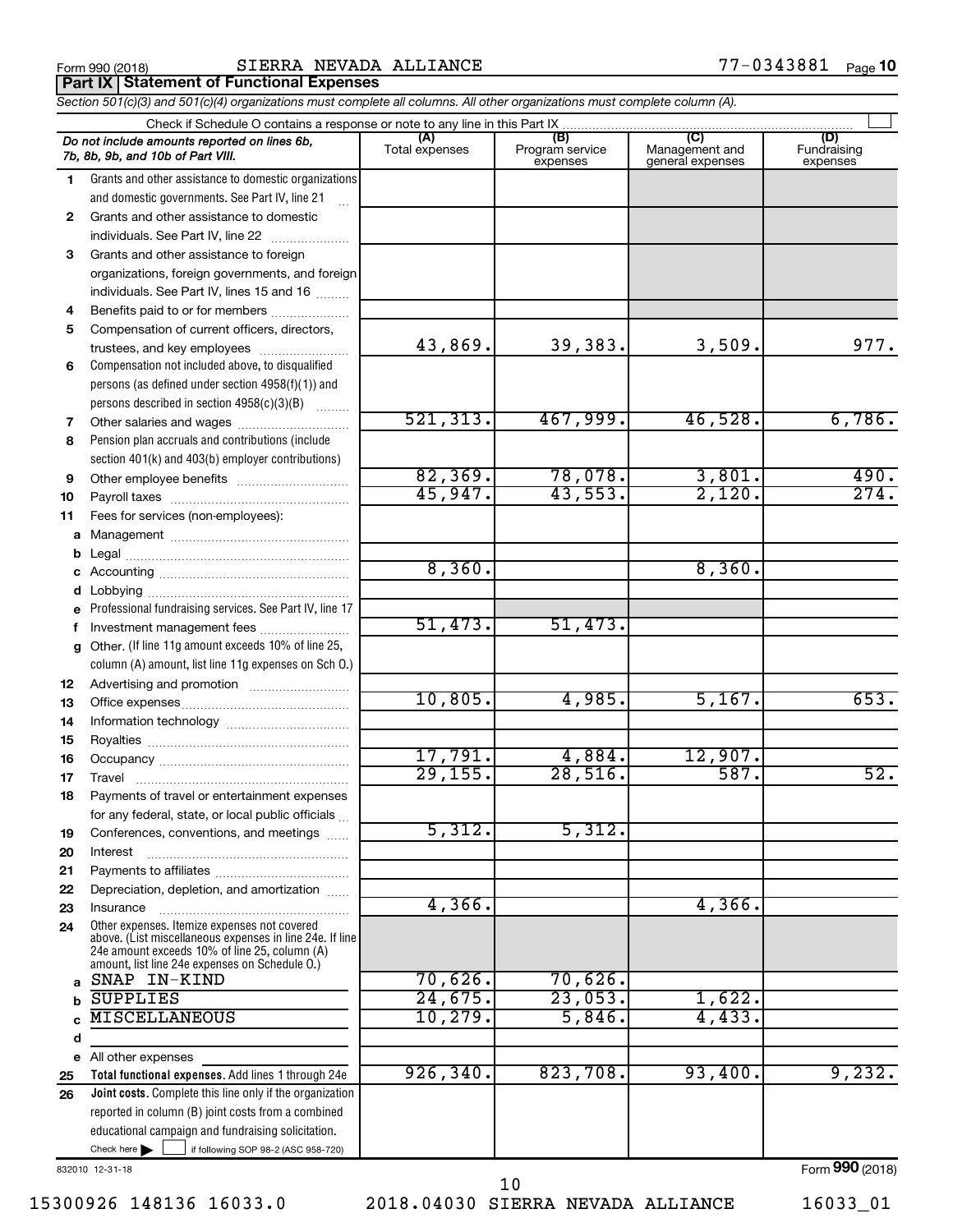|                             |    | section $4958(f)(1)$ , persons described in section $4958(c)(3)(B)$ , and contributing                         |                 |                    |                  |                 |              |
|-----------------------------|----|----------------------------------------------------------------------------------------------------------------|-----------------|--------------------|------------------|-----------------|--------------|
|                             |    | employers and sponsoring organizations of section 501(c)(9) voluntary                                          |                 |                    |                  |                 |              |
|                             |    | employees' beneficiary organizations (see instr). Complete Part II of Sch L                                    |                 |                    |                  | 6               |              |
| Assets                      | 7  |                                                                                                                |                 | $\overline{7}$     |                  |                 |              |
|                             | 8  |                                                                                                                |                 |                    |                  | 8               |              |
|                             | 9  | Prepaid expenses and deferred charges [11] [11] [11] [12] [12] [12] [12] [13] [13] [13] [13] [13] [13] [13] [1 |                 |                    | 4,700.           | 9               | 3,627.       |
|                             |    | 10a Land, buildings, and equipment: cost or other                                                              |                 |                    |                  |                 |              |
|                             |    | basis. Complete Part VI of Schedule D  10a                                                                     |                 | 39,203.            |                  |                 |              |
|                             |    |                                                                                                                | 10 <sub>b</sub> | $\frac{1}{39,203}$ | 0.               | 10 <sub>c</sub> | 0.           |
|                             | 11 |                                                                                                                |                 |                    |                  | 11              |              |
|                             | 12 |                                                                                                                |                 |                    |                  | 12              |              |
|                             | 13 |                                                                                                                |                 |                    |                  | 13              |              |
|                             | 14 |                                                                                                                |                 |                    |                  | 14              |              |
|                             | 15 |                                                                                                                |                 |                    |                  | 15              |              |
|                             | 16 |                                                                                                                |                 |                    | 289, 819.        | 16              | 269,942.     |
|                             | 17 |                                                                                                                |                 |                    | 28, 275.         | 17              | 28, 362.     |
|                             | 18 |                                                                                                                |                 |                    |                  | 18              |              |
|                             | 19 |                                                                                                                |                 |                    | 130, 340.        | 19              | 133,505.     |
|                             | 20 |                                                                                                                |                 |                    |                  | 20              |              |
|                             | 21 | Escrow or custodial account liability. Complete Part IV of Schedule D                                          |                 |                    |                  | 21              |              |
|                             | 22 | Loans and other payables to current and former officers, directors, trustees,                                  |                 |                    |                  |                 |              |
|                             |    | key employees, highest compensated employees, and disqualified persons.                                        |                 |                    |                  |                 |              |
| Liabilities                 |    |                                                                                                                |                 |                    | 22               |                 |              |
|                             | 23 | Secured mortgages and notes payable to unrelated third parties                                                 |                 |                    |                  | 23              |              |
|                             | 24 | Unsecured notes and loans payable to unrelated third parties                                                   |                 |                    |                  | 24              |              |
|                             | 25 | Other liabilities (including federal income tax, payables to related third                                     |                 |                    |                  |                 |              |
|                             |    | parties, and other liabilities not included on lines 17-24). Complete Part X of                                |                 |                    |                  |                 |              |
|                             |    | Schedule D                                                                                                     |                 |                    |                  | 25              |              |
|                             | 26 | <b>Total liabilities.</b> Add lines 17 through 25                                                              |                 |                    | 158,615.         | 26              | 161,867.     |
|                             |    | Organizations that follow SFAS 117 (ASC 958), check here $\blacktriangleright \lfloor X \rfloor$ and           |                 |                    |                  |                 |              |
|                             |    | complete lines 27 through 29, and lines 33 and 34.                                                             |                 |                    |                  |                 |              |
|                             | 27 |                                                                                                                |                 |                    | 130,704.         | 27              | 107,075.     |
|                             | 28 |                                                                                                                |                 |                    | 28               |                 |              |
|                             | 29 | Permanently restricted net assets                                                                              |                 |                    | 500.             | 29              | 1,000.       |
|                             |    | Organizations that do not follow SFAS 117 (ASC 958), check here $\blacktriangleright$                          |                 |                    |                  |                 |              |
| Net Assets or Fund Balances |    | and complete lines 30 through 34.                                                                              |                 |                    |                  |                 |              |
|                             | 30 |                                                                                                                |                 |                    |                  | 30              |              |
|                             | 31 | Paid-in or capital surplus, or land, building, or equipment fund                                               |                 |                    |                  | 31              |              |
|                             | 32 | Retained earnings, endowment, accumulated income, or other funds                                               |                 |                    | 32               |                 |              |
|                             |    |                                                                                                                |                 |                    | $\overline{201}$ | $\sim$          | 1 N Q<br>ハワに |

# Form 990 (2018)  $SIERRA NEVADA ALLIANCE$   $77-0343881$   $Page$

Check if Schedule O contains a response or note to any line in this Part X

Cash - non-interest-bearing ~~~~~~~~~~~~~~~~~~~~~~~~~ Savings and temporary cash investments ~~~~~~~~~~~~~~~~~~ Pledges and grants receivable, net ~~~~~~~~~~~~~~~~~~~~~ Accounts receivable, net ~~~~~~~~~~~~~~~~~~~~~~~~~~

**5** Loans and other receivables from current and former officers, directors,

trustees, key employees, and highest compensated employees. Complete Part II of Schedule L ~~~~~~~~~~~~~~~~~~~~~~~~~~~~ Loans and other receivables from other disqualified persons (as defined under

Paid-in or capital surplus, or land, building, or equipment fund ....................... Retained earnings, endowment, accumulated income, or other funds ............ Total net assets or fund balances ~~~~~~~~~~~~~~~~~~~~~~

Total liabilities and net assets/fund balances

 $\perp$ 

**(A) (B)**

Beginning of year  $\parallel$  | End of year

 $55,168.$  1 35,130. 133,718. 2 127,205

96,233. 4 103,980.

**5**

 $131, 204.$   $33$  108,075. 289,819. 269,942.

Form (2018) **990**

**Part X Balance Sheet** 

**6**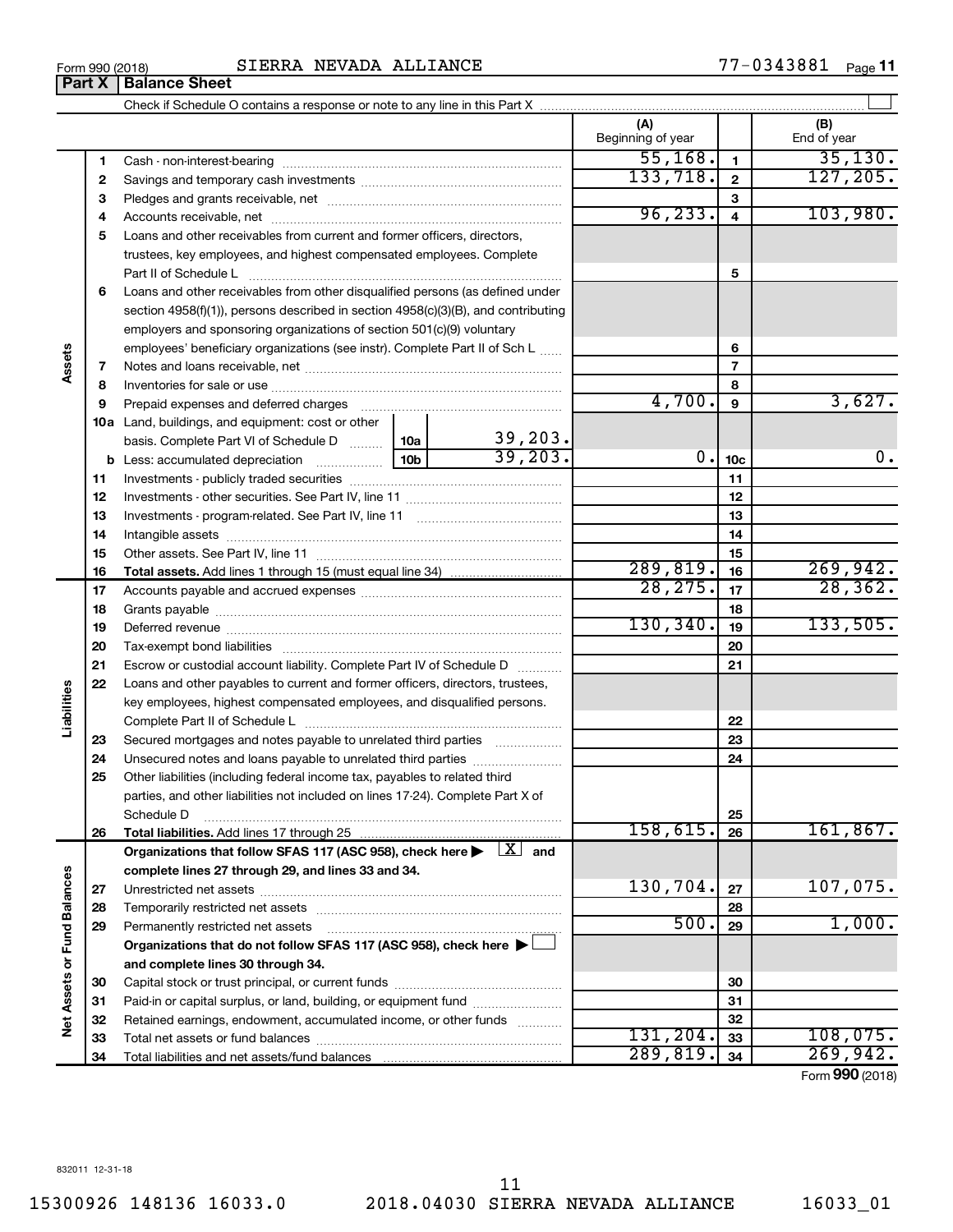|    | SIERRA NEVADA ALLIANCE<br>Form 990 (2018)                                                                                                                                                                                      |                         | 77-0343881     |            | Page 12          |  |
|----|--------------------------------------------------------------------------------------------------------------------------------------------------------------------------------------------------------------------------------|-------------------------|----------------|------------|------------------|--|
|    | Part XI<br><b>Reconciliation of Net Assets</b>                                                                                                                                                                                 |                         |                |            |                  |  |
|    |                                                                                                                                                                                                                                |                         |                |            |                  |  |
|    |                                                                                                                                                                                                                                |                         |                |            |                  |  |
| 1  |                                                                                                                                                                                                                                | $\mathbf{1}$            |                |            | 903,211.         |  |
| 2  |                                                                                                                                                                                                                                | $\mathbf{2}$            |                |            | 926, 340.        |  |
| З  | Revenue less expenses. Subtract line 2 from line 1                                                                                                                                                                             | 3                       |                |            | $-23, 129.$      |  |
| 4  |                                                                                                                                                                                                                                | $\overline{\mathbf{4}}$ |                |            | 131, 204.        |  |
| 5  | Net unrealized gains (losses) on investments [11] matter contracts and the state of the state of the state of the state of the state of the state of the state of the state of the state of the state of the state of the stat | 5                       |                |            |                  |  |
| 6  | Donated services and use of facilities                                                                                                                                                                                         | 6                       |                |            |                  |  |
| 7  | Investment expenses                                                                                                                                                                                                            | $\overline{7}$          |                |            |                  |  |
| 8  | Prior period adjustments material contents and content and content and content and content and content and content and content and content and content and content and content and content and content and content and content | 8                       |                |            |                  |  |
| 9  |                                                                                                                                                                                                                                | 9                       |                |            | $\overline{0}$ . |  |
| 10 | Net assets or fund balances at end of year. Combine lines 3 through 9 (must equal Part X, line 33,                                                                                                                             |                         |                |            |                  |  |
|    | column (B))                                                                                                                                                                                                                    | 10                      |                |            | 108,075.         |  |
|    | Part XII Financial Statements and Reporting                                                                                                                                                                                    |                         |                |            |                  |  |
|    |                                                                                                                                                                                                                                |                         |                |            |                  |  |
|    |                                                                                                                                                                                                                                |                         |                | <b>Yes</b> | No               |  |
| 1  | Accounting method used to prepare the Form 990: $\Box$ Cash $\Box X$ Accrual<br>$\Box$ Other                                                                                                                                   |                         |                |            |                  |  |
|    | If the organization changed its method of accounting from a prior year or checked "Other," explain in Schedule O.                                                                                                              |                         |                |            |                  |  |
|    |                                                                                                                                                                                                                                |                         | 2a             |            | x                |  |
|    | If "Yes," check a box below to indicate whether the financial statements for the year were compiled or reviewed on a                                                                                                           |                         |                |            |                  |  |
|    | separate basis, consolidated basis, or both:                                                                                                                                                                                   |                         |                |            |                  |  |
|    | Both consolidated and separate basis<br>Separate basis<br>Consolidated basis                                                                                                                                                   |                         |                |            |                  |  |
|    |                                                                                                                                                                                                                                |                         | 2 <sub>b</sub> | x          |                  |  |
|    | If "Yes," check a box below to indicate whether the financial statements for the year were audited on a separate basis,                                                                                                        |                         |                |            |                  |  |
|    | consolidated basis, or both:                                                                                                                                                                                                   |                         |                |            |                  |  |
|    | $ \mathbf{X} $ Separate basis<br><b>Consolidated basis</b><br>Both consolidated and separate basis                                                                                                                             |                         |                |            |                  |  |
|    | c If "Yes" to line 2a or 2b, does the organization have a committee that assumes responsibility for oversight of the audit,                                                                                                    |                         |                |            | X                |  |
|    |                                                                                                                                                                                                                                |                         |                |            |                  |  |
|    | If the organization changed either its oversight process or selection process during the tax year, explain in Schedule O.                                                                                                      |                         |                |            |                  |  |
|    | 3a As a result of a federal award, was the organization required to undergo an audit or audits as set forth in the Single Audit                                                                                                |                         |                |            |                  |  |
|    |                                                                                                                                                                                                                                |                         | 3a             |            | х                |  |
|    | b If "Yes," did the organization undergo the required audit or audits? If the organization did not undergo the required audit                                                                                                  |                         |                |            |                  |  |
|    |                                                                                                                                                                                                                                |                         | 3 <sub>b</sub> | <b>000</b> |                  |  |

Form (2018) **990**

832012 12-31-18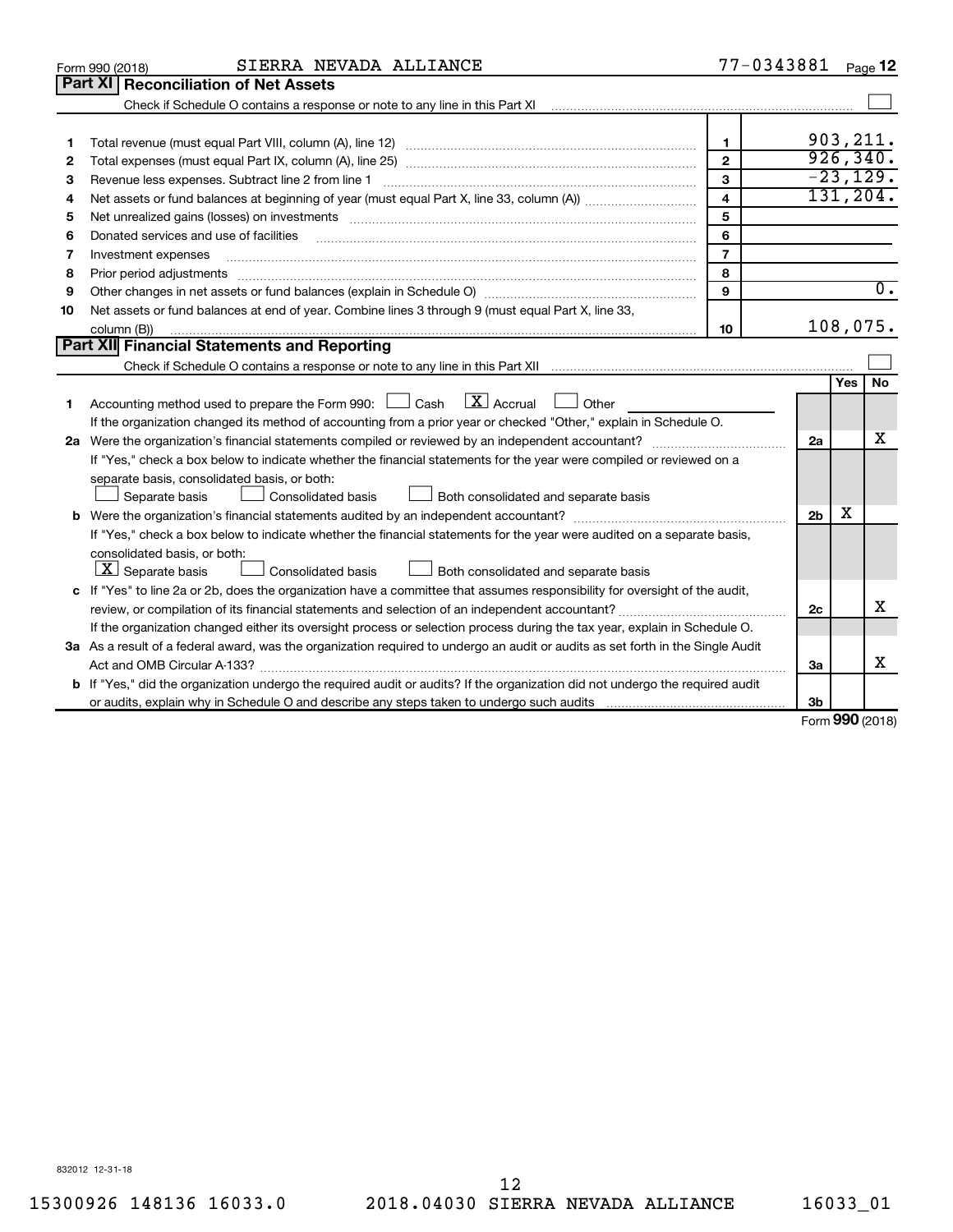**SCHEDULE A**

Department of the Treasury Internal Revenue Service

| (Form 990 or 990-EZ) |  |  |  |  |
|----------------------|--|--|--|--|
|----------------------|--|--|--|--|

# Form 990 or 990-EZ)<br>
Complete if the organization is a section 501(c)(3) organization or a section<br> **Public Charity Status and Public Support**

**4947(a)(1) nonexempt charitable trust. | Attach to Form 990 or Form 990-EZ.** 

**| Go to www.irs.gov/Form990 for instructions and the latest information.**

| 2018                                |
|-------------------------------------|
| <b>Open to Public</b><br>Inspection |
| Emplover identification number      |

OMB No. 1545-0047

 $\mathbf I$ 

|                   |        |                                                                                                                                                                                            |                                                                                                                                                                                                                                                                                                                                                                                                                                                                                                                                                                 | SIERRA NEVADA ALLIANCE |                                                        |                                                                |    |                                                      |  | 77-0343881                                         |  |  |
|-------------------|--------|--------------------------------------------------------------------------------------------------------------------------------------------------------------------------------------------|-----------------------------------------------------------------------------------------------------------------------------------------------------------------------------------------------------------------------------------------------------------------------------------------------------------------------------------------------------------------------------------------------------------------------------------------------------------------------------------------------------------------------------------------------------------------|------------------------|--------------------------------------------------------|----------------------------------------------------------------|----|------------------------------------------------------|--|----------------------------------------------------|--|--|
|                   | Part I |                                                                                                                                                                                            | Reason for Public Charity Status (All organizations must complete this part.) See instructions.                                                                                                                                                                                                                                                                                                                                                                                                                                                                 |                        |                                                        |                                                                |    |                                                      |  |                                                    |  |  |
| 1.<br>2<br>3<br>4 |        |                                                                                                                                                                                            | The organization is not a private foundation because it is: (For lines 1 through 12, check only one box.)<br>A church, convention of churches, or association of churches described in section 170(b)(1)(A)(i).<br>A school described in section 170(b)(1)(A)(ii). (Attach Schedule E (Form 990 or 990-EZ).)<br>A hospital or a cooperative hospital service organization described in section 170(b)(1)(A)(iii).<br>A medical research organization operated in conjunction with a hospital described in section 170(b)(1)(A)(iii). Enter the hospital's name, |                        |                                                        |                                                                |    |                                                      |  |                                                    |  |  |
|                   |        |                                                                                                                                                                                            | city, and state:                                                                                                                                                                                                                                                                                                                                                                                                                                                                                                                                                |                        |                                                        |                                                                |    |                                                      |  |                                                    |  |  |
| 5<br>6            |        |                                                                                                                                                                                            | An organization operated for the benefit of a college or university owned or operated by a governmental unit described in<br>section 170(b)(1)(A)(iv). (Complete Part II.)<br>A federal, state, or local government or governmental unit described in section 170(b)(1)(A)(v).                                                                                                                                                                                                                                                                                  |                        |                                                        |                                                                |    |                                                      |  |                                                    |  |  |
|                   | 7   X  |                                                                                                                                                                                            |                                                                                                                                                                                                                                                                                                                                                                                                                                                                                                                                                                 |                        |                                                        |                                                                |    |                                                      |  |                                                    |  |  |
|                   |        | An organization that normally receives a substantial part of its support from a governmental unit or from the general public described in<br>section 170(b)(1)(A)(vi). (Complete Part II.) |                                                                                                                                                                                                                                                                                                                                                                                                                                                                                                                                                                 |                        |                                                        |                                                                |    |                                                      |  |                                                    |  |  |
| 8                 |        | A community trust described in section 170(b)(1)(A)(vi). (Complete Part II.)                                                                                                               |                                                                                                                                                                                                                                                                                                                                                                                                                                                                                                                                                                 |                        |                                                        |                                                                |    |                                                      |  |                                                    |  |  |
| 9                 |        |                                                                                                                                                                                            | An agricultural research organization described in section 170(b)(1)(A)(ix) operated in conjunction with a land-grant college                                                                                                                                                                                                                                                                                                                                                                                                                                   |                        |                                                        |                                                                |    |                                                      |  |                                                    |  |  |
|                   |        |                                                                                                                                                                                            | or university or a non-land-grant college of agriculture (see instructions). Enter the name, city, and state of the college or                                                                                                                                                                                                                                                                                                                                                                                                                                  |                        |                                                        |                                                                |    |                                                      |  |                                                    |  |  |
|                   |        |                                                                                                                                                                                            | university:                                                                                                                                                                                                                                                                                                                                                                                                                                                                                                                                                     |                        |                                                        |                                                                |    |                                                      |  |                                                    |  |  |
| 10                |        |                                                                                                                                                                                            | An organization that normally receives: (1) more than 33 1/3% of its support from contributions, membership fees, and gross receipts from<br>activities related to its exempt functions - subject to certain exceptions, and (2) no more than 33 1/3% of its support from gross investment<br>income and unrelated business taxable income (less section 511 tax) from businesses acquired by the organization after June 30, 1975.<br>See section 509(a)(2). (Complete Part III.)                                                                              |                        |                                                        |                                                                |    |                                                      |  |                                                    |  |  |
| 11                |        |                                                                                                                                                                                            | An organization organized and operated exclusively to test for public safety. See section 509(a)(4).                                                                                                                                                                                                                                                                                                                                                                                                                                                            |                        |                                                        |                                                                |    |                                                      |  |                                                    |  |  |
| 12                |        |                                                                                                                                                                                            | An organization organized and operated exclusively for the benefit of, to perform the functions of, or to carry out the purposes of one or                                                                                                                                                                                                                                                                                                                                                                                                                      |                        |                                                        |                                                                |    |                                                      |  |                                                    |  |  |
|                   |        |                                                                                                                                                                                            | more publicly supported organizations described in section 509(a)(1) or section 509(a)(2). See section 509(a)(3). Check the box in                                                                                                                                                                                                                                                                                                                                                                                                                              |                        |                                                        |                                                                |    |                                                      |  |                                                    |  |  |
|                   |        |                                                                                                                                                                                            | lines 12a through 12d that describes the type of supporting organization and complete lines 12e, 12f, and 12g.                                                                                                                                                                                                                                                                                                                                                                                                                                                  |                        |                                                        |                                                                |    |                                                      |  |                                                    |  |  |
| а                 |        |                                                                                                                                                                                            | Type I. A supporting organization operated, supervised, or controlled by its supported organization(s), typically by giving                                                                                                                                                                                                                                                                                                                                                                                                                                     |                        |                                                        |                                                                |    |                                                      |  |                                                    |  |  |
|                   |        |                                                                                                                                                                                            | the supported organization(s) the power to regularly appoint or elect a majority of the directors or trustees of the supporting                                                                                                                                                                                                                                                                                                                                                                                                                                 |                        |                                                        |                                                                |    |                                                      |  |                                                    |  |  |
|                   |        |                                                                                                                                                                                            | organization. You must complete Part IV, Sections A and B.                                                                                                                                                                                                                                                                                                                                                                                                                                                                                                      |                        |                                                        |                                                                |    |                                                      |  |                                                    |  |  |
| b                 |        |                                                                                                                                                                                            | Type II. A supporting organization supervised or controlled in connection with its supported organization(s), by having                                                                                                                                                                                                                                                                                                                                                                                                                                         |                        |                                                        |                                                                |    |                                                      |  |                                                    |  |  |
|                   |        |                                                                                                                                                                                            | control or management of the supporting organization vested in the same persons that control or manage the supported                                                                                                                                                                                                                                                                                                                                                                                                                                            |                        |                                                        |                                                                |    |                                                      |  |                                                    |  |  |
|                   |        |                                                                                                                                                                                            | organization(s). You must complete Part IV, Sections A and C.                                                                                                                                                                                                                                                                                                                                                                                                                                                                                                   |                        |                                                        |                                                                |    |                                                      |  |                                                    |  |  |
| c                 |        |                                                                                                                                                                                            | Type III functionally integrated. A supporting organization operated in connection with, and functionally integrated with,                                                                                                                                                                                                                                                                                                                                                                                                                                      |                        |                                                        |                                                                |    |                                                      |  |                                                    |  |  |
|                   |        |                                                                                                                                                                                            | its supported organization(s) (see instructions). You must complete Part IV, Sections A, D, and E.                                                                                                                                                                                                                                                                                                                                                                                                                                                              |                        |                                                        |                                                                |    |                                                      |  |                                                    |  |  |
| d                 |        |                                                                                                                                                                                            | Type III non-functionally integrated. A supporting organization operated in connection with its supported organization(s)<br>that is not functionally integrated. The organization generally must satisfy a distribution requirement and an attentiveness                                                                                                                                                                                                                                                                                                       |                        |                                                        |                                                                |    |                                                      |  |                                                    |  |  |
|                   |        |                                                                                                                                                                                            | requirement (see instructions). You must complete Part IV, Sections A and D, and Part V.                                                                                                                                                                                                                                                                                                                                                                                                                                                                        |                        |                                                        |                                                                |    |                                                      |  |                                                    |  |  |
| е                 |        |                                                                                                                                                                                            | Check this box if the organization received a written determination from the IRS that it is a Type I, Type II, Type III                                                                                                                                                                                                                                                                                                                                                                                                                                         |                        |                                                        |                                                                |    |                                                      |  |                                                    |  |  |
|                   |        |                                                                                                                                                                                            | functionally integrated, or Type III non-functionally integrated supporting organization.                                                                                                                                                                                                                                                                                                                                                                                                                                                                       |                        |                                                        |                                                                |    |                                                      |  |                                                    |  |  |
| f.                |        |                                                                                                                                                                                            | Enter the number of supported organizations                                                                                                                                                                                                                                                                                                                                                                                                                                                                                                                     |                        |                                                        |                                                                |    |                                                      |  |                                                    |  |  |
| a                 |        |                                                                                                                                                                                            | Provide the following information about the supported organization(s).                                                                                                                                                                                                                                                                                                                                                                                                                                                                                          |                        |                                                        |                                                                |    |                                                      |  |                                                    |  |  |
|                   |        |                                                                                                                                                                                            | (i) Name of supported<br>organization                                                                                                                                                                                                                                                                                                                                                                                                                                                                                                                           | (ii) EIN               | (iii) Type of organization<br>(described on lines 1-10 | (iv) Is the organization listed<br>in vour aovernina document? |    | (v) Amount of monetary<br>support (see instructions) |  | (vi) Amount of other<br>support (see instructions) |  |  |
|                   |        |                                                                                                                                                                                            |                                                                                                                                                                                                                                                                                                                                                                                                                                                                                                                                                                 |                        | above (see instructions))                              | Yes                                                            | No |                                                      |  |                                                    |  |  |
|                   |        |                                                                                                                                                                                            |                                                                                                                                                                                                                                                                                                                                                                                                                                                                                                                                                                 |                        |                                                        |                                                                |    |                                                      |  |                                                    |  |  |
|                   |        |                                                                                                                                                                                            |                                                                                                                                                                                                                                                                                                                                                                                                                                                                                                                                                                 |                        |                                                        |                                                                |    |                                                      |  |                                                    |  |  |
|                   |        |                                                                                                                                                                                            |                                                                                                                                                                                                                                                                                                                                                                                                                                                                                                                                                                 |                        |                                                        |                                                                |    |                                                      |  |                                                    |  |  |
|                   |        |                                                                                                                                                                                            |                                                                                                                                                                                                                                                                                                                                                                                                                                                                                                                                                                 |                        |                                                        |                                                                |    |                                                      |  |                                                    |  |  |
|                   |        |                                                                                                                                                                                            |                                                                                                                                                                                                                                                                                                                                                                                                                                                                                                                                                                 |                        |                                                        |                                                                |    |                                                      |  |                                                    |  |  |
|                   |        |                                                                                                                                                                                            |                                                                                                                                                                                                                                                                                                                                                                                                                                                                                                                                                                 |                        |                                                        |                                                                |    |                                                      |  |                                                    |  |  |
| <b>Total</b>      |        |                                                                                                                                                                                            |                                                                                                                                                                                                                                                                                                                                                                                                                                                                                                                                                                 |                        |                                                        |                                                                |    |                                                      |  |                                                    |  |  |

LHA For Paperwork Reduction Act Notice, see the Instructions for Form 990 or 990-EZ. 832021 10-11-18 Schedule A (Form 990 or 990-EZ) 2018 13

15300926 148136 16033.0 2018.04030 SIERRA NEVADA ALLIANCE 16033\_01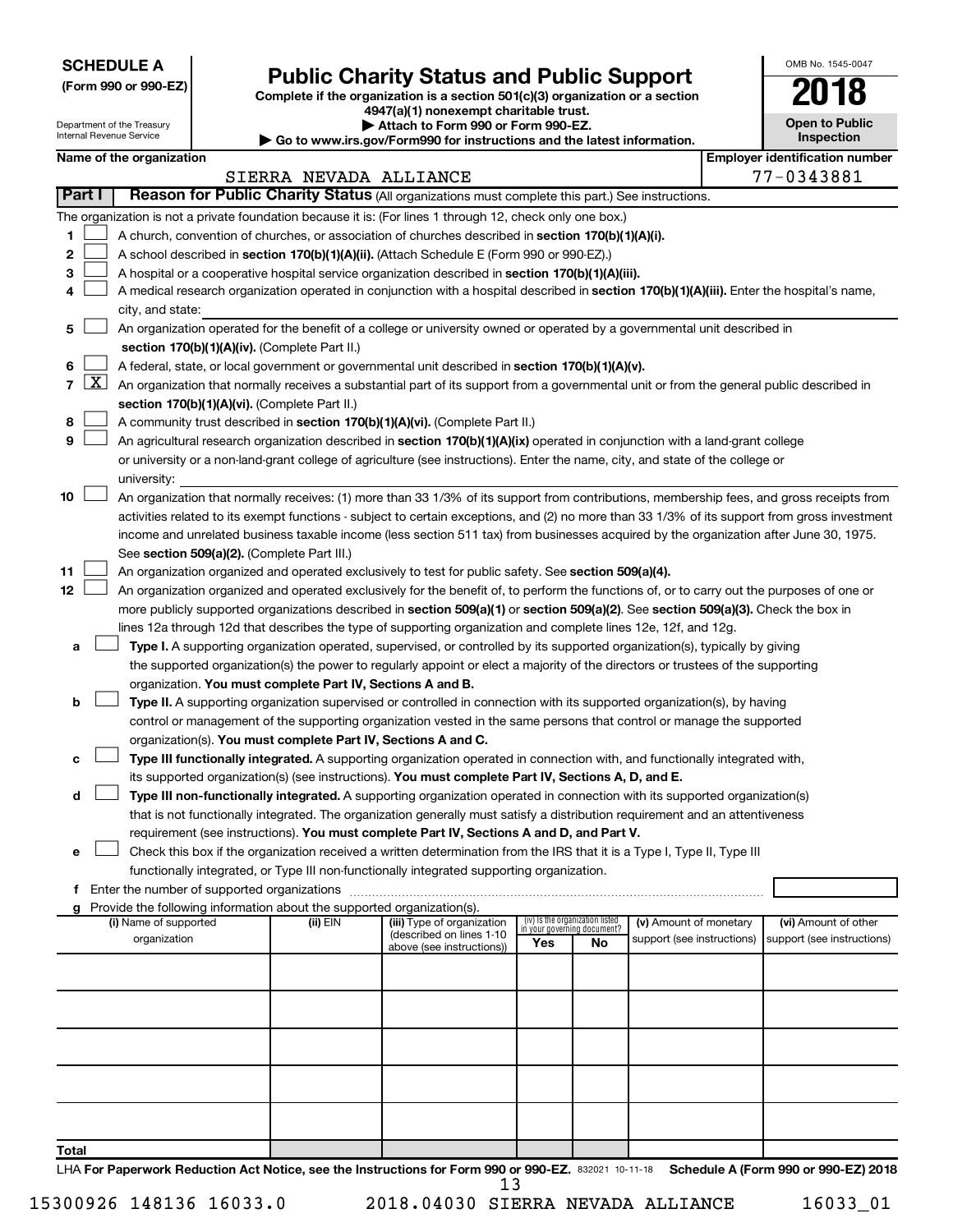## Schedule A (Form 990 or 990-EZ) 2018  $SIERRA$  NEVADA ALLIANCE  $77-0343881$  Page

77-0343881 Page 2

(Complete only if you checked the box on line 5, 7, or 8 of Part I or if the organization failed to qualify under Part III. If the organization fails to qualify under the tests listed below, please complete Part III.) **Part II Support Schedule for Organizations Described in Sections 170(b)(1)(A)(iv) and 170(b)(1)(A)(vi)**

|    | <b>Section A. Public Support</b>                                                                                                                                                                                               |           |            |            |            |                                      |                                          |
|----|--------------------------------------------------------------------------------------------------------------------------------------------------------------------------------------------------------------------------------|-----------|------------|------------|------------|--------------------------------------|------------------------------------------|
|    | Calendar year (or fiscal year beginning in)                                                                                                                                                                                    | (a) 2014  | (b) 2015   | $(c)$ 2016 | $(d)$ 2017 | (e) 2018                             | (f) Total                                |
|    | 1 Gifts, grants, contributions, and                                                                                                                                                                                            |           |            |            |            |                                      |                                          |
|    | membership fees received. (Do not                                                                                                                                                                                              |           |            |            |            |                                      |                                          |
|    | include any "unusual grants.")                                                                                                                                                                                                 | 939, 283. | 835,503.   | 769, 222.  | 862,620.   | 881,390.                             | 4288018.                                 |
|    | 2 Tax revenues levied for the organ-                                                                                                                                                                                           |           |            |            |            |                                      |                                          |
|    | ization's benefit and either paid to                                                                                                                                                                                           |           |            |            |            |                                      |                                          |
|    | or expended on its behalf                                                                                                                                                                                                      |           |            |            |            |                                      |                                          |
|    | 3 The value of services or facilities                                                                                                                                                                                          |           |            |            |            |                                      |                                          |
|    | furnished by a governmental unit to                                                                                                                                                                                            |           |            |            |            |                                      |                                          |
|    | the organization without charge                                                                                                                                                                                                |           |            |            |            |                                      |                                          |
|    | 4 Total. Add lines 1 through 3                                                                                                                                                                                                 | 939, 283. | 835,503.   | 769, 222.  | 862,620.   | 881,390.                             | 4288018.                                 |
| 5. | The portion of total contributions                                                                                                                                                                                             |           |            |            |            |                                      |                                          |
|    | by each person (other than a                                                                                                                                                                                                   |           |            |            |            |                                      |                                          |
|    | governmental unit or publicly                                                                                                                                                                                                  |           |            |            |            |                                      |                                          |
|    | supported organization) included                                                                                                                                                                                               |           |            |            |            |                                      |                                          |
|    | on line 1 that exceeds 2% of the                                                                                                                                                                                               |           |            |            |            |                                      |                                          |
|    | amount shown on line 11,                                                                                                                                                                                                       |           |            |            |            |                                      |                                          |
|    | column (f)                                                                                                                                                                                                                     |           |            |            |            |                                      |                                          |
|    | 6 Public support. Subtract line 5 from line 4.                                                                                                                                                                                 |           |            |            |            |                                      | 4288018.                                 |
|    | <b>Section B. Total Support</b>                                                                                                                                                                                                |           |            |            |            |                                      |                                          |
|    | Calendar year (or fiscal year beginning in)                                                                                                                                                                                    | (a) 2014  | $(b)$ 2015 | $(c)$ 2016 | $(d)$ 2017 | (e) 2018                             | (f) Total                                |
|    | <b>7</b> Amounts from line 4                                                                                                                                                                                                   | 939, 283. | 835,503.   | 769, 222.  | 862,620.   | 881,390.                             | 4288018.                                 |
|    | 8 Gross income from interest,                                                                                                                                                                                                  |           |            |            |            |                                      |                                          |
|    | dividends, payments received on                                                                                                                                                                                                |           |            |            |            |                                      |                                          |
|    | securities loans, rents, royalties,                                                                                                                                                                                            |           |            |            |            |                                      |                                          |
|    | and income from similar sources                                                                                                                                                                                                | 223.      | 28.        | 40.        | 56.        | 47.                                  | 394.                                     |
| 9  | Net income from unrelated business                                                                                                                                                                                             |           |            |            |            |                                      |                                          |
|    | activities, whether or not the                                                                                                                                                                                                 |           |            |            |            |                                      |                                          |
|    | business is regularly carried on                                                                                                                                                                                               |           |            |            |            |                                      |                                          |
|    | 10 Other income. Do not include gain                                                                                                                                                                                           |           |            |            |            |                                      |                                          |
|    | or loss from the sale of capital                                                                                                                                                                                               |           |            |            |            |                                      |                                          |
|    | assets (Explain in Part VI.)                                                                                                                                                                                                   |           |            |            |            |                                      |                                          |
|    | 11 Total support. Add lines 7 through 10                                                                                                                                                                                       |           |            |            |            |                                      | 4288412.                                 |
|    | 12 Gross receipts from related activities, etc. (see instructions)                                                                                                                                                             |           |            |            |            | 12                                   | 121,227.                                 |
|    | 13 First five years. If the Form 990 is for the organization's first, second, third, fourth, or fifth tax year as a section 501(c)(3)                                                                                          |           |            |            |            |                                      |                                          |
|    | organization, check this box and stop here                                                                                                                                                                                     |           |            |            |            |                                      |                                          |
|    | <b>Section C. Computation of Public Support Percentage</b>                                                                                                                                                                     |           |            |            |            |                                      |                                          |
|    | 14 Public support percentage for 2018 (line 6, column (f) divided by line 11, column (f) <i>mummumumum</i>                                                                                                                     |           |            |            |            | 14                                   | 99.99<br>$\%$                            |
|    |                                                                                                                                                                                                                                |           |            |            |            | 15                                   | 99.99<br>%                               |
|    | 16a 33 1/3% support test - 2018. If the organization did not check the box on line 13, and line 14 is 33 1/3% or more, check this box and                                                                                      |           |            |            |            |                                      |                                          |
|    | stop here. The organization qualifies as a publicly supported organization manufaction manufacture content and the supported or an annufacture manufacture content and the supported or state of the state of the state of the |           |            |            |            |                                      | $\blacktriangleright$ $\boxed{\text{X}}$ |
|    | b 33 1/3% support test - 2017. If the organization did not check a box on line 13 or 16a, and line 15 is 33 1/3% or more, check this box                                                                                       |           |            |            |            |                                      |                                          |
|    |                                                                                                                                                                                                                                |           |            |            |            |                                      |                                          |
|    | 17a 10% -facts-and-circumstances test - 2018. If the organization did not check a box on line 13, 16a, or 16b, and line 14 is 10% or more,                                                                                     |           |            |            |            |                                      |                                          |
|    | and if the organization meets the "facts-and-circumstances" test, check this box and stop here. Explain in Part VI how the organization                                                                                        |           |            |            |            |                                      |                                          |
|    | meets the "facts-and-circumstances" test. The organization qualifies as a publicly supported organization <i>manumumumumum</i>                                                                                                 |           |            |            |            |                                      |                                          |
|    | <b>b 10% -facts-and-circumstances test - 2017.</b> If the organization did not check a box on line 13, 16a, 16b, or 17a, and line 15 is 10% or                                                                                 |           |            |            |            |                                      |                                          |
|    | more, and if the organization meets the "facts-and-circumstances" test, check this box and stop here. Explain in Part VI how the                                                                                               |           |            |            |            |                                      |                                          |
|    | organization meets the "facts-and-circumstances" test. The organization qualifies as a publicly supported organization                                                                                                         |           |            |            |            |                                      |                                          |
| 18 | Private foundation. If the organization did not check a box on line 13, 16a, 16b, 17a, or 17b, check this box and see instructions                                                                                             |           |            |            |            |                                      |                                          |
|    |                                                                                                                                                                                                                                |           |            |            |            | Schedule A (Form 990 or 990-F7) 2018 |                                          |

**Schedule A (Form 990 or 990-EZ) 2018**

832022 10-11-18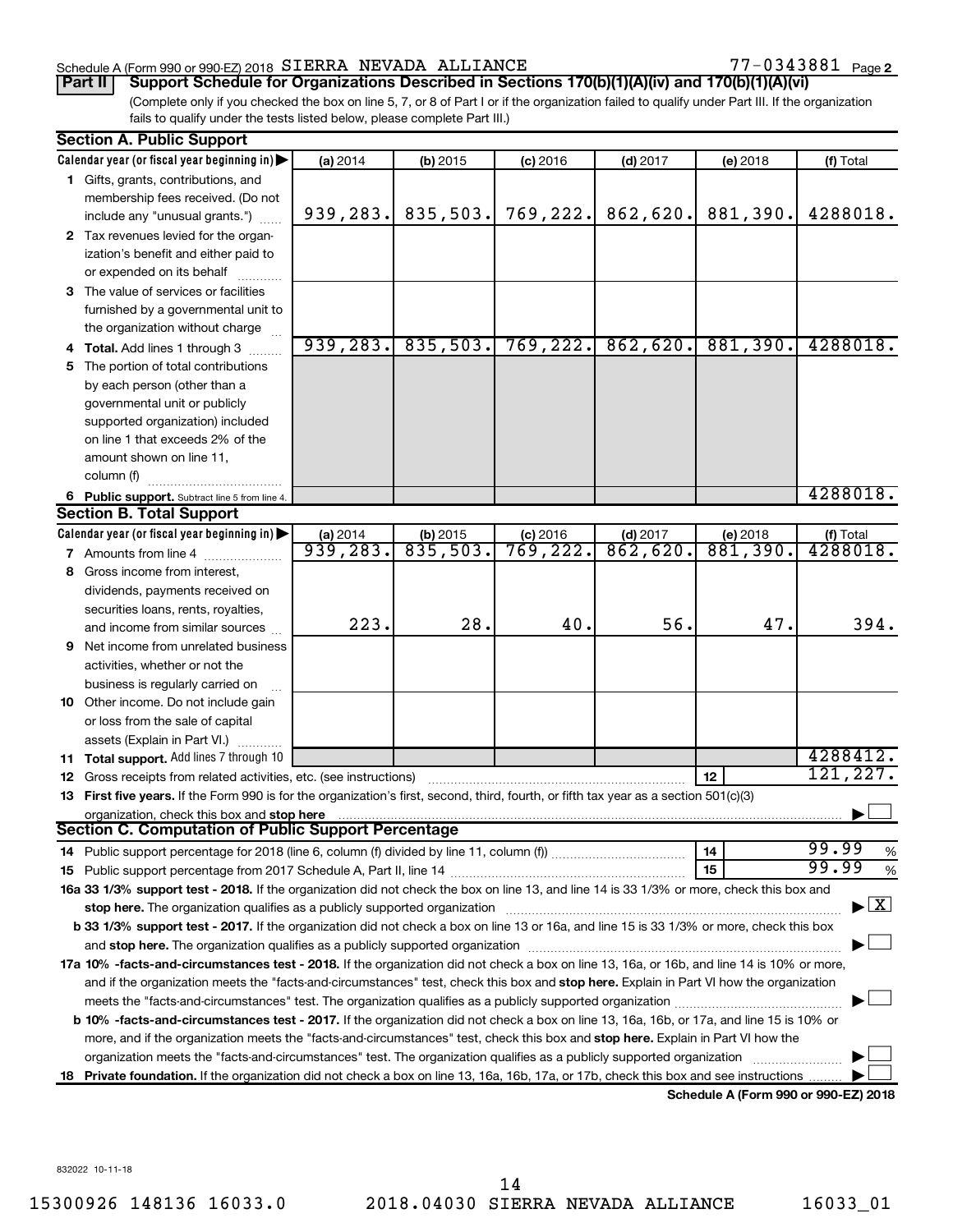# Schedule A (Form 990 or 990-EZ) 2018  $SIERRA$  NEVADA ALLIANCE  $77-0343881$  Page

**Part III Support Schedule for Organizations Described in Section 509(a)(2)** 

(Complete only if you checked the box on line 10 of Part I or if the organization failed to qualify under Part II. If the organization fails to qualify under the tests listed below, please complete Part II.)

| <b>Section A. Public Support</b>                                                                                                                                                                                         |          |            |            |            |          |                                      |
|--------------------------------------------------------------------------------------------------------------------------------------------------------------------------------------------------------------------------|----------|------------|------------|------------|----------|--------------------------------------|
| Calendar year (or fiscal year beginning in)                                                                                                                                                                              | (a) 2014 | (b) 2015   | $(c)$ 2016 | $(d)$ 2017 | (e) 2018 | (f) Total                            |
| 1 Gifts, grants, contributions, and                                                                                                                                                                                      |          |            |            |            |          |                                      |
| membership fees received. (Do not                                                                                                                                                                                        |          |            |            |            |          |                                      |
| include any "unusual grants.")                                                                                                                                                                                           |          |            |            |            |          |                                      |
| <b>2</b> Gross receipts from admissions,<br>merchandise sold or services per-<br>formed, or facilities furnished in<br>any activity that is related to the<br>organization's tax-exempt purpose                          |          |            |            |            |          |                                      |
| 3 Gross receipts from activities that                                                                                                                                                                                    |          |            |            |            |          |                                      |
| are not an unrelated trade or bus-                                                                                                                                                                                       |          |            |            |            |          |                                      |
| iness under section 513                                                                                                                                                                                                  |          |            |            |            |          |                                      |
| 4 Tax revenues levied for the organ-                                                                                                                                                                                     |          |            |            |            |          |                                      |
| ization's benefit and either paid to<br>or expended on its behalf                                                                                                                                                        |          |            |            |            |          |                                      |
| 5 The value of services or facilities                                                                                                                                                                                    |          |            |            |            |          |                                      |
| furnished by a governmental unit to                                                                                                                                                                                      |          |            |            |            |          |                                      |
| the organization without charge                                                                                                                                                                                          |          |            |            |            |          |                                      |
| 6 Total. Add lines 1 through 5                                                                                                                                                                                           |          |            |            |            |          |                                      |
| 7a Amounts included on lines 1, 2, and                                                                                                                                                                                   |          |            |            |            |          |                                      |
| 3 received from disqualified persons                                                                                                                                                                                     |          |            |            |            |          |                                      |
| <b>b</b> Amounts included on lines 2 and 3 received<br>from other than disqualified persons that<br>exceed the greater of \$5,000 or 1% of the<br>amount on line 13 for the year                                         |          |            |            |            |          |                                      |
| c Add lines 7a and 7b                                                                                                                                                                                                    |          |            |            |            |          |                                      |
| 8 Public support. (Subtract line 7c from line 6.)                                                                                                                                                                        |          |            |            |            |          |                                      |
| <b>Section B. Total Support</b>                                                                                                                                                                                          |          |            |            |            |          |                                      |
| Calendar year (or fiscal year beginning in)                                                                                                                                                                              | (a) 2014 | $(b)$ 2015 | $(c)$ 2016 | $(d)$ 2017 | (e) 2018 | (f) Total                            |
| 9 Amounts from line 6                                                                                                                                                                                                    |          |            |            |            |          |                                      |
| <b>10a</b> Gross income from interest,<br>dividends, payments received on<br>securities loans, rents, royalties,<br>and income from similar sources                                                                      |          |            |            |            |          |                                      |
| <b>b</b> Unrelated business taxable income<br>(less section 511 taxes) from businesses<br>acquired after June 30, 1975                                                                                                   |          |            |            |            |          |                                      |
| c Add lines 10a and 10b<br><b>11</b> Net income from unrelated business<br>activities not included in line 10b.<br>whether or not the business is<br>regularly carried on<br><b>12</b> Other income. Do not include gain |          |            |            |            |          |                                      |
| or loss from the sale of capital<br>assets (Explain in Part VI.)                                                                                                                                                         |          |            |            |            |          |                                      |
| <b>13</b> Total support. (Add lines 9, 10c, 11, and 12.)                                                                                                                                                                 |          |            |            |            |          |                                      |
| 14 First five years. If the Form 990 is for the organization's first, second, third, fourth, or fifth tax year as a section 501(c)(3) organization,                                                                      |          |            |            |            |          |                                      |
| check this box and stop here <b>contained and the contained and stop here</b> check this box and stop here <b>contained and stop here</b>                                                                                |          |            |            |            |          |                                      |
| Section C. Computation of Public Support Percentage                                                                                                                                                                      |          |            |            |            |          |                                      |
|                                                                                                                                                                                                                          |          |            |            |            | 15       | ℅                                    |
| 16 Public support percentage from 2017 Schedule A, Part III, line 15                                                                                                                                                     |          |            |            |            | 16       | %                                    |
| Section D. Computation of Investment Income Percentage                                                                                                                                                                   |          |            |            |            |          |                                      |
|                                                                                                                                                                                                                          |          |            |            |            | 17       | %                                    |
| 18 Investment income percentage from 2017 Schedule A, Part III, line 17                                                                                                                                                  |          |            |            |            | 18       | %                                    |
| 19a 33 1/3% support tests - 2018. If the organization did not check the box on line 14, and line 15 is more than 33 1/3%, and line 17 is not                                                                             |          |            |            |            |          |                                      |
| more than 33 1/3%, check this box and stop here. The organization qualifies as a publicly supported organization                                                                                                         |          |            |            |            |          |                                      |
| <b>b 33 1/3% support tests - 2017.</b> If the organization did not check a box on line 14 or line 19a, and line 16 is more than 33 1/3%, and                                                                             |          |            |            |            |          |                                      |
| line 18 is not more than 33 1/3%, check this box and stop here. The organization qualifies as a publicly supported organization                                                                                          |          |            |            |            |          |                                      |
|                                                                                                                                                                                                                          |          |            |            |            |          |                                      |
| 832023 10-11-18                                                                                                                                                                                                          |          |            | 15         |            |          | Schedule A (Form 990 or 990-EZ) 2018 |

15300926 148136 16033.0 2018.04030 SIERRA NEVADA ALLIANCE 16033\_01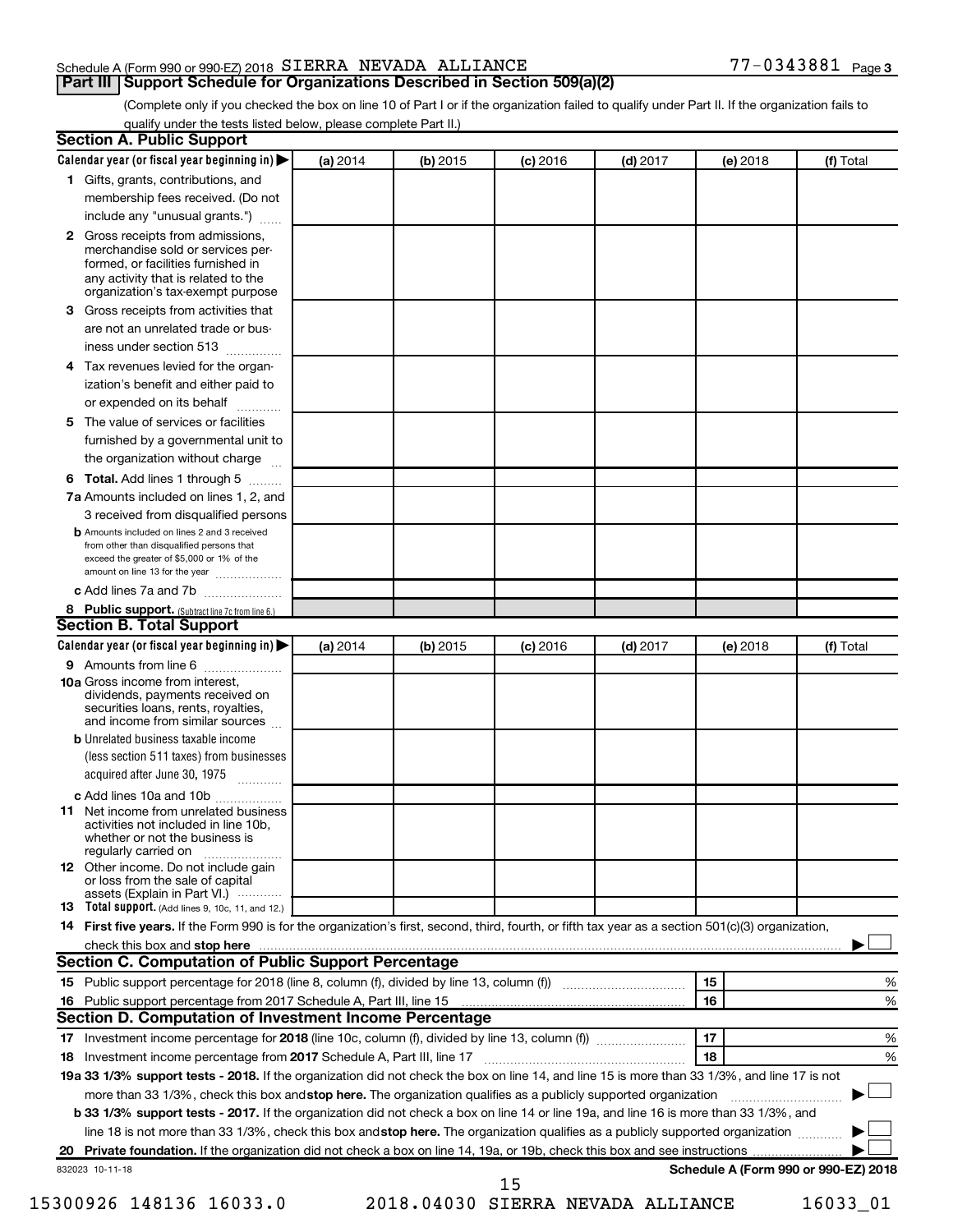# Schedule A (Form 990 or 990-EZ) 2018  $SIERRA$  NEVADA ALLIANCE  $77-0343881$  Page

**1**

**2**

**3a**

**3b**

**3c**

**4a**

**4b**

**4c**

**5a**

**5b 5c**

**6**

**7**

**8**

**9a**

**9b**

**9c**

**10a**

**10b**

**Yes No**

# **Part IV Supporting Organizations**

(Complete only if you checked a box in line 12 on Part I. If you checked 12a of Part I, complete Sections A and B. If you checked 12b of Part I, complete Sections A and C. If you checked 12c of Part I, complete Sections A, D, and E. If you checked 12d of Part I, complete Sections A and D, and complete Part V.)

## **Section A. All Supporting Organizations**

- **1** Are all of the organization's supported organizations listed by name in the organization's governing documents? If "No," describe in Part VI how the supported organizations are designated. If designated by *class or purpose, describe the designation. If historic and continuing relationship, explain.*
- **2** Did the organization have any supported organization that does not have an IRS determination of status under section 509(a)(1) or (2)? If "Yes," explain in Part **VI** how the organization determined that the supported *organization was described in section 509(a)(1) or (2).*
- **3a** Did the organization have a supported organization described in section 501(c)(4), (5), or (6)? If "Yes," answer *(b) and (c) below.*
- **b** Did the organization confirm that each supported organization qualified under section 501(c)(4), (5), or (6) and satisfied the public support tests under section 509(a)(2)? If "Yes," describe in Part VI when and how the *organization made the determination.*
- **c** Did the organization ensure that all support to such organizations was used exclusively for section 170(c)(2)(B) purposes? If "Yes," explain in Part VI what controls the organization put in place to ensure such use.
- **4 a** *If* Was any supported organization not organized in the United States ("foreign supported organization")? *"Yes," and if you checked 12a or 12b in Part I, answer (b) and (c) below.*
- **b** Did the organization have ultimate control and discretion in deciding whether to make grants to the foreign supported organization? If "Yes," describe in Part VI how the organization had such control and discretion *despite being controlled or supervised by or in connection with its supported organizations.*
- **c** Did the organization support any foreign supported organization that does not have an IRS determination under sections 501(c)(3) and 509(a)(1) or (2)? If "Yes," explain in Part VI what controls the organization used *to ensure that all support to the foreign supported organization was used exclusively for section 170(c)(2)(B) purposes.*
- **5a** Did the organization add, substitute, or remove any supported organizations during the tax year? If "Yes," answer (b) and (c) below (if applicable). Also, provide detail in **Part VI,** including (i) the names and EIN *numbers of the supported organizations added, substituted, or removed; (ii) the reasons for each such action; (iii) the authority under the organization's organizing document authorizing such action; and (iv) how the action was accomplished (such as by amendment to the organizing document).*
- **b Type I or Type II only.** Was any added or substituted supported organization part of a class already designated in the organization's organizing document?
- **c Substitutions only.**  Was the substitution the result of an event beyond the organization's control?
- **6** Did the organization provide support (whether in the form of grants or the provision of services or facilities) to **Part VI.** support or benefit one or more of the filing organization's supported organizations? If "Yes," provide detail in anyone other than (i) its supported organizations, (ii) individuals that are part of the charitable class benefited by one or more of its supported organizations, or (iii) other supporting organizations that also
- **7** Did the organization provide a grant, loan, compensation, or other similar payment to a substantial contributor regard to a substantial contributor? If "Yes," complete Part I of Schedule L (Form 990 or 990-EZ). (as defined in section 4958(c)(3)(C)), a family member of a substantial contributor, or a 35% controlled entity with
- **8** Did the organization make a loan to a disqualified person (as defined in section 4958) not described in line 7? *If "Yes," complete Part I of Schedule L (Form 990 or 990-EZ).*
- **9 a** Was the organization controlled directly or indirectly at any time during the tax year by one or more in section 509(a)(1) or (2))? If "Yes," provide detail in **Part VI.** disqualified persons as defined in section 4946 (other than foundation managers and organizations described
- **b** Did one or more disqualified persons (as defined in line 9a) hold a controlling interest in any entity in which the supporting organization had an interest? If "Yes," provide detail in Part VI.
- **c** Did a disqualified person (as defined in line 9a) have an ownership interest in, or derive any personal benefit from, assets in which the supporting organization also had an interest? If "Yes," provide detail in Part VI.
- **10 a** Was the organization subject to the excess business holdings rules of section 4943 because of section supporting organizations)? If "Yes," answer 10b below. 4943(f) (regarding certain Type II supporting organizations, and all Type III non-functionally integrated
	- **b** Did the organization have any excess business holdings in the tax year? (Use Schedule C, Form 4720, to *determine whether the organization had excess business holdings.)*

832024 10-11-18

**Schedule A (Form 990 or 990-EZ) 2018**

16

15300926 148136 16033.0 2018.04030 SIERRA NEVADA ALLIANCE 16033\_01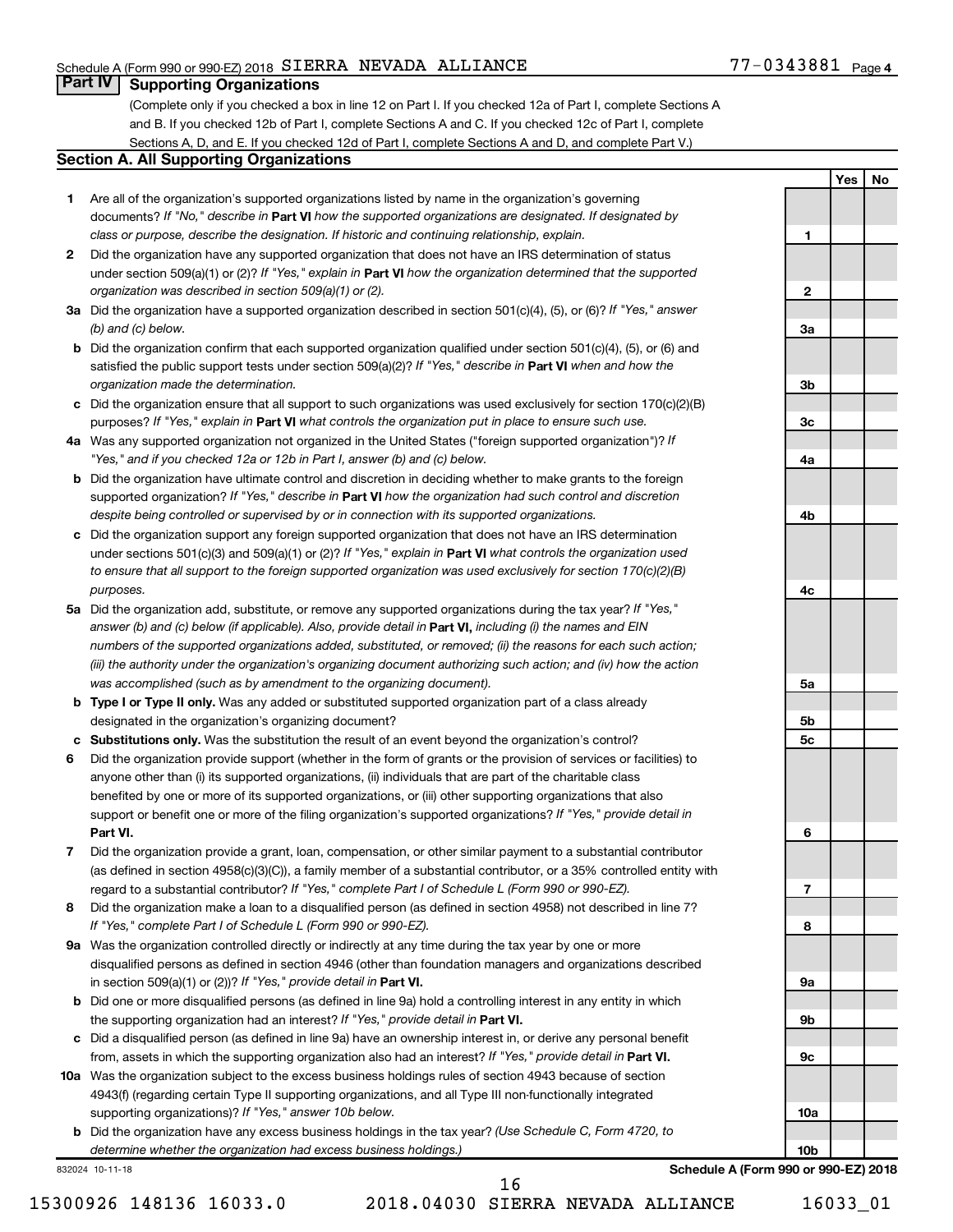#### Schedule A (Form 990 or 990-EZ) 2018 SIERRA NEVADA ALLIANCE NAME ARE ARREST MANAGEMENT ASSAULT Page SIERRA NEVADA ALLIANCE 77-0343881

|    | Part IV<br><b>Supporting Organizations (continued)</b>                                                                          |                 |     |    |
|----|---------------------------------------------------------------------------------------------------------------------------------|-----------------|-----|----|
|    |                                                                                                                                 |                 | Yes | No |
| 11 | Has the organization accepted a gift or contribution from any of the following persons?                                         |                 |     |    |
|    | a A person who directly or indirectly controls, either alone or together with persons described in (b) and (c)                  |                 |     |    |
|    | below, the governing body of a supported organization?                                                                          | 11a             |     |    |
|    | <b>b</b> A family member of a person described in (a) above?                                                                    | 11 <sub>b</sub> |     |    |
|    | c A 35% controlled entity of a person described in (a) or (b) above? If "Yes" to a, b, or c, provide detail in Part VI.         | 11c             |     |    |
|    | <b>Section B. Type I Supporting Organizations</b>                                                                               |                 |     |    |
|    |                                                                                                                                 |                 | Yes | No |
| 1  | Did the directors, trustees, or membership of one or more supported organizations have the power to                             |                 |     |    |
|    | regularly appoint or elect at least a majority of the organization's directors or trustees at all times during the              |                 |     |    |
|    | tax year? If "No," describe in Part VI how the supported organization(s) effectively operated, supervised, or                   |                 |     |    |
|    |                                                                                                                                 |                 |     |    |
|    | controlled the organization's activities. If the organization had more than one supported organization,                         |                 |     |    |
|    | describe how the powers to appoint and/or remove directors or trustees were allocated among the supported                       |                 |     |    |
|    | organizations and what conditions or restrictions, if any, applied to such powers during the tax year.                          | 1               |     |    |
| 2  | Did the organization operate for the benefit of any supported organization other than the supported                             |                 |     |    |
|    | organization(s) that operated, supervised, or controlled the supporting organization? If "Yes," explain in                      |                 |     |    |
|    | Part VI how providing such benefit carried out the purposes of the supported organization(s) that operated,                     |                 |     |    |
|    | supervised, or controlled the supporting organization.                                                                          | $\mathbf{2}$    |     |    |
|    | <b>Section C. Type II Supporting Organizations</b>                                                                              |                 |     |    |
|    |                                                                                                                                 |                 | Yes | No |
| 1. | Were a majority of the organization's directors or trustees during the tax year also a majority of the directors                |                 |     |    |
|    | or trustees of each of the organization's supported organization(s)? If "No," describe in Part VI how control                   |                 |     |    |
|    | or management of the supporting organization was vested in the same persons that controlled or managed                          |                 |     |    |
|    | the supported organization(s).                                                                                                  | 1               |     |    |
|    | <b>Section D. All Type III Supporting Organizations</b>                                                                         |                 |     |    |
|    |                                                                                                                                 |                 | Yes | No |
| 1  | Did the organization provide to each of its supported organizations, by the last day of the fifth month of the                  |                 |     |    |
|    | organization's tax year, (i) a written notice describing the type and amount of support provided during the prior tax           |                 |     |    |
|    | year, (ii) a copy of the Form 990 that was most recently filed as of the date of notification, and (iii) copies of the          |                 |     |    |
|    | organization's governing documents in effect on the date of notification, to the extent not previously provided?                | 1               |     |    |
| 2  | Were any of the organization's officers, directors, or trustees either (i) appointed or elected by the supported                |                 |     |    |
|    | organization(s) or (ii) serving on the governing body of a supported organization? If "No," explain in Part VI how              |                 |     |    |
|    | the organization maintained a close and continuous working relationship with the supported organization(s).                     | 2               |     |    |
| 3  | By reason of the relationship described in (2), did the organization's supported organizations have a                           |                 |     |    |
|    | significant voice in the organization's investment policies and in directing the use of the organization's                      |                 |     |    |
|    | income or assets at all times during the tax year? If "Yes," describe in Part VI the role the organization's                    |                 |     |    |
|    | supported organizations played in this regard.                                                                                  |                 |     |    |
|    | Section E. Type III Functionally Integrated Supporting Organizations                                                            | з               |     |    |
|    |                                                                                                                                 |                 |     |    |
| 1  | Check the box next to the method that the organization used to satisfy the Integral Part Test during the yealsee instructions). |                 |     |    |
| a  | The organization satisfied the Activities Test. Complete line 2 below.                                                          |                 |     |    |
| b  | The organization is the parent of each of its supported organizations. Complete line 3 below.                                   |                 |     |    |
| с  | The organization supported a governmental entity. Describe in Part VI how you supported a government entity (see instructions). |                 |     |    |
| 2  | Activities Test. Answer (a) and (b) below.                                                                                      |                 | Yes | No |
| а  | Did substantially all of the organization's activities during the tax year directly further the exempt purposes of              |                 |     |    |
|    | the supported organization(s) to which the organization was responsive? If "Yes," then in Part VI identify                      |                 |     |    |
|    | those supported organizations and explain how these activities directly furthered their exempt purposes,                        |                 |     |    |
|    | how the organization was responsive to those supported organizations, and how the organization determined                       |                 |     |    |
|    | that these activities constituted substantially all of its activities.                                                          | 2a              |     |    |
|    | <b>b</b> Did the activities described in (a) constitute activities that, but for the organization's involvement, one or more    |                 |     |    |
|    | of the organization's supported organization(s) would have been engaged in? If "Yes," explain in Part VI the                    |                 |     |    |
|    | reasons for the organization's position that its supported organization(s) would have engaged in these                          |                 |     |    |
|    | activities but for the organization's involvement.                                                                              | 2b              |     |    |
| з  | Parent of Supported Organizations. Answer (a) and (b) below.                                                                    |                 |     |    |
| а  | Did the organization have the power to regularly appoint or elect a majority of the officers, directors, or                     |                 |     |    |
|    | trustees of each of the supported organizations? Provide details in Part VI.                                                    | За              |     |    |
|    | <b>b</b> Did the organization exercise a substantial degree of direction over the policies, programs, and activities of each    |                 |     |    |
|    | of its supported organizations? If "Yes," describe in Part VI the role played by the organization in this regard.               | Зb              |     |    |
|    | Schedule A (Form 990 or 990-EZ) 2018<br>832025 10-11-18                                                                         |                 |     |    |
|    | 17                                                                                                                              |                 |     |    |

<sup>15300926 148136 16033.0 2018.04030</sup> SIERRA NEVADA ALLIANCE 16033\_01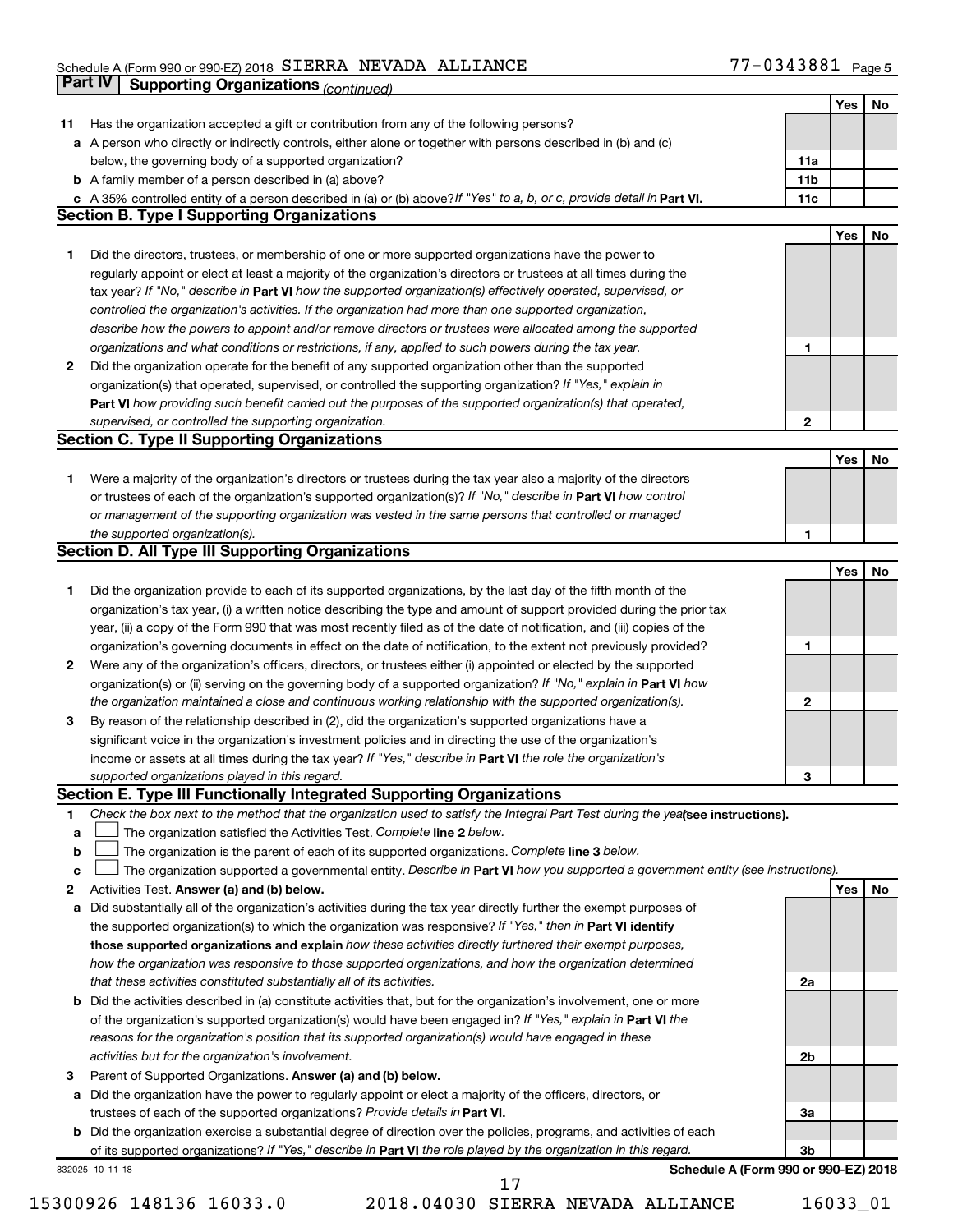# Schedule A (Form 990 or 990-EZ) 2018  $SIERRA$  NEVADA ALLIANCE  $77-0343881$  Page **Part V Type III Non-Functionally Integrated 509(a)(3) Supporting Organizations**

1 **Letter See instructions.** All Check here if the organization satisfied the Integral Part Test as a qualifying trust on Nov. 20, 1970 (explain in Part VI.) See instructions. All other Type III non-functionally integrated supporting organizations must complete Sections A through E.

|              | Section A - Adjusted Net Income                                              |                | (A) Prior Year | (B) Current Year<br>(optional) |
|--------------|------------------------------------------------------------------------------|----------------|----------------|--------------------------------|
| 1            | Net short-term capital gain                                                  | 1              |                |                                |
| $\mathbf{2}$ | Recoveries of prior-year distributions                                       | $\mathbf{2}$   |                |                                |
| 3            | Other gross income (see instructions)                                        | 3              |                |                                |
| 4            | Add lines 1 through 3                                                        | 4              |                |                                |
| 5            | Depreciation and depletion                                                   | 5              |                |                                |
| 6            | Portion of operating expenses paid or incurred for production or             |                |                |                                |
|              | collection of gross income or for management, conservation, or               |                |                |                                |
|              | maintenance of property held for production of income (see instructions)     | 6              |                |                                |
| 7            | Other expenses (see instructions)                                            | $\overline{7}$ |                |                                |
| 8            | Adjusted Net Income (subtract lines 5, 6, and 7 from line 4)                 | 8              |                |                                |
|              | <b>Section B - Minimum Asset Amount</b>                                      |                | (A) Prior Year | (B) Current Year<br>(optional) |
| 1            | Aggregate fair market value of all non-exempt-use assets (see                |                |                |                                |
|              | instructions for short tax year or assets held for part of year):            |                |                |                                |
|              | a Average monthly value of securities                                        | 1a             |                |                                |
|              | <b>b</b> Average monthly cash balances                                       | 1b             |                |                                |
|              | c Fair market value of other non-exempt-use assets                           | 1 <sub>c</sub> |                |                                |
|              | d Total (add lines 1a, 1b, and 1c)                                           | 1d             |                |                                |
|              | <b>e</b> Discount claimed for blockage or other                              |                |                |                                |
|              | factors (explain in detail in Part VI):                                      |                |                |                                |
| 2            | Acquisition indebtedness applicable to non-exempt-use assets                 | $\mathbf{2}$   |                |                                |
| 3            | Subtract line 2 from line 1d                                                 | 3              |                |                                |
| 4            | Cash deemed held for exempt use. Enter 1-1/2% of line 3 (for greater amount, |                |                |                                |
|              | see instructions)                                                            | 4              |                |                                |
| 5            | Net value of non-exempt-use assets (subtract line 4 from line 3)             | 5              |                |                                |
| 6            | Multiply line 5 by .035                                                      | 6              |                |                                |
| 7            | Recoveries of prior-year distributions                                       | $\overline{7}$ |                |                                |
| 8            | Minimum Asset Amount (add line 7 to line 6)                                  | 8              |                |                                |
|              | <b>Section C - Distributable Amount</b>                                      |                |                | <b>Current Year</b>            |
| 1            | Adjusted net income for prior year (from Section A, line 8, Column A)        | 1              |                |                                |
| 2            | Enter 85% of line 1                                                          | $\mathbf{2}$   |                |                                |
| З            | Minimum asset amount for prior year (from Section B, line 8, Column A)       | 3              |                |                                |
| 4            | Enter greater of line 2 or line 3                                            | 4              |                |                                |
| 5            | Income tax imposed in prior year                                             | 5              |                |                                |
| 6            | Distributable Amount. Subtract line 5 from line 4, unless subject to         |                |                |                                |
|              | emergency temporary reduction (see instructions)                             | 6              |                |                                |
|              |                                                                              |                |                |                                |

**7** Check here if the current year is the organization's first as a non-functionally integrated Type III supporting organization (see † instructions).

**Schedule A (Form 990 or 990-EZ) 2018**

832026 10-11-18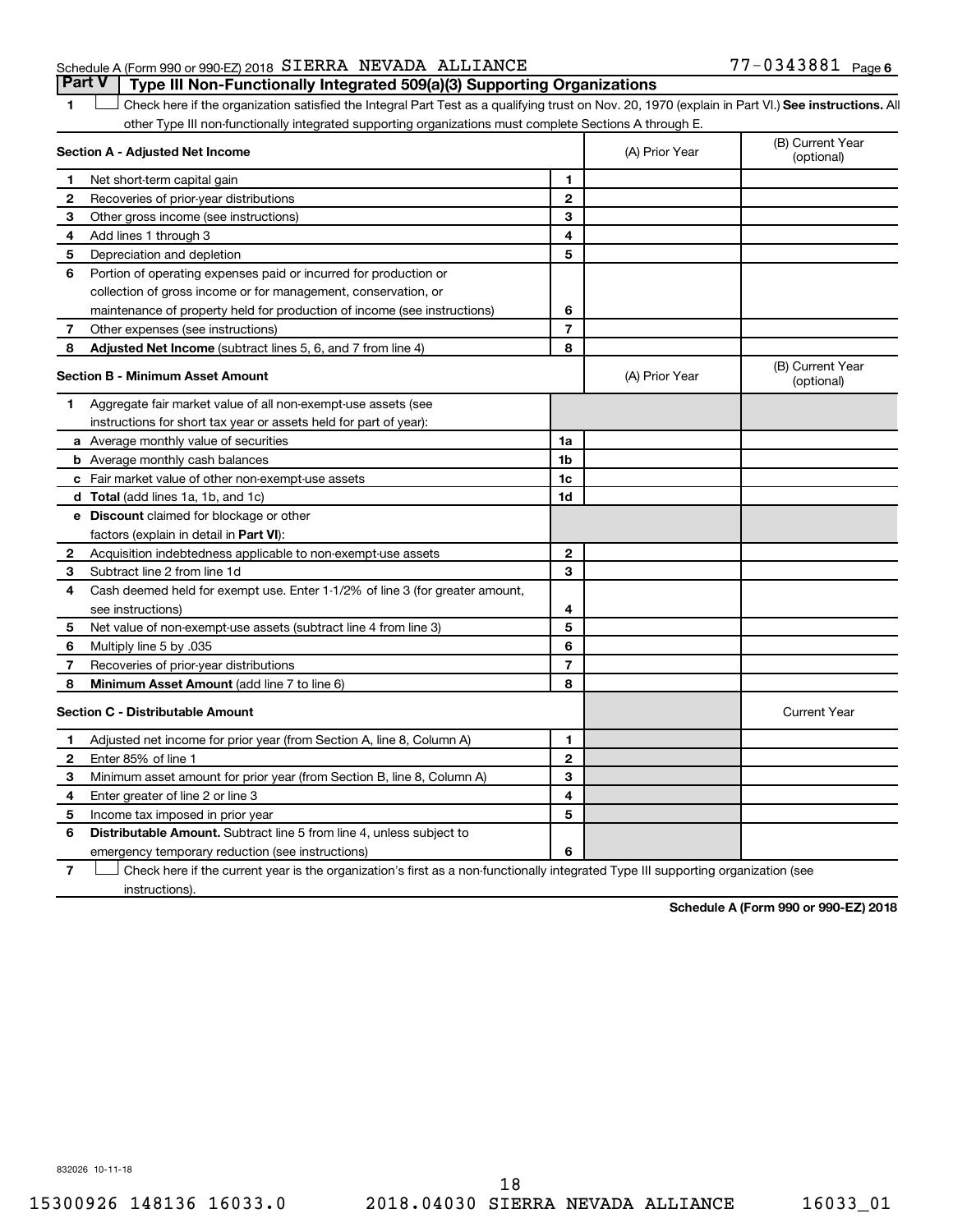#### Schedule A (Form 990 or 990-EZ) 2018 SIERRA NEVADA ALLIANCE NAME ARE ARREST MANAGEMENT ASSAULT Page SIERRA NEVADA ALLIANCE 77-0343881

| <b>Part V</b><br>Type III Non-Functionally Integrated 509(a)(3) Supporting Organizations (continued) |                                                                                            |                             |                                       |                                         |  |  |
|------------------------------------------------------------------------------------------------------|--------------------------------------------------------------------------------------------|-----------------------------|---------------------------------------|-----------------------------------------|--|--|
|                                                                                                      | <b>Current Year</b><br><b>Section D - Distributions</b>                                    |                             |                                       |                                         |  |  |
| 1                                                                                                    | Amounts paid to supported organizations to accomplish exempt purposes                      |                             |                                       |                                         |  |  |
| $\mathbf{2}$                                                                                         | Amounts paid to perform activity that directly furthers exempt purposes of supported       |                             |                                       |                                         |  |  |
|                                                                                                      | organizations, in excess of income from activity                                           |                             |                                       |                                         |  |  |
| 3                                                                                                    | Administrative expenses paid to accomplish exempt purposes of supported organizations      |                             |                                       |                                         |  |  |
| 4                                                                                                    | Amounts paid to acquire exempt-use assets                                                  |                             |                                       |                                         |  |  |
| 5                                                                                                    | Qualified set-aside amounts (prior IRS approval required)                                  |                             |                                       |                                         |  |  |
| 6                                                                                                    | Other distributions (describe in <b>Part VI</b> ). See instructions.                       |                             |                                       |                                         |  |  |
| 7                                                                                                    | Total annual distributions. Add lines 1 through 6.                                         |                             |                                       |                                         |  |  |
| 8                                                                                                    | Distributions to attentive supported organizations to which the organization is responsive |                             |                                       |                                         |  |  |
|                                                                                                      | (provide details in Part VI). See instructions.                                            |                             |                                       |                                         |  |  |
| 9                                                                                                    | Distributable amount for 2018 from Section C, line 6                                       |                             |                                       |                                         |  |  |
| 10                                                                                                   | Line 8 amount divided by line 9 amount                                                     |                             |                                       |                                         |  |  |
|                                                                                                      |                                                                                            | (i)                         | (ii)                                  | (iii)                                   |  |  |
|                                                                                                      | <b>Section E - Distribution Allocations (see instructions)</b>                             | <b>Excess Distributions</b> | <b>Underdistributions</b><br>Pre-2018 | <b>Distributable</b><br>Amount for 2018 |  |  |
| 1                                                                                                    | Distributable amount for 2018 from Section C, line 6                                       |                             |                                       |                                         |  |  |
| $\mathbf{2}$                                                                                         | Underdistributions, if any, for years prior to 2018 (reason-                               |                             |                                       |                                         |  |  |
|                                                                                                      | able cause required- explain in Part VI). See instructions.                                |                             |                                       |                                         |  |  |
| 3                                                                                                    | Excess distributions carryover, if any, to 2018                                            |                             |                                       |                                         |  |  |
|                                                                                                      | a From 2013                                                                                |                             |                                       |                                         |  |  |
|                                                                                                      | $b$ From 2014                                                                              |                             |                                       |                                         |  |  |
|                                                                                                      | c From 2015                                                                                |                             |                                       |                                         |  |  |
|                                                                                                      | d From 2016                                                                                |                             |                                       |                                         |  |  |
|                                                                                                      | e From 2017                                                                                |                             |                                       |                                         |  |  |
|                                                                                                      | f Total of lines 3a through e                                                              |                             |                                       |                                         |  |  |
|                                                                                                      | <b>g</b> Applied to underdistributions of prior years                                      |                             |                                       |                                         |  |  |
|                                                                                                      | <b>h</b> Applied to 2018 distributable amount                                              |                             |                                       |                                         |  |  |
| Ť.                                                                                                   | Carryover from 2013 not applied (see instructions)                                         |                             |                                       |                                         |  |  |
|                                                                                                      | Remainder. Subtract lines 3g, 3h, and 3i from 3f.                                          |                             |                                       |                                         |  |  |
| 4                                                                                                    | Distributions for 2018 from Section D,                                                     |                             |                                       |                                         |  |  |
|                                                                                                      | line $7:$                                                                                  |                             |                                       |                                         |  |  |
|                                                                                                      | <b>a</b> Applied to underdistributions of prior years                                      |                             |                                       |                                         |  |  |
|                                                                                                      | <b>b</b> Applied to 2018 distributable amount                                              |                             |                                       |                                         |  |  |
| c                                                                                                    | Remainder. Subtract lines 4a and 4b from 4.                                                |                             |                                       |                                         |  |  |
| 5                                                                                                    | Remaining underdistributions for years prior to 2018, if                                   |                             |                                       |                                         |  |  |
|                                                                                                      | any. Subtract lines 3g and 4a from line 2. For result greater                              |                             |                                       |                                         |  |  |
|                                                                                                      | than zero, explain in Part VI. See instructions.                                           |                             |                                       |                                         |  |  |
| 6                                                                                                    | Remaining underdistributions for 2018. Subtract lines 3h                                   |                             |                                       |                                         |  |  |
|                                                                                                      | and 4b from line 1. For result greater than zero, explain in                               |                             |                                       |                                         |  |  |
|                                                                                                      | <b>Part VI.</b> See instructions.                                                          |                             |                                       |                                         |  |  |
| $\overline{7}$                                                                                       | Excess distributions carryover to 2019. Add lines 3j                                       |                             |                                       |                                         |  |  |
|                                                                                                      | and 4c.                                                                                    |                             |                                       |                                         |  |  |
| 8                                                                                                    | Breakdown of line 7:                                                                       |                             |                                       |                                         |  |  |
|                                                                                                      | a Excess from 2014                                                                         |                             |                                       |                                         |  |  |
|                                                                                                      | <b>b</b> Excess from 2015                                                                  |                             |                                       |                                         |  |  |
|                                                                                                      | c Excess from 2016                                                                         |                             |                                       |                                         |  |  |
|                                                                                                      | d Excess from 2017                                                                         |                             |                                       |                                         |  |  |
|                                                                                                      | e Excess from 2018                                                                         |                             |                                       |                                         |  |  |

**Schedule A (Form 990 or 990-EZ) 2018**

832027 10-11-18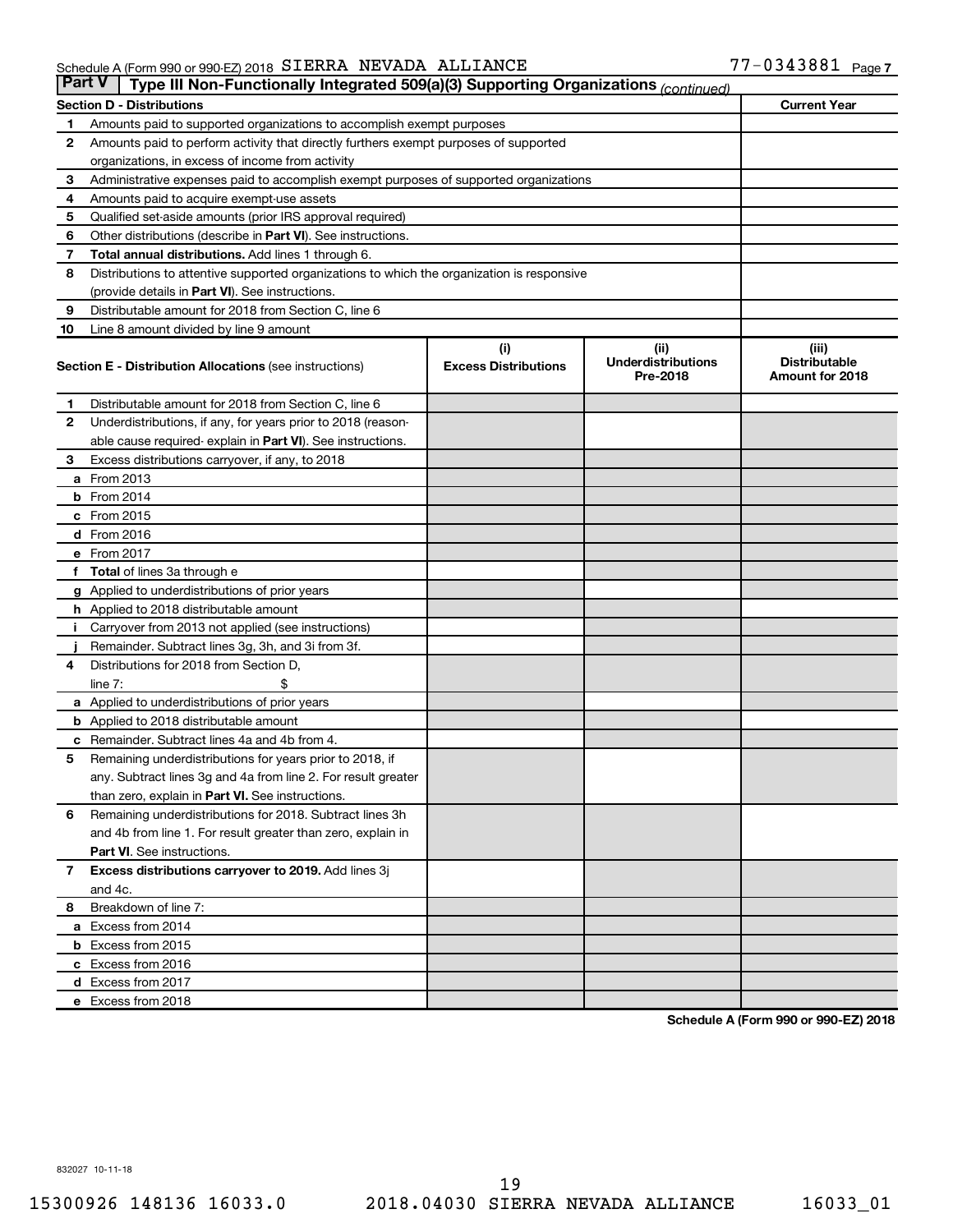| Schedule A (Form 990 or 990-EZ) 2018 SIERRA NEVADA ALLIANCE |                                                                                                                                                                                                                                                                                                                                                                                                                                                                                                                                                                      | 77-0343881 Page 8                    |
|-------------------------------------------------------------|----------------------------------------------------------------------------------------------------------------------------------------------------------------------------------------------------------------------------------------------------------------------------------------------------------------------------------------------------------------------------------------------------------------------------------------------------------------------------------------------------------------------------------------------------------------------|--------------------------------------|
| Part VI<br>(See instructions.)                              | Supplemental Information. Provide the explanations required by Part II, line 10; Part II, line 17a or 17b; Part III, line 12;<br>Part IV, Section A, lines 1, 2, 3b, 3c, 4b, 4c, 5a, 6, 9a, 9b, 9c, 11a, 11b, and 11c; Part IV, Section B, lines 1 and 2; Part IV, Section C,<br>line 1; Part IV, Section D, lines 2 and 3; Part IV, Section E, lines 1c, 2a, 2b, 3a, and 3b; Part V, line 1; Part V, Section B, line 1e; Part V,<br>Section D, lines 5, 6, and 8; and Part V, Section E, lines 2, 5, and 6. Also complete this part for any additional information. |                                      |
|                                                             |                                                                                                                                                                                                                                                                                                                                                                                                                                                                                                                                                                      |                                      |
|                                                             |                                                                                                                                                                                                                                                                                                                                                                                                                                                                                                                                                                      |                                      |
|                                                             |                                                                                                                                                                                                                                                                                                                                                                                                                                                                                                                                                                      |                                      |
|                                                             |                                                                                                                                                                                                                                                                                                                                                                                                                                                                                                                                                                      |                                      |
|                                                             |                                                                                                                                                                                                                                                                                                                                                                                                                                                                                                                                                                      |                                      |
|                                                             |                                                                                                                                                                                                                                                                                                                                                                                                                                                                                                                                                                      |                                      |
|                                                             |                                                                                                                                                                                                                                                                                                                                                                                                                                                                                                                                                                      |                                      |
|                                                             |                                                                                                                                                                                                                                                                                                                                                                                                                                                                                                                                                                      |                                      |
|                                                             |                                                                                                                                                                                                                                                                                                                                                                                                                                                                                                                                                                      |                                      |
|                                                             |                                                                                                                                                                                                                                                                                                                                                                                                                                                                                                                                                                      |                                      |
|                                                             |                                                                                                                                                                                                                                                                                                                                                                                                                                                                                                                                                                      |                                      |
|                                                             |                                                                                                                                                                                                                                                                                                                                                                                                                                                                                                                                                                      |                                      |
|                                                             |                                                                                                                                                                                                                                                                                                                                                                                                                                                                                                                                                                      |                                      |
|                                                             |                                                                                                                                                                                                                                                                                                                                                                                                                                                                                                                                                                      |                                      |
|                                                             |                                                                                                                                                                                                                                                                                                                                                                                                                                                                                                                                                                      |                                      |
|                                                             |                                                                                                                                                                                                                                                                                                                                                                                                                                                                                                                                                                      |                                      |
|                                                             |                                                                                                                                                                                                                                                                                                                                                                                                                                                                                                                                                                      |                                      |
|                                                             |                                                                                                                                                                                                                                                                                                                                                                                                                                                                                                                                                                      |                                      |
|                                                             |                                                                                                                                                                                                                                                                                                                                                                                                                                                                                                                                                                      |                                      |
|                                                             |                                                                                                                                                                                                                                                                                                                                                                                                                                                                                                                                                                      |                                      |
|                                                             |                                                                                                                                                                                                                                                                                                                                                                                                                                                                                                                                                                      |                                      |
|                                                             |                                                                                                                                                                                                                                                                                                                                                                                                                                                                                                                                                                      |                                      |
|                                                             |                                                                                                                                                                                                                                                                                                                                                                                                                                                                                                                                                                      |                                      |
|                                                             |                                                                                                                                                                                                                                                                                                                                                                                                                                                                                                                                                                      |                                      |
|                                                             |                                                                                                                                                                                                                                                                                                                                                                                                                                                                                                                                                                      |                                      |
|                                                             |                                                                                                                                                                                                                                                                                                                                                                                                                                                                                                                                                                      |                                      |
|                                                             |                                                                                                                                                                                                                                                                                                                                                                                                                                                                                                                                                                      |                                      |
|                                                             |                                                                                                                                                                                                                                                                                                                                                                                                                                                                                                                                                                      |                                      |
|                                                             |                                                                                                                                                                                                                                                                                                                                                                                                                                                                                                                                                                      |                                      |
|                                                             |                                                                                                                                                                                                                                                                                                                                                                                                                                                                                                                                                                      |                                      |
|                                                             |                                                                                                                                                                                                                                                                                                                                                                                                                                                                                                                                                                      |                                      |
|                                                             |                                                                                                                                                                                                                                                                                                                                                                                                                                                                                                                                                                      |                                      |
|                                                             |                                                                                                                                                                                                                                                                                                                                                                                                                                                                                                                                                                      |                                      |
| 832028 10-11-18                                             | 20                                                                                                                                                                                                                                                                                                                                                                                                                                                                                                                                                                   | Schedule A (Form 990 or 990-EZ) 2018 |
| 15300926 148136 16033.0                                     | 2018.04030 SIERRA NEVADA ALLIANCE                                                                                                                                                                                                                                                                                                                                                                                                                                                                                                                                    | 16033_01                             |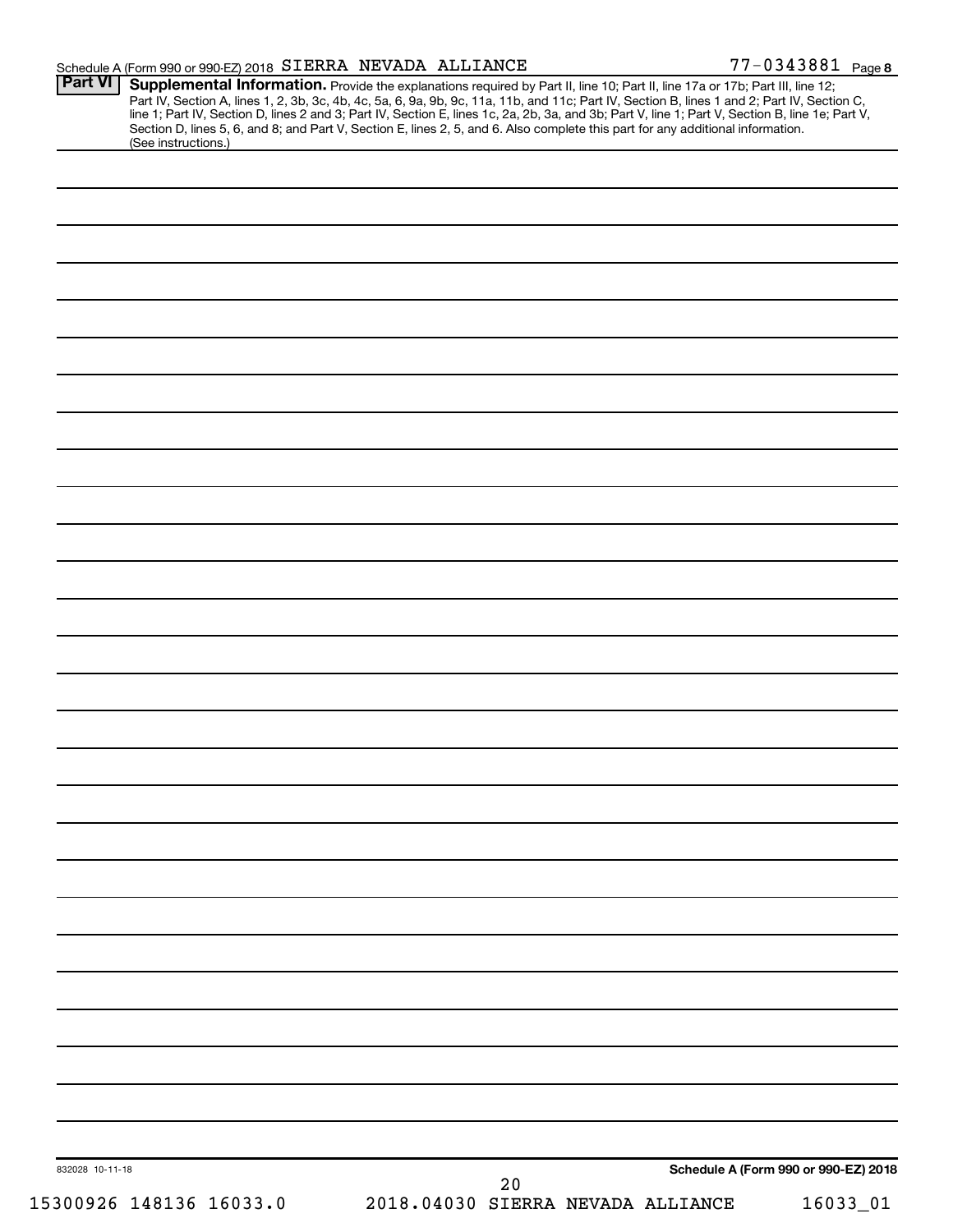Department of the Treasury Internal Revenue Service

# **Schedule B Schedule of Contributors**

**or 990-PF) | Attach to Form 990, Form 990-EZ, or Form 990-PF. | Go to www.irs.gov/Form990 for the latest information.** OMB No. 1545-0047

**2018**

**Employer identification number**

| Vame of the organization |  |
|--------------------------|--|
|--------------------------|--|

**Organization type** (check one):

# **Filers of: Section:** 4947(a)(1) nonexempt charitable trust not treated as a private foundation Form 990 or 990-EZ  $\overline{\mathbf{X}}$  501(c)(  $\overline{\mathbf{3}}$  ) (enter number) organization 527 political organization Form 990-PF  $\Box$  501(c)(3) exempt private foundation 4947(a)(1) nonexempt charitable trust treated as a private foundation 501(c)(3) taxable private foundation  $\Box$  $\Box$  $\Box$  $\Box$  $\Box$

Check if your organization is covered by the General Rule or a Special Rule.

**Note:**  Only a section 501(c)(7), (8), or (10) organization can check boxes for both the General Rule and a Special Rule. See instructions.

#### **General Rule**

 $\Box$ 

For an organization filing Form 990, 990-EZ, or 990-PF that received, during the year, contributions totaling \$5,000 or more (in money or property) from any one contributor. Complete Parts I and II. See instructions for determining a contributor's total contributions.

#### **Special Rules**

any one contributor, during the year, total contributions of the greater of (1) \$5,000; or (2) 2% of the amount on (i) Form 990, Part VIII, line 1h;  $\boxed{\text{X}}$  For an organization described in section 501(c)(3) filing Form 990 or 990-EZ that met the 33 1/3% support test of the regulations under sections 509(a)(1) and 170(b)(1)(A)(vi), that checked Schedule A (Form 990 or 990-EZ), Part II, line 13, 16a, or 16b, and that received from or (ii) Form 990-EZ, line 1. Complete Parts I and II.

year, total contributions of more than \$1,000 *exclusively* for religious, charitable, scientific, literary, or educational purposes, or for the For an organization described in section 501(c)(7), (8), or (10) filing Form 990 or 990-EZ that received from any one contributor, during the prevention of cruelty to children or animals. Complete Parts I (entering "N/A" in column (b) instead of the contributor name and address), II, and III.  $\Box$ 

purpose. Don't complete any of the parts unless the General Rule applies to this organization because it received nonexclusively year, contributions exclusively for religious, charitable, etc., purposes, but no such contributions totaled more than \$1,000. If this box is checked, enter here the total contributions that were received during the year for an exclusively religious, charitable, etc., For an organization described in section 501(c)(7), (8), or (10) filing Form 990 or 990-EZ that received from any one contributor, during the religious, charitable, etc., contributions totaling \$5,000 or more during the year  $~\ldots\ldots\ldots\ldots\ldots\ldots\ldots\ldots\ldots\blacktriangleright~$ \$  $\Box$ 

**Caution:**  An organization that isn't covered by the General Rule and/or the Special Rules doesn't file Schedule B (Form 990, 990-EZ, or 990-PF),  **must** but it answer "No" on Part IV, line 2, of its Form 990; or check the box on line H of its Form 990-EZ or on its Form 990-PF, Part I, line 2, to certify that it doesn't meet the filing requirements of Schedule B (Form 990, 990-EZ, or 990-PF).

**For Paperwork Reduction Act Notice, see the instructions for Form 990, 990-EZ, or 990-PF. Schedule B (Form 990, 990-EZ, or 990-PF) (2018)** LHA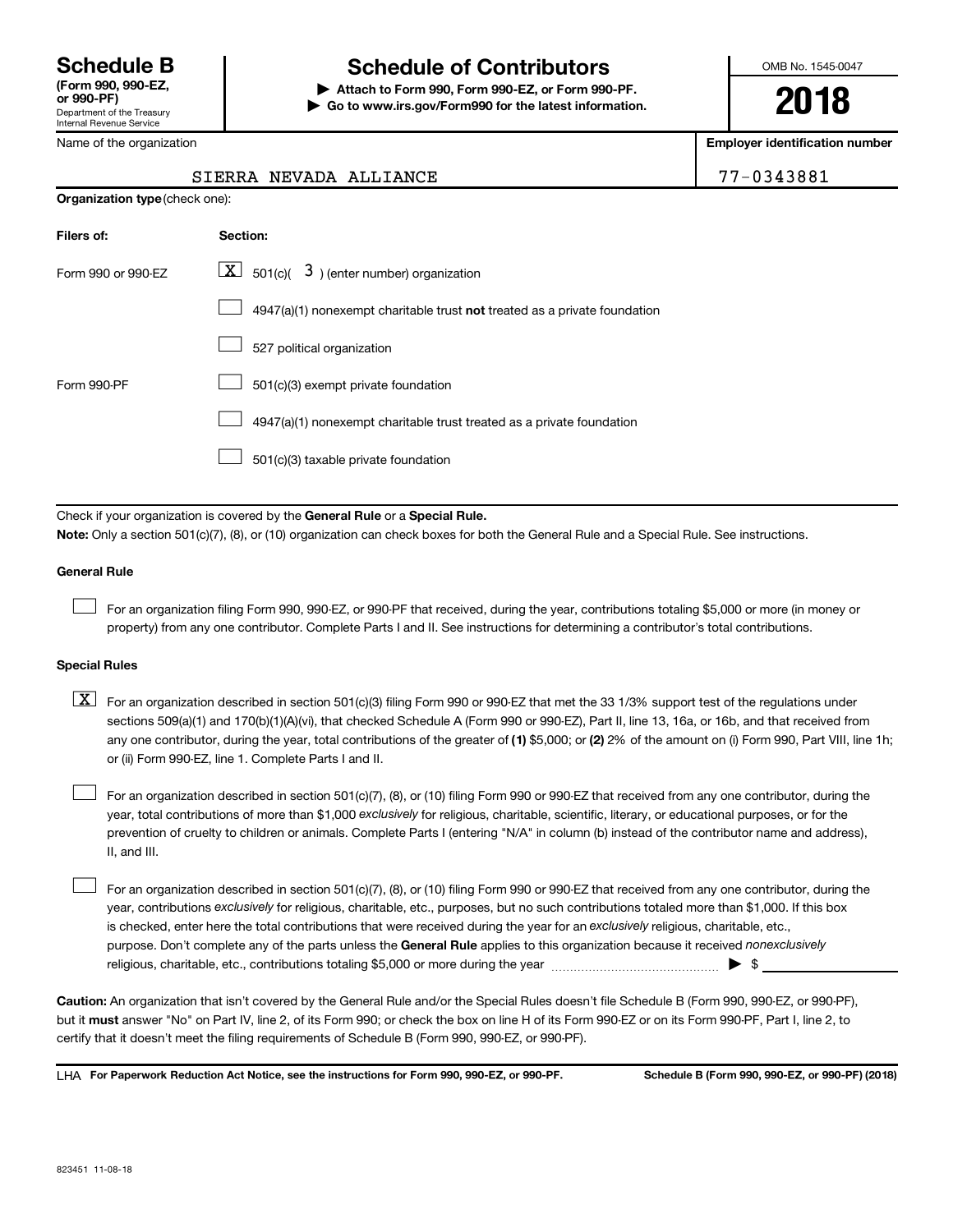## Schedule B (Form 990, 990-EZ, or 990-PF) (2018)

Name of organization

**Employer identification number**

SIERRA NEVADA ALLIANCE 77-0343881

|                | <b>Contributors</b> (see instructions). Use duplicate copies of Part I if additional space is needed. |                                   |                                                                                                          |
|----------------|-------------------------------------------------------------------------------------------------------|-----------------------------------|----------------------------------------------------------------------------------------------------------|
| (a)<br>No.     | (b)<br>Name, address, and ZIP + 4                                                                     | (c)<br><b>Total contributions</b> | (d)<br>Type of contribution                                                                              |
| $\mathbf 1$    | ARNTZ FOUNDATION<br>PO BOX 66488<br>SCOTTS VALLEY, CA 95067                                           | 25,000.<br>\$                     | $\boxed{\mathbf{X}}$<br>Person<br>Payroll<br>Noncash<br>(Complete Part II for<br>noncash contributions.) |
| (a)<br>No.     | (b)<br>Name, address, and ZIP + 4                                                                     | (c)<br><b>Total contributions</b> | (d)<br>Type of contribution                                                                              |
| $\overline{a}$ | CALIFORNIA VOLUNTEERS<br>1400 10TH STREET<br>SACRAMENTO, CA 95814                                     | 676,204.<br>\$                    | $\mathbf{X}$<br>Person<br>Payroll<br>Noncash<br>(Complete Part II for<br>noncash contributions.)         |
| (a)<br>No.     | (b)<br>Name, address, and ZIP + 4                                                                     | (c)<br><b>Total contributions</b> | (d)<br>Type of contribution                                                                              |
| 3              | CALIFORNIA VOLUNTEERS<br>1400 10TH STREET<br>SACRAMENTO, CA 95814                                     | 70,626.<br>\$                     | Person<br>Payroll<br>$\boxed{\text{X}}$<br>Noncash<br>(Complete Part II for<br>noncash contributions.)   |
| (a)<br>No.     | (b)<br>Name, address, and ZIP + 4                                                                     | (c)<br><b>Total contributions</b> | (d)<br>Type of contribution                                                                              |
|                | CITY OF SOUTH LAKE TAHOE                                                                              |                                   | $\boxed{\textbf{X}}$                                                                                     |
| 4              | 1901 AIRPORT ROAD<br>SOUTH LAKE TAHOE, CA 96150                                                       | 26,000.<br>\$                     | Person<br>Payroll<br><b>Noncash</b><br>(Complete Part II for<br>noncash contributions.)                  |
| (a)<br>No.     | (b)<br>Name, address, and ZIP + 4                                                                     | (c)<br><b>Total contributions</b> | (d)<br>Type of contribution                                                                              |
|                |                                                                                                       | \$                                | Person<br>Payroll<br>Noncash<br>(Complete Part II for<br>noncash contributions.)                         |
| (a)<br>No.     | (b)<br>Name, address, and ZIP + 4                                                                     | (c)<br><b>Total contributions</b> | (d)<br>Type of contribution                                                                              |
|                |                                                                                                       | \$                                | Person<br>Payroll<br>Noncash<br>(Complete Part II for<br>noncash contributions.)                         |

15300926 148136 16033.0 2018.04030 SIERRA NEVADA ALLIANCE 16033\_01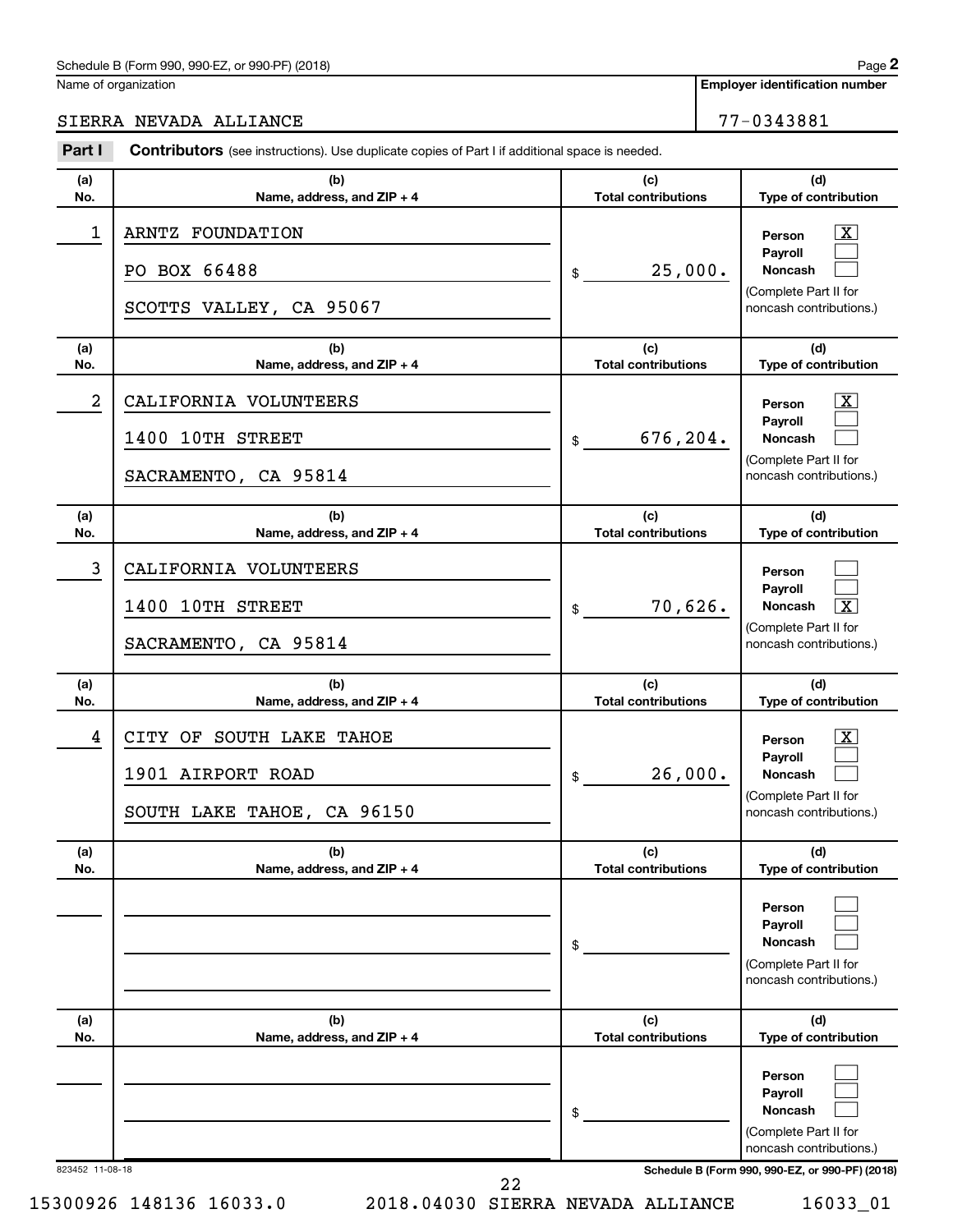Name of organization

**Employer identification number**

SIERRA NEVADA ALLIANCE 77-0343881

Part II Noncash Property (see instructions). Use duplicate copies of Part II if additional space is needed.

| (a)<br>No.<br>from<br>Part I | (b)<br>Description of noncash property given | (c)<br>FMV (or estimate)<br>(See instructions.) | (d)<br>Date received                            |
|------------------------------|----------------------------------------------|-------------------------------------------------|-------------------------------------------------|
| 3                            | IN KIND<br>SERVICES PROVIDED                 |                                                 |                                                 |
|                              |                                              | 70,626.<br>\$                                   | 12/31/18                                        |
| (a)<br>No.<br>from<br>Part I | (b)<br>Description of noncash property given | (c)<br>FMV (or estimate)<br>(See instructions.) | (d)<br>Date received                            |
|                              |                                              | \$                                              |                                                 |
| (a)<br>No.<br>from<br>Part I | (b)<br>Description of noncash property given | (c)<br>FMV (or estimate)<br>(See instructions.) | (d)<br>Date received                            |
|                              |                                              | \$                                              |                                                 |
| (a)<br>No.<br>from<br>Part I | (b)<br>Description of noncash property given | (c)<br>FMV (or estimate)<br>(See instructions.) | (d)<br>Date received                            |
|                              |                                              | \$                                              |                                                 |
| (a)<br>No.<br>from<br>Part I | (b)<br>Description of noncash property given | (c)<br>FMV (or estimate)<br>(See instructions.) | (d)<br>Date received                            |
|                              |                                              | \$                                              |                                                 |
| (a)<br>No.<br>from<br>Part I | (b)<br>Description of noncash property given | (c)<br>FMV (or estimate)<br>(See instructions.) | (d)<br>Date received                            |
|                              |                                              | \$                                              |                                                 |
| 823453 11-08-18              |                                              |                                                 | Schedule B (Form 990, 990-EZ, or 990-PF) (2018) |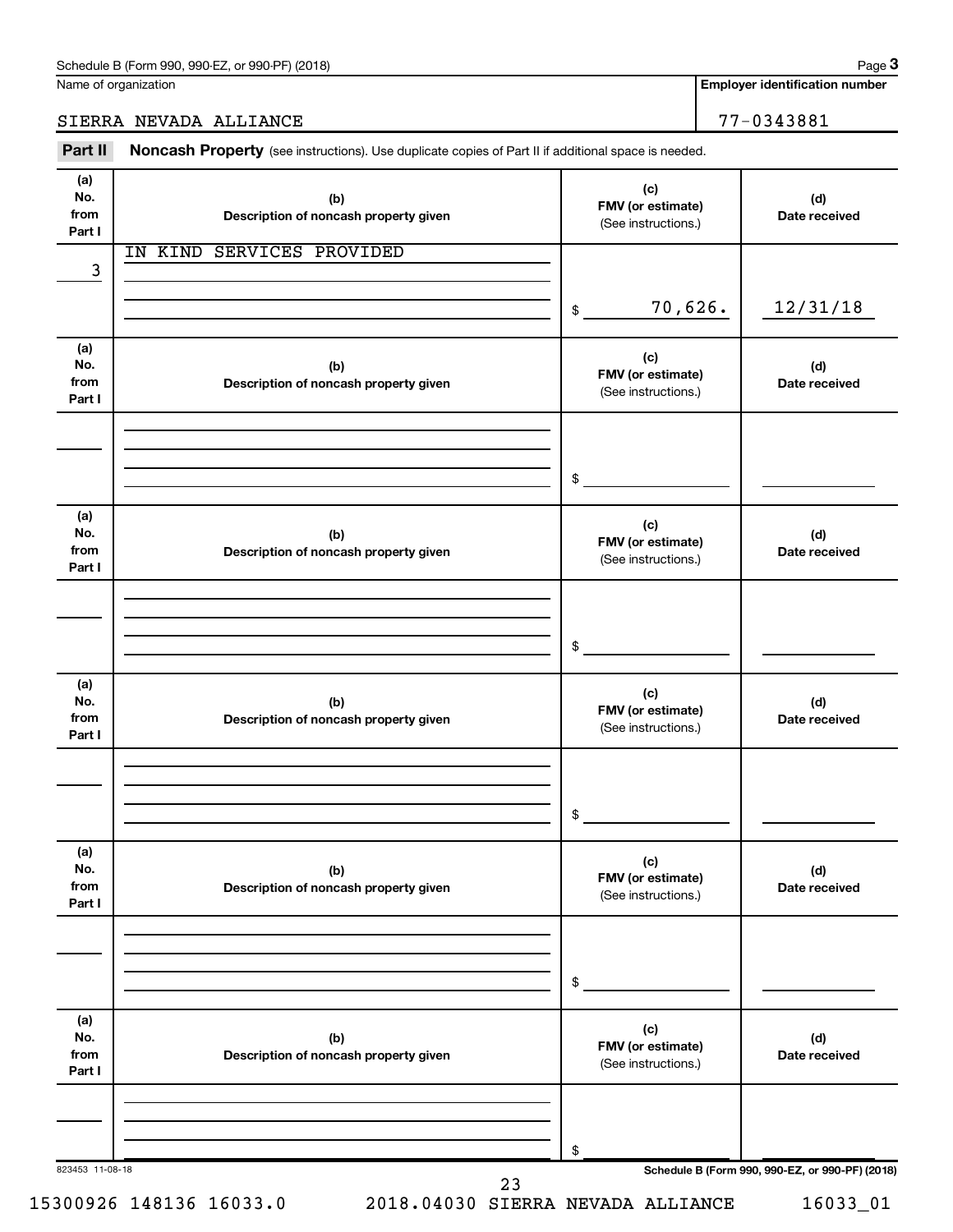**4**

| Name of organization                   |                                                                                                                                                                                                                                                                                                                                                                                                                                                                                                             |                      |  | <b>Employer identification number</b>           |  |
|----------------------------------------|-------------------------------------------------------------------------------------------------------------------------------------------------------------------------------------------------------------------------------------------------------------------------------------------------------------------------------------------------------------------------------------------------------------------------------------------------------------------------------------------------------------|----------------------|--|-------------------------------------------------|--|
|                                        | SIERRA NEVADA ALLIANCE                                                                                                                                                                                                                                                                                                                                                                                                                                                                                      |                      |  | 77-0343881                                      |  |
| Part III                               | Exclusively religious, charitable, etc., contributions to organizations described in section 501(c)(7), (8), or (10) that total more than \$1,000 for the year<br>from any one contributor. Complete columns (a) through (e) and the following line entry. For organizations<br>completing Part III, enter the total of exclusively religious, charitable, etc., contributions of \$1,000 or less for the year. (Enter this info. once.)<br>Use duplicate copies of Part III if additional space is needed. |                      |  |                                                 |  |
| (a) No.<br>from<br>Part I              | (b) Purpose of gift                                                                                                                                                                                                                                                                                                                                                                                                                                                                                         | (c) Use of gift      |  | (d) Description of how gift is held             |  |
|                                        |                                                                                                                                                                                                                                                                                                                                                                                                                                                                                                             |                      |  |                                                 |  |
|                                        |                                                                                                                                                                                                                                                                                                                                                                                                                                                                                                             | (e) Transfer of gift |  |                                                 |  |
|                                        | Transferee's name, address, and ZIP + 4                                                                                                                                                                                                                                                                                                                                                                                                                                                                     |                      |  | Relationship of transferor to transferee        |  |
| $\overline{a}$ ) No.<br>from<br>Part I | (b) Purpose of gift                                                                                                                                                                                                                                                                                                                                                                                                                                                                                         | (c) Use of gift      |  | (d) Description of how gift is held             |  |
|                                        |                                                                                                                                                                                                                                                                                                                                                                                                                                                                                                             |                      |  |                                                 |  |
|                                        |                                                                                                                                                                                                                                                                                                                                                                                                                                                                                                             | (e) Transfer of gift |  |                                                 |  |
|                                        | Transferee's name, address, and ZIP + 4                                                                                                                                                                                                                                                                                                                                                                                                                                                                     |                      |  | Relationship of transferor to transferee        |  |
| $\overline{a}$ ) No.<br>from<br>Part I | (b) Purpose of gift                                                                                                                                                                                                                                                                                                                                                                                                                                                                                         | (c) Use of gift      |  | (d) Description of how gift is held             |  |
|                                        |                                                                                                                                                                                                                                                                                                                                                                                                                                                                                                             |                      |  |                                                 |  |
|                                        |                                                                                                                                                                                                                                                                                                                                                                                                                                                                                                             | (e) Transfer of gift |  |                                                 |  |
|                                        | Transferee's name, address, and ZIP + 4                                                                                                                                                                                                                                                                                                                                                                                                                                                                     |                      |  | Relationship of transferor to transferee        |  |
| (a) No.<br>from<br>Part I              | (b) Purpose of gift                                                                                                                                                                                                                                                                                                                                                                                                                                                                                         | (c) Use of gift      |  | (d) Description of how gift is held             |  |
|                                        |                                                                                                                                                                                                                                                                                                                                                                                                                                                                                                             |                      |  |                                                 |  |
|                                        | (e) Transfer of gift                                                                                                                                                                                                                                                                                                                                                                                                                                                                                        |                      |  |                                                 |  |
|                                        | Transferee's name, address, and ZIP + 4                                                                                                                                                                                                                                                                                                                                                                                                                                                                     |                      |  | Relationship of transferor to transferee        |  |
|                                        |                                                                                                                                                                                                                                                                                                                                                                                                                                                                                                             |                      |  |                                                 |  |
| 823454 11-08-18                        |                                                                                                                                                                                                                                                                                                                                                                                                                                                                                                             | 24                   |  | Schedule B (Form 990, 990-EZ, or 990-PF) (2018) |  |

15300926 148136 16033.0 2018.04030 SIERRA NEVADA ALLIANCE 16033\_01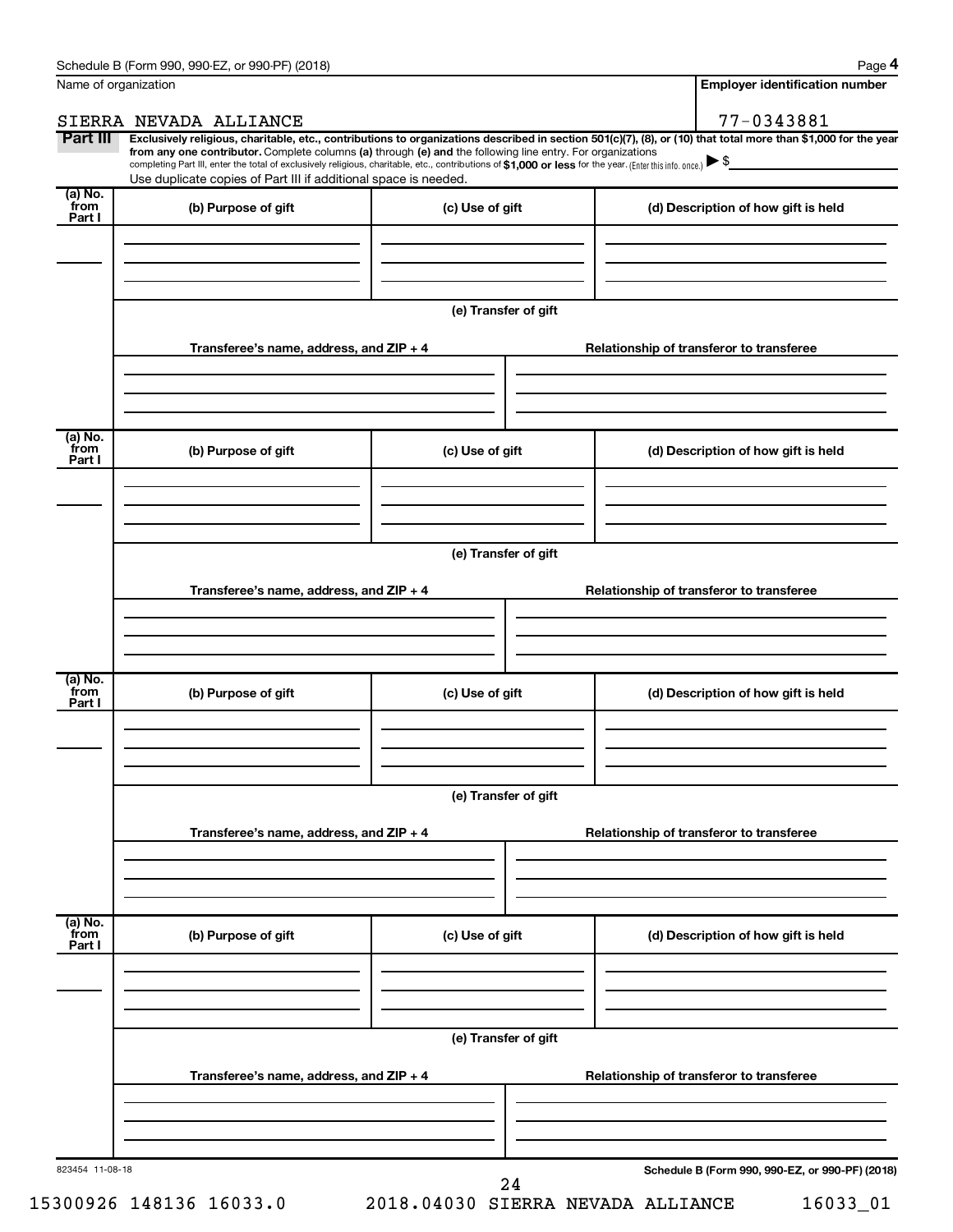| <b>SCHEDULE D</b> |  |
|-------------------|--|
|-------------------|--|

| (Form 990) |  |
|------------|--|
|------------|--|

# **SCHEDULE D Supplemental Financial Statements**<br> **Form 990 2018**<br> **Part IV** line 6.7.8.9.10, 11a, 11b, 11d, 11d, 11d, 11d, 11d, 12a, 0r, 12b

**(Form 990) | Complete if the organization answered "Yes" on Form 990, Part IV, line 6, 7, 8, 9, 10, 11a, 11b, 11c, 11d, 11e, 11f, 12a, or 12b.**

**| Attach to Form 990. |Go to www.irs.gov/Form990 for instructions and the latest information.**



Department of the Treasury Internal Revenue Service

| Name of the organization                                                                                    | <b>Emplover identification number</b> |
|-------------------------------------------------------------------------------------------------------------|---------------------------------------|
| SIERRA NEVADA ALLIANCE                                                                                      | 77-0343881                            |
| Part I<br>Organizations Maintaining Donor Advised Funds or Other Similar Funds or Accounts. Complete if the |                                       |

| Part I  | Organizations Maintaining Donor Advised Funds or Other Similar Funds or Accounts. Complete if the                                                         |                                                                                                      |                                                                                                                                                                                                                                                                                                                     |
|---------|-----------------------------------------------------------------------------------------------------------------------------------------------------------|------------------------------------------------------------------------------------------------------|---------------------------------------------------------------------------------------------------------------------------------------------------------------------------------------------------------------------------------------------------------------------------------------------------------------------|
|         | organization answered "Yes" on Form 990, Part IV, line 6.                                                                                                 | (a) Donor advised funds                                                                              | (b) Funds and other accounts                                                                                                                                                                                                                                                                                        |
|         |                                                                                                                                                           |                                                                                                      |                                                                                                                                                                                                                                                                                                                     |
| 1.<br>2 | Aggregate value of contributions to (during year)                                                                                                         |                                                                                                      |                                                                                                                                                                                                                                                                                                                     |
|         |                                                                                                                                                           |                                                                                                      |                                                                                                                                                                                                                                                                                                                     |
| з       |                                                                                                                                                           |                                                                                                      |                                                                                                                                                                                                                                                                                                                     |
| 4<br>5  | Did the organization inform all donors and donor advisors in writing that the assets held in donor advised funds                                          |                                                                                                      |                                                                                                                                                                                                                                                                                                                     |
|         |                                                                                                                                                           |                                                                                                      | Yes<br>No                                                                                                                                                                                                                                                                                                           |
|         | Did the organization inform all grantees, donors, and donor advisors in writing that grant funds can be used only                                         |                                                                                                      |                                                                                                                                                                                                                                                                                                                     |
| 6       | for charitable purposes and not for the benefit of the donor or donor advisor, or for any other purpose conferring                                        |                                                                                                      |                                                                                                                                                                                                                                                                                                                     |
|         |                                                                                                                                                           |                                                                                                      | Yes<br>No                                                                                                                                                                                                                                                                                                           |
| Part II | Conservation Easements. Complete if the organization answered "Yes" on Form 990, Part IV, line 7.                                                         |                                                                                                      |                                                                                                                                                                                                                                                                                                                     |
|         |                                                                                                                                                           |                                                                                                      |                                                                                                                                                                                                                                                                                                                     |
|         | Purpose(s) of conservation easements held by the organization (check all that apply).                                                                     |                                                                                                      |                                                                                                                                                                                                                                                                                                                     |
|         | Preservation of land for public use (e.g., recreation or education)<br>Protection of natural habitat                                                      | Preservation of a historically important land area<br>Preservation of a certified historic structure |                                                                                                                                                                                                                                                                                                                     |
|         |                                                                                                                                                           |                                                                                                      |                                                                                                                                                                                                                                                                                                                     |
|         | Preservation of open space                                                                                                                                |                                                                                                      |                                                                                                                                                                                                                                                                                                                     |
| 2       | Complete lines 2a through 2d if the organization held a qualified conservation contribution in the form of a conservation easement on the last            |                                                                                                      | Held at the End of the Tax Year                                                                                                                                                                                                                                                                                     |
|         | day of the tax year.                                                                                                                                      |                                                                                                      |                                                                                                                                                                                                                                                                                                                     |
| а       |                                                                                                                                                           |                                                                                                      | 2a<br>2 <sub>b</sub>                                                                                                                                                                                                                                                                                                |
|         |                                                                                                                                                           |                                                                                                      | 2c                                                                                                                                                                                                                                                                                                                  |
|         |                                                                                                                                                           |                                                                                                      |                                                                                                                                                                                                                                                                                                                     |
| d       | Number of conservation easements included in (c) acquired after 7/25/06, and not on a historic structure                                                  |                                                                                                      | 2d                                                                                                                                                                                                                                                                                                                  |
|         | Number of conservation easements modified, transferred, released, extinguished, or terminated by the organization during the tax                          |                                                                                                      |                                                                                                                                                                                                                                                                                                                     |
| 3       |                                                                                                                                                           |                                                                                                      |                                                                                                                                                                                                                                                                                                                     |
| 4       | year<br>Number of states where property subject to conservation easement is located >                                                                     |                                                                                                      |                                                                                                                                                                                                                                                                                                                     |
| 5       | Does the organization have a written policy regarding the periodic monitoring, inspection, handling of                                                    |                                                                                                      |                                                                                                                                                                                                                                                                                                                     |
|         | violations, and enforcement of the conservation easements it holds?                                                                                       |                                                                                                      | Yes<br><b>No</b>                                                                                                                                                                                                                                                                                                    |
| 6       | Staff and volunteer hours devoted to monitoring, inspecting, handling of violations, and enforcing conservation easements during the year                 |                                                                                                      |                                                                                                                                                                                                                                                                                                                     |
|         |                                                                                                                                                           |                                                                                                      |                                                                                                                                                                                                                                                                                                                     |
| 7       | Amount of expenses incurred in monitoring, inspecting, handling of violations, and enforcing conservation easements during the year                       |                                                                                                      |                                                                                                                                                                                                                                                                                                                     |
|         | $\blacktriangleright$ \$                                                                                                                                  |                                                                                                      |                                                                                                                                                                                                                                                                                                                     |
| 8       | Does each conservation easement reported on line 2(d) above satisfy the requirements of section 170(h)(4)(B)(i)                                           |                                                                                                      |                                                                                                                                                                                                                                                                                                                     |
|         |                                                                                                                                                           |                                                                                                      | Yes<br><b>No</b>                                                                                                                                                                                                                                                                                                    |
| 9       | In Part XIII, describe how the organization reports conservation easements in its revenue and expense statement, and balance sheet, and                   |                                                                                                      |                                                                                                                                                                                                                                                                                                                     |
|         | include, if applicable, the text of the footnote to the organization's financial statements that describes the organization's accounting for              |                                                                                                      |                                                                                                                                                                                                                                                                                                                     |
|         | conservation easements.                                                                                                                                   |                                                                                                      |                                                                                                                                                                                                                                                                                                                     |
|         | Organizations Maintaining Collections of Art, Historical Treasures, or Other Similar Assets.<br>Part III                                                  |                                                                                                      |                                                                                                                                                                                                                                                                                                                     |
|         | Complete if the organization answered "Yes" on Form 990, Part IV, line 8.                                                                                 |                                                                                                      |                                                                                                                                                                                                                                                                                                                     |
|         | 1a If the organization elected, as permitted under SFAS 116 (ASC 958), not to report in its revenue statement and balance sheet works of art,             |                                                                                                      |                                                                                                                                                                                                                                                                                                                     |
|         | historical treasures, or other similar assets held for public exhibition, education, or research in furtherance of public service, provide, in Part XIII, |                                                                                                      |                                                                                                                                                                                                                                                                                                                     |
|         | the text of the footnote to its financial statements that describes these items.                                                                          |                                                                                                      |                                                                                                                                                                                                                                                                                                                     |
| b       | If the organization elected, as permitted under SFAS 116 (ASC 958), to report in its revenue statement and balance sheet works of art, historical         |                                                                                                      |                                                                                                                                                                                                                                                                                                                     |
|         | treasures, or other similar assets held for public exhibition, education, or research in furtherance of public service, provide the following amounts     |                                                                                                      |                                                                                                                                                                                                                                                                                                                     |
|         | relating to these items:                                                                                                                                  |                                                                                                      |                                                                                                                                                                                                                                                                                                                     |
|         |                                                                                                                                                           |                                                                                                      | $\frac{1}{2}$ $\frac{1}{2}$ $\frac{1}{2}$ $\frac{1}{2}$ $\frac{1}{2}$ $\frac{1}{2}$ $\frac{1}{2}$ $\frac{1}{2}$ $\frac{1}{2}$ $\frac{1}{2}$ $\frac{1}{2}$ $\frac{1}{2}$ $\frac{1}{2}$ $\frac{1}{2}$ $\frac{1}{2}$ $\frac{1}{2}$ $\frac{1}{2}$ $\frac{1}{2}$ $\frac{1}{2}$ $\frac{1}{2}$ $\frac{1}{2}$ $\frac{1}{2}$ |
|         | (ii) Assets included in Form 990, Part X                                                                                                                  |                                                                                                      | $\triangleright$ \$                                                                                                                                                                                                                                                                                                 |
| 2       | If the organization received or held works of art, historical treasures, or other similar assets for financial gain, provide                              |                                                                                                      |                                                                                                                                                                                                                                                                                                                     |
|         | the following amounts required to be reported under SFAS 116 (ASC 958) relating to these items:                                                           |                                                                                                      |                                                                                                                                                                                                                                                                                                                     |
| а       |                                                                                                                                                           |                                                                                                      | -\$<br>▶                                                                                                                                                                                                                                                                                                            |
|         |                                                                                                                                                           |                                                                                                      | - \$                                                                                                                                                                                                                                                                                                                |
|         | LHA For Paperwork Reduction Act Notice, see the Instructions for Form 990.                                                                                |                                                                                                      | Schedule D (Form 990) 2018                                                                                                                                                                                                                                                                                          |

25

832051 10-29-18

15300926 148136 16033.0 2018.04030 SIERRA NEVADA ALLIANCE 16033\_01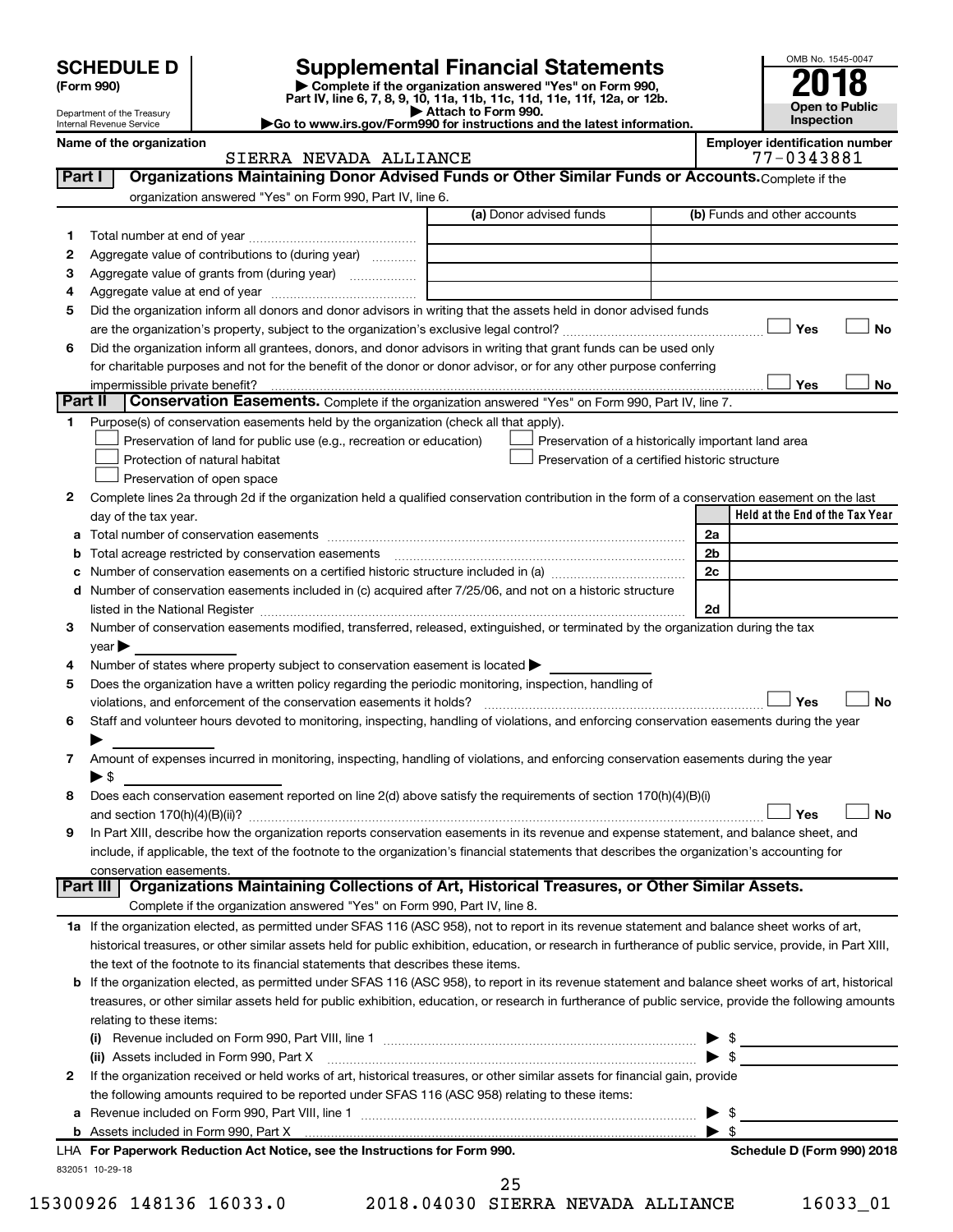| Part III<br>Organizations Maintaining Collections of Art, Historical Treasures, or Other Similar Assets (continued)<br>Using the organization's acquisition, accession, and other records, check any of the following that are a significant use of its collection items<br>3<br>(check all that apply):<br>Public exhibition<br>Loan or exchange programs<br>d<br>a<br>Scholarly research<br>Other and the contract of the contract of the contract of the contract of the contract of the contract of the contract of the contract of the contract of the contract of the contract of the contract of the contract of the<br>b<br>е<br>Preservation for future generations<br>c<br>Provide a description of the organization's collections and explain how they further the organization's exempt purpose in Part XIII.<br>4<br>During the year, did the organization solicit or receive donations of art, historical treasures, or other similar assets<br>5<br>Yes<br>No<br>Part IV<br><b>Escrow and Custodial Arrangements.</b> Complete if the organization answered "Yes" on Form 990, Part IV, line 9, or<br>reported an amount on Form 990, Part X, line 21.<br>1a Is the organization an agent, trustee, custodian or other intermediary for contributions or other assets not included<br>Yes<br>No<br>b If "Yes," explain the arrangement in Part XIII and complete the following table:<br>Amount<br>c Beginning balance measurements and the contract of Beginning balance measurements are all the contract of the contract of the contract of the contract of the contract of the contract of the contract of the contract of th<br>1c<br>d Additions during the year manufactured and an according to the year of Additions during the year manufactured and according to Additions during the year manufactured and according to the state of Additions of Additions a<br>1d<br>e Distributions during the year manufactured and continuum control of the control of the control of the state of the control of the control of the control of the control of the control of the control of the control of the<br>1e<br>1f<br>Ending balance measurements are all the contract of the contract of the contract of the contract of the contract of the contract of the contract of the contract of the contract of the contract of the contract of the contra<br>Ť.<br>2a Did the organization include an amount on Form 990, Part X, line 21, for escrow or custodial account liability?<br>Yes<br>No<br><b>b</b> If "Yes," explain the arrangement in Part XIII. Check here if the explanation has been provided on Part XIII<br>Part V<br><b>Endowment Funds.</b> Complete if the organization answered "Yes" on Form 990, Part IV, line 10.<br>$(d)$ Three years back $\mid$ (e) Four years back<br>(c) Two years back<br>(a) Current year<br>(b) Prior year<br>1a Beginning of year balance<br>b<br>Net investment earnings, gains, and losses<br>с<br>e Other expenditures for facilities<br>and programs<br>g<br>Provide the estimated percentage of the current year end balance (line 1g, column (a)) held as:<br>2<br>Board designated or quasi-endowment<br>%<br>а<br>%<br>Permanent endowment<br>b<br>Temporarily restricted endowment<br>%<br>С<br>The percentages on lines 2a, 2b, and 2c should equal 100%.<br>3a Are there endowment funds not in the possession of the organization that are held and administered for the organization<br>Yes<br>No<br>by:<br>(i)<br>3a(i)<br>3a(ii)<br>3b<br>Describe in Part XIII the intended uses of the organization's endowment funds.<br>4<br><b>Land, Buildings, and Equipment.</b><br><b>Part VI</b><br>Complete if the organization answered "Yes" on Form 990, Part IV, line 11a. See Form 990, Part X, line 10.<br>(b) Cost or other<br>Description of property<br>(a) Cost or other<br>(c) Accumulated<br>(d) Book value<br>basis (investment)<br>depreciation<br>basis (other)<br>30,005.<br>30,005.<br>$0$ .<br>9,198.<br>9,198.<br>$\overline{0}$ .<br>$\overline{0}$ .<br>Total. Add lines 1a through 1e. (Column (d) must equal Form 990, Part X, column (B), line 10c.) | Schedule D (Form 990) 2018 | SIERRA NEVADA ALLIANCE |  |  | 77-0343881 Page 2 |  |  |
|--------------------------------------------------------------------------------------------------------------------------------------------------------------------------------------------------------------------------------------------------------------------------------------------------------------------------------------------------------------------------------------------------------------------------------------------------------------------------------------------------------------------------------------------------------------------------------------------------------------------------------------------------------------------------------------------------------------------------------------------------------------------------------------------------------------------------------------------------------------------------------------------------------------------------------------------------------------------------------------------------------------------------------------------------------------------------------------------------------------------------------------------------------------------------------------------------------------------------------------------------------------------------------------------------------------------------------------------------------------------------------------------------------------------------------------------------------------------------------------------------------------------------------------------------------------------------------------------------------------------------------------------------------------------------------------------------------------------------------------------------------------------------------------------------------------------------------------------------------------------------------------------------------------------------------------------------------------------------------------------------------------------------------------------------------------------------------------------------------------------------------------------------------------------------------------------------------------------------------------------------------------------------------------------------------------------------------------------------------------------------------------------------------------------------------------------------------------------------------------------------------------------------------------------------------------------------------------------------------------------------------------------------------------------------------------------------------------------------------------------------------------------------------------------------------------------------------------------------------------------------------------------------------------------------------------------------------------------------------------------------------------------------------------------------------------------------------------------------------------------------------------------------------------------------------------------------------------------------------------------------------------------------------------------------------------------------------------------------------------------------------------------------------------------------------------------------------------------------------------------------------------------------------------------------------------------------------------------------------------------------------------------------------------------------------------------------------------------------------------------------------------------------------------------------------------------------------------------------------------------------------------------------------------------------------------------------------------------------------------------------------------------------------------------------------------------------------------------------------------------------------------------------------------|----------------------------|------------------------|--|--|-------------------|--|--|
|                                                                                                                                                                                                                                                                                                                                                                                                                                                                                                                                                                                                                                                                                                                                                                                                                                                                                                                                                                                                                                                                                                                                                                                                                                                                                                                                                                                                                                                                                                                                                                                                                                                                                                                                                                                                                                                                                                                                                                                                                                                                                                                                                                                                                                                                                                                                                                                                                                                                                                                                                                                                                                                                                                                                                                                                                                                                                                                                                                                                                                                                                                                                                                                                                                                                                                                                                                                                                                                                                                                                                                                                                                                                                                                                                                                                                                                                                                                                                                                                                                                                                                                                                              |                            |                        |  |  |                   |  |  |
|                                                                                                                                                                                                                                                                                                                                                                                                                                                                                                                                                                                                                                                                                                                                                                                                                                                                                                                                                                                                                                                                                                                                                                                                                                                                                                                                                                                                                                                                                                                                                                                                                                                                                                                                                                                                                                                                                                                                                                                                                                                                                                                                                                                                                                                                                                                                                                                                                                                                                                                                                                                                                                                                                                                                                                                                                                                                                                                                                                                                                                                                                                                                                                                                                                                                                                                                                                                                                                                                                                                                                                                                                                                                                                                                                                                                                                                                                                                                                                                                                                                                                                                                                              |                            |                        |  |  |                   |  |  |
|                                                                                                                                                                                                                                                                                                                                                                                                                                                                                                                                                                                                                                                                                                                                                                                                                                                                                                                                                                                                                                                                                                                                                                                                                                                                                                                                                                                                                                                                                                                                                                                                                                                                                                                                                                                                                                                                                                                                                                                                                                                                                                                                                                                                                                                                                                                                                                                                                                                                                                                                                                                                                                                                                                                                                                                                                                                                                                                                                                                                                                                                                                                                                                                                                                                                                                                                                                                                                                                                                                                                                                                                                                                                                                                                                                                                                                                                                                                                                                                                                                                                                                                                                              |                            |                        |  |  |                   |  |  |
|                                                                                                                                                                                                                                                                                                                                                                                                                                                                                                                                                                                                                                                                                                                                                                                                                                                                                                                                                                                                                                                                                                                                                                                                                                                                                                                                                                                                                                                                                                                                                                                                                                                                                                                                                                                                                                                                                                                                                                                                                                                                                                                                                                                                                                                                                                                                                                                                                                                                                                                                                                                                                                                                                                                                                                                                                                                                                                                                                                                                                                                                                                                                                                                                                                                                                                                                                                                                                                                                                                                                                                                                                                                                                                                                                                                                                                                                                                                                                                                                                                                                                                                                                              |                            |                        |  |  |                   |  |  |
|                                                                                                                                                                                                                                                                                                                                                                                                                                                                                                                                                                                                                                                                                                                                                                                                                                                                                                                                                                                                                                                                                                                                                                                                                                                                                                                                                                                                                                                                                                                                                                                                                                                                                                                                                                                                                                                                                                                                                                                                                                                                                                                                                                                                                                                                                                                                                                                                                                                                                                                                                                                                                                                                                                                                                                                                                                                                                                                                                                                                                                                                                                                                                                                                                                                                                                                                                                                                                                                                                                                                                                                                                                                                                                                                                                                                                                                                                                                                                                                                                                                                                                                                                              |                            |                        |  |  |                   |  |  |
|                                                                                                                                                                                                                                                                                                                                                                                                                                                                                                                                                                                                                                                                                                                                                                                                                                                                                                                                                                                                                                                                                                                                                                                                                                                                                                                                                                                                                                                                                                                                                                                                                                                                                                                                                                                                                                                                                                                                                                                                                                                                                                                                                                                                                                                                                                                                                                                                                                                                                                                                                                                                                                                                                                                                                                                                                                                                                                                                                                                                                                                                                                                                                                                                                                                                                                                                                                                                                                                                                                                                                                                                                                                                                                                                                                                                                                                                                                                                                                                                                                                                                                                                                              |                            |                        |  |  |                   |  |  |
|                                                                                                                                                                                                                                                                                                                                                                                                                                                                                                                                                                                                                                                                                                                                                                                                                                                                                                                                                                                                                                                                                                                                                                                                                                                                                                                                                                                                                                                                                                                                                                                                                                                                                                                                                                                                                                                                                                                                                                                                                                                                                                                                                                                                                                                                                                                                                                                                                                                                                                                                                                                                                                                                                                                                                                                                                                                                                                                                                                                                                                                                                                                                                                                                                                                                                                                                                                                                                                                                                                                                                                                                                                                                                                                                                                                                                                                                                                                                                                                                                                                                                                                                                              |                            |                        |  |  |                   |  |  |
|                                                                                                                                                                                                                                                                                                                                                                                                                                                                                                                                                                                                                                                                                                                                                                                                                                                                                                                                                                                                                                                                                                                                                                                                                                                                                                                                                                                                                                                                                                                                                                                                                                                                                                                                                                                                                                                                                                                                                                                                                                                                                                                                                                                                                                                                                                                                                                                                                                                                                                                                                                                                                                                                                                                                                                                                                                                                                                                                                                                                                                                                                                                                                                                                                                                                                                                                                                                                                                                                                                                                                                                                                                                                                                                                                                                                                                                                                                                                                                                                                                                                                                                                                              |                            |                        |  |  |                   |  |  |
|                                                                                                                                                                                                                                                                                                                                                                                                                                                                                                                                                                                                                                                                                                                                                                                                                                                                                                                                                                                                                                                                                                                                                                                                                                                                                                                                                                                                                                                                                                                                                                                                                                                                                                                                                                                                                                                                                                                                                                                                                                                                                                                                                                                                                                                                                                                                                                                                                                                                                                                                                                                                                                                                                                                                                                                                                                                                                                                                                                                                                                                                                                                                                                                                                                                                                                                                                                                                                                                                                                                                                                                                                                                                                                                                                                                                                                                                                                                                                                                                                                                                                                                                                              |                            |                        |  |  |                   |  |  |
|                                                                                                                                                                                                                                                                                                                                                                                                                                                                                                                                                                                                                                                                                                                                                                                                                                                                                                                                                                                                                                                                                                                                                                                                                                                                                                                                                                                                                                                                                                                                                                                                                                                                                                                                                                                                                                                                                                                                                                                                                                                                                                                                                                                                                                                                                                                                                                                                                                                                                                                                                                                                                                                                                                                                                                                                                                                                                                                                                                                                                                                                                                                                                                                                                                                                                                                                                                                                                                                                                                                                                                                                                                                                                                                                                                                                                                                                                                                                                                                                                                                                                                                                                              |                            |                        |  |  |                   |  |  |
|                                                                                                                                                                                                                                                                                                                                                                                                                                                                                                                                                                                                                                                                                                                                                                                                                                                                                                                                                                                                                                                                                                                                                                                                                                                                                                                                                                                                                                                                                                                                                                                                                                                                                                                                                                                                                                                                                                                                                                                                                                                                                                                                                                                                                                                                                                                                                                                                                                                                                                                                                                                                                                                                                                                                                                                                                                                                                                                                                                                                                                                                                                                                                                                                                                                                                                                                                                                                                                                                                                                                                                                                                                                                                                                                                                                                                                                                                                                                                                                                                                                                                                                                                              |                            |                        |  |  |                   |  |  |
|                                                                                                                                                                                                                                                                                                                                                                                                                                                                                                                                                                                                                                                                                                                                                                                                                                                                                                                                                                                                                                                                                                                                                                                                                                                                                                                                                                                                                                                                                                                                                                                                                                                                                                                                                                                                                                                                                                                                                                                                                                                                                                                                                                                                                                                                                                                                                                                                                                                                                                                                                                                                                                                                                                                                                                                                                                                                                                                                                                                                                                                                                                                                                                                                                                                                                                                                                                                                                                                                                                                                                                                                                                                                                                                                                                                                                                                                                                                                                                                                                                                                                                                                                              |                            |                        |  |  |                   |  |  |
|                                                                                                                                                                                                                                                                                                                                                                                                                                                                                                                                                                                                                                                                                                                                                                                                                                                                                                                                                                                                                                                                                                                                                                                                                                                                                                                                                                                                                                                                                                                                                                                                                                                                                                                                                                                                                                                                                                                                                                                                                                                                                                                                                                                                                                                                                                                                                                                                                                                                                                                                                                                                                                                                                                                                                                                                                                                                                                                                                                                                                                                                                                                                                                                                                                                                                                                                                                                                                                                                                                                                                                                                                                                                                                                                                                                                                                                                                                                                                                                                                                                                                                                                                              |                            |                        |  |  |                   |  |  |
|                                                                                                                                                                                                                                                                                                                                                                                                                                                                                                                                                                                                                                                                                                                                                                                                                                                                                                                                                                                                                                                                                                                                                                                                                                                                                                                                                                                                                                                                                                                                                                                                                                                                                                                                                                                                                                                                                                                                                                                                                                                                                                                                                                                                                                                                                                                                                                                                                                                                                                                                                                                                                                                                                                                                                                                                                                                                                                                                                                                                                                                                                                                                                                                                                                                                                                                                                                                                                                                                                                                                                                                                                                                                                                                                                                                                                                                                                                                                                                                                                                                                                                                                                              |                            |                        |  |  |                   |  |  |
|                                                                                                                                                                                                                                                                                                                                                                                                                                                                                                                                                                                                                                                                                                                                                                                                                                                                                                                                                                                                                                                                                                                                                                                                                                                                                                                                                                                                                                                                                                                                                                                                                                                                                                                                                                                                                                                                                                                                                                                                                                                                                                                                                                                                                                                                                                                                                                                                                                                                                                                                                                                                                                                                                                                                                                                                                                                                                                                                                                                                                                                                                                                                                                                                                                                                                                                                                                                                                                                                                                                                                                                                                                                                                                                                                                                                                                                                                                                                                                                                                                                                                                                                                              |                            |                        |  |  |                   |  |  |
|                                                                                                                                                                                                                                                                                                                                                                                                                                                                                                                                                                                                                                                                                                                                                                                                                                                                                                                                                                                                                                                                                                                                                                                                                                                                                                                                                                                                                                                                                                                                                                                                                                                                                                                                                                                                                                                                                                                                                                                                                                                                                                                                                                                                                                                                                                                                                                                                                                                                                                                                                                                                                                                                                                                                                                                                                                                                                                                                                                                                                                                                                                                                                                                                                                                                                                                                                                                                                                                                                                                                                                                                                                                                                                                                                                                                                                                                                                                                                                                                                                                                                                                                                              |                            |                        |  |  |                   |  |  |
|                                                                                                                                                                                                                                                                                                                                                                                                                                                                                                                                                                                                                                                                                                                                                                                                                                                                                                                                                                                                                                                                                                                                                                                                                                                                                                                                                                                                                                                                                                                                                                                                                                                                                                                                                                                                                                                                                                                                                                                                                                                                                                                                                                                                                                                                                                                                                                                                                                                                                                                                                                                                                                                                                                                                                                                                                                                                                                                                                                                                                                                                                                                                                                                                                                                                                                                                                                                                                                                                                                                                                                                                                                                                                                                                                                                                                                                                                                                                                                                                                                                                                                                                                              |                            |                        |  |  |                   |  |  |
|                                                                                                                                                                                                                                                                                                                                                                                                                                                                                                                                                                                                                                                                                                                                                                                                                                                                                                                                                                                                                                                                                                                                                                                                                                                                                                                                                                                                                                                                                                                                                                                                                                                                                                                                                                                                                                                                                                                                                                                                                                                                                                                                                                                                                                                                                                                                                                                                                                                                                                                                                                                                                                                                                                                                                                                                                                                                                                                                                                                                                                                                                                                                                                                                                                                                                                                                                                                                                                                                                                                                                                                                                                                                                                                                                                                                                                                                                                                                                                                                                                                                                                                                                              |                            |                        |  |  |                   |  |  |
|                                                                                                                                                                                                                                                                                                                                                                                                                                                                                                                                                                                                                                                                                                                                                                                                                                                                                                                                                                                                                                                                                                                                                                                                                                                                                                                                                                                                                                                                                                                                                                                                                                                                                                                                                                                                                                                                                                                                                                                                                                                                                                                                                                                                                                                                                                                                                                                                                                                                                                                                                                                                                                                                                                                                                                                                                                                                                                                                                                                                                                                                                                                                                                                                                                                                                                                                                                                                                                                                                                                                                                                                                                                                                                                                                                                                                                                                                                                                                                                                                                                                                                                                                              |                            |                        |  |  |                   |  |  |
|                                                                                                                                                                                                                                                                                                                                                                                                                                                                                                                                                                                                                                                                                                                                                                                                                                                                                                                                                                                                                                                                                                                                                                                                                                                                                                                                                                                                                                                                                                                                                                                                                                                                                                                                                                                                                                                                                                                                                                                                                                                                                                                                                                                                                                                                                                                                                                                                                                                                                                                                                                                                                                                                                                                                                                                                                                                                                                                                                                                                                                                                                                                                                                                                                                                                                                                                                                                                                                                                                                                                                                                                                                                                                                                                                                                                                                                                                                                                                                                                                                                                                                                                                              |                            |                        |  |  |                   |  |  |
|                                                                                                                                                                                                                                                                                                                                                                                                                                                                                                                                                                                                                                                                                                                                                                                                                                                                                                                                                                                                                                                                                                                                                                                                                                                                                                                                                                                                                                                                                                                                                                                                                                                                                                                                                                                                                                                                                                                                                                                                                                                                                                                                                                                                                                                                                                                                                                                                                                                                                                                                                                                                                                                                                                                                                                                                                                                                                                                                                                                                                                                                                                                                                                                                                                                                                                                                                                                                                                                                                                                                                                                                                                                                                                                                                                                                                                                                                                                                                                                                                                                                                                                                                              |                            |                        |  |  |                   |  |  |
|                                                                                                                                                                                                                                                                                                                                                                                                                                                                                                                                                                                                                                                                                                                                                                                                                                                                                                                                                                                                                                                                                                                                                                                                                                                                                                                                                                                                                                                                                                                                                                                                                                                                                                                                                                                                                                                                                                                                                                                                                                                                                                                                                                                                                                                                                                                                                                                                                                                                                                                                                                                                                                                                                                                                                                                                                                                                                                                                                                                                                                                                                                                                                                                                                                                                                                                                                                                                                                                                                                                                                                                                                                                                                                                                                                                                                                                                                                                                                                                                                                                                                                                                                              |                            |                        |  |  |                   |  |  |
|                                                                                                                                                                                                                                                                                                                                                                                                                                                                                                                                                                                                                                                                                                                                                                                                                                                                                                                                                                                                                                                                                                                                                                                                                                                                                                                                                                                                                                                                                                                                                                                                                                                                                                                                                                                                                                                                                                                                                                                                                                                                                                                                                                                                                                                                                                                                                                                                                                                                                                                                                                                                                                                                                                                                                                                                                                                                                                                                                                                                                                                                                                                                                                                                                                                                                                                                                                                                                                                                                                                                                                                                                                                                                                                                                                                                                                                                                                                                                                                                                                                                                                                                                              |                            |                        |  |  |                   |  |  |
|                                                                                                                                                                                                                                                                                                                                                                                                                                                                                                                                                                                                                                                                                                                                                                                                                                                                                                                                                                                                                                                                                                                                                                                                                                                                                                                                                                                                                                                                                                                                                                                                                                                                                                                                                                                                                                                                                                                                                                                                                                                                                                                                                                                                                                                                                                                                                                                                                                                                                                                                                                                                                                                                                                                                                                                                                                                                                                                                                                                                                                                                                                                                                                                                                                                                                                                                                                                                                                                                                                                                                                                                                                                                                                                                                                                                                                                                                                                                                                                                                                                                                                                                                              |                            |                        |  |  |                   |  |  |
|                                                                                                                                                                                                                                                                                                                                                                                                                                                                                                                                                                                                                                                                                                                                                                                                                                                                                                                                                                                                                                                                                                                                                                                                                                                                                                                                                                                                                                                                                                                                                                                                                                                                                                                                                                                                                                                                                                                                                                                                                                                                                                                                                                                                                                                                                                                                                                                                                                                                                                                                                                                                                                                                                                                                                                                                                                                                                                                                                                                                                                                                                                                                                                                                                                                                                                                                                                                                                                                                                                                                                                                                                                                                                                                                                                                                                                                                                                                                                                                                                                                                                                                                                              |                            |                        |  |  |                   |  |  |
|                                                                                                                                                                                                                                                                                                                                                                                                                                                                                                                                                                                                                                                                                                                                                                                                                                                                                                                                                                                                                                                                                                                                                                                                                                                                                                                                                                                                                                                                                                                                                                                                                                                                                                                                                                                                                                                                                                                                                                                                                                                                                                                                                                                                                                                                                                                                                                                                                                                                                                                                                                                                                                                                                                                                                                                                                                                                                                                                                                                                                                                                                                                                                                                                                                                                                                                                                                                                                                                                                                                                                                                                                                                                                                                                                                                                                                                                                                                                                                                                                                                                                                                                                              |                            |                        |  |  |                   |  |  |
|                                                                                                                                                                                                                                                                                                                                                                                                                                                                                                                                                                                                                                                                                                                                                                                                                                                                                                                                                                                                                                                                                                                                                                                                                                                                                                                                                                                                                                                                                                                                                                                                                                                                                                                                                                                                                                                                                                                                                                                                                                                                                                                                                                                                                                                                                                                                                                                                                                                                                                                                                                                                                                                                                                                                                                                                                                                                                                                                                                                                                                                                                                                                                                                                                                                                                                                                                                                                                                                                                                                                                                                                                                                                                                                                                                                                                                                                                                                                                                                                                                                                                                                                                              |                            |                        |  |  |                   |  |  |
|                                                                                                                                                                                                                                                                                                                                                                                                                                                                                                                                                                                                                                                                                                                                                                                                                                                                                                                                                                                                                                                                                                                                                                                                                                                                                                                                                                                                                                                                                                                                                                                                                                                                                                                                                                                                                                                                                                                                                                                                                                                                                                                                                                                                                                                                                                                                                                                                                                                                                                                                                                                                                                                                                                                                                                                                                                                                                                                                                                                                                                                                                                                                                                                                                                                                                                                                                                                                                                                                                                                                                                                                                                                                                                                                                                                                                                                                                                                                                                                                                                                                                                                                                              |                            |                        |  |  |                   |  |  |
|                                                                                                                                                                                                                                                                                                                                                                                                                                                                                                                                                                                                                                                                                                                                                                                                                                                                                                                                                                                                                                                                                                                                                                                                                                                                                                                                                                                                                                                                                                                                                                                                                                                                                                                                                                                                                                                                                                                                                                                                                                                                                                                                                                                                                                                                                                                                                                                                                                                                                                                                                                                                                                                                                                                                                                                                                                                                                                                                                                                                                                                                                                                                                                                                                                                                                                                                                                                                                                                                                                                                                                                                                                                                                                                                                                                                                                                                                                                                                                                                                                                                                                                                                              |                            |                        |  |  |                   |  |  |
|                                                                                                                                                                                                                                                                                                                                                                                                                                                                                                                                                                                                                                                                                                                                                                                                                                                                                                                                                                                                                                                                                                                                                                                                                                                                                                                                                                                                                                                                                                                                                                                                                                                                                                                                                                                                                                                                                                                                                                                                                                                                                                                                                                                                                                                                                                                                                                                                                                                                                                                                                                                                                                                                                                                                                                                                                                                                                                                                                                                                                                                                                                                                                                                                                                                                                                                                                                                                                                                                                                                                                                                                                                                                                                                                                                                                                                                                                                                                                                                                                                                                                                                                                              |                            |                        |  |  |                   |  |  |
|                                                                                                                                                                                                                                                                                                                                                                                                                                                                                                                                                                                                                                                                                                                                                                                                                                                                                                                                                                                                                                                                                                                                                                                                                                                                                                                                                                                                                                                                                                                                                                                                                                                                                                                                                                                                                                                                                                                                                                                                                                                                                                                                                                                                                                                                                                                                                                                                                                                                                                                                                                                                                                                                                                                                                                                                                                                                                                                                                                                                                                                                                                                                                                                                                                                                                                                                                                                                                                                                                                                                                                                                                                                                                                                                                                                                                                                                                                                                                                                                                                                                                                                                                              |                            |                        |  |  |                   |  |  |
|                                                                                                                                                                                                                                                                                                                                                                                                                                                                                                                                                                                                                                                                                                                                                                                                                                                                                                                                                                                                                                                                                                                                                                                                                                                                                                                                                                                                                                                                                                                                                                                                                                                                                                                                                                                                                                                                                                                                                                                                                                                                                                                                                                                                                                                                                                                                                                                                                                                                                                                                                                                                                                                                                                                                                                                                                                                                                                                                                                                                                                                                                                                                                                                                                                                                                                                                                                                                                                                                                                                                                                                                                                                                                                                                                                                                                                                                                                                                                                                                                                                                                                                                                              |                            |                        |  |  |                   |  |  |
|                                                                                                                                                                                                                                                                                                                                                                                                                                                                                                                                                                                                                                                                                                                                                                                                                                                                                                                                                                                                                                                                                                                                                                                                                                                                                                                                                                                                                                                                                                                                                                                                                                                                                                                                                                                                                                                                                                                                                                                                                                                                                                                                                                                                                                                                                                                                                                                                                                                                                                                                                                                                                                                                                                                                                                                                                                                                                                                                                                                                                                                                                                                                                                                                                                                                                                                                                                                                                                                                                                                                                                                                                                                                                                                                                                                                                                                                                                                                                                                                                                                                                                                                                              |                            |                        |  |  |                   |  |  |
|                                                                                                                                                                                                                                                                                                                                                                                                                                                                                                                                                                                                                                                                                                                                                                                                                                                                                                                                                                                                                                                                                                                                                                                                                                                                                                                                                                                                                                                                                                                                                                                                                                                                                                                                                                                                                                                                                                                                                                                                                                                                                                                                                                                                                                                                                                                                                                                                                                                                                                                                                                                                                                                                                                                                                                                                                                                                                                                                                                                                                                                                                                                                                                                                                                                                                                                                                                                                                                                                                                                                                                                                                                                                                                                                                                                                                                                                                                                                                                                                                                                                                                                                                              |                            |                        |  |  |                   |  |  |
|                                                                                                                                                                                                                                                                                                                                                                                                                                                                                                                                                                                                                                                                                                                                                                                                                                                                                                                                                                                                                                                                                                                                                                                                                                                                                                                                                                                                                                                                                                                                                                                                                                                                                                                                                                                                                                                                                                                                                                                                                                                                                                                                                                                                                                                                                                                                                                                                                                                                                                                                                                                                                                                                                                                                                                                                                                                                                                                                                                                                                                                                                                                                                                                                                                                                                                                                                                                                                                                                                                                                                                                                                                                                                                                                                                                                                                                                                                                                                                                                                                                                                                                                                              |                            |                        |  |  |                   |  |  |
|                                                                                                                                                                                                                                                                                                                                                                                                                                                                                                                                                                                                                                                                                                                                                                                                                                                                                                                                                                                                                                                                                                                                                                                                                                                                                                                                                                                                                                                                                                                                                                                                                                                                                                                                                                                                                                                                                                                                                                                                                                                                                                                                                                                                                                                                                                                                                                                                                                                                                                                                                                                                                                                                                                                                                                                                                                                                                                                                                                                                                                                                                                                                                                                                                                                                                                                                                                                                                                                                                                                                                                                                                                                                                                                                                                                                                                                                                                                                                                                                                                                                                                                                                              |                            |                        |  |  |                   |  |  |
|                                                                                                                                                                                                                                                                                                                                                                                                                                                                                                                                                                                                                                                                                                                                                                                                                                                                                                                                                                                                                                                                                                                                                                                                                                                                                                                                                                                                                                                                                                                                                                                                                                                                                                                                                                                                                                                                                                                                                                                                                                                                                                                                                                                                                                                                                                                                                                                                                                                                                                                                                                                                                                                                                                                                                                                                                                                                                                                                                                                                                                                                                                                                                                                                                                                                                                                                                                                                                                                                                                                                                                                                                                                                                                                                                                                                                                                                                                                                                                                                                                                                                                                                                              |                            |                        |  |  |                   |  |  |
|                                                                                                                                                                                                                                                                                                                                                                                                                                                                                                                                                                                                                                                                                                                                                                                                                                                                                                                                                                                                                                                                                                                                                                                                                                                                                                                                                                                                                                                                                                                                                                                                                                                                                                                                                                                                                                                                                                                                                                                                                                                                                                                                                                                                                                                                                                                                                                                                                                                                                                                                                                                                                                                                                                                                                                                                                                                                                                                                                                                                                                                                                                                                                                                                                                                                                                                                                                                                                                                                                                                                                                                                                                                                                                                                                                                                                                                                                                                                                                                                                                                                                                                                                              |                            |                        |  |  |                   |  |  |
|                                                                                                                                                                                                                                                                                                                                                                                                                                                                                                                                                                                                                                                                                                                                                                                                                                                                                                                                                                                                                                                                                                                                                                                                                                                                                                                                                                                                                                                                                                                                                                                                                                                                                                                                                                                                                                                                                                                                                                                                                                                                                                                                                                                                                                                                                                                                                                                                                                                                                                                                                                                                                                                                                                                                                                                                                                                                                                                                                                                                                                                                                                                                                                                                                                                                                                                                                                                                                                                                                                                                                                                                                                                                                                                                                                                                                                                                                                                                                                                                                                                                                                                                                              |                            |                        |  |  |                   |  |  |
|                                                                                                                                                                                                                                                                                                                                                                                                                                                                                                                                                                                                                                                                                                                                                                                                                                                                                                                                                                                                                                                                                                                                                                                                                                                                                                                                                                                                                                                                                                                                                                                                                                                                                                                                                                                                                                                                                                                                                                                                                                                                                                                                                                                                                                                                                                                                                                                                                                                                                                                                                                                                                                                                                                                                                                                                                                                                                                                                                                                                                                                                                                                                                                                                                                                                                                                                                                                                                                                                                                                                                                                                                                                                                                                                                                                                                                                                                                                                                                                                                                                                                                                                                              |                            |                        |  |  |                   |  |  |
|                                                                                                                                                                                                                                                                                                                                                                                                                                                                                                                                                                                                                                                                                                                                                                                                                                                                                                                                                                                                                                                                                                                                                                                                                                                                                                                                                                                                                                                                                                                                                                                                                                                                                                                                                                                                                                                                                                                                                                                                                                                                                                                                                                                                                                                                                                                                                                                                                                                                                                                                                                                                                                                                                                                                                                                                                                                                                                                                                                                                                                                                                                                                                                                                                                                                                                                                                                                                                                                                                                                                                                                                                                                                                                                                                                                                                                                                                                                                                                                                                                                                                                                                                              |                            |                        |  |  |                   |  |  |
|                                                                                                                                                                                                                                                                                                                                                                                                                                                                                                                                                                                                                                                                                                                                                                                                                                                                                                                                                                                                                                                                                                                                                                                                                                                                                                                                                                                                                                                                                                                                                                                                                                                                                                                                                                                                                                                                                                                                                                                                                                                                                                                                                                                                                                                                                                                                                                                                                                                                                                                                                                                                                                                                                                                                                                                                                                                                                                                                                                                                                                                                                                                                                                                                                                                                                                                                                                                                                                                                                                                                                                                                                                                                                                                                                                                                                                                                                                                                                                                                                                                                                                                                                              |                            |                        |  |  |                   |  |  |
|                                                                                                                                                                                                                                                                                                                                                                                                                                                                                                                                                                                                                                                                                                                                                                                                                                                                                                                                                                                                                                                                                                                                                                                                                                                                                                                                                                                                                                                                                                                                                                                                                                                                                                                                                                                                                                                                                                                                                                                                                                                                                                                                                                                                                                                                                                                                                                                                                                                                                                                                                                                                                                                                                                                                                                                                                                                                                                                                                                                                                                                                                                                                                                                                                                                                                                                                                                                                                                                                                                                                                                                                                                                                                                                                                                                                                                                                                                                                                                                                                                                                                                                                                              |                            |                        |  |  |                   |  |  |
|                                                                                                                                                                                                                                                                                                                                                                                                                                                                                                                                                                                                                                                                                                                                                                                                                                                                                                                                                                                                                                                                                                                                                                                                                                                                                                                                                                                                                                                                                                                                                                                                                                                                                                                                                                                                                                                                                                                                                                                                                                                                                                                                                                                                                                                                                                                                                                                                                                                                                                                                                                                                                                                                                                                                                                                                                                                                                                                                                                                                                                                                                                                                                                                                                                                                                                                                                                                                                                                                                                                                                                                                                                                                                                                                                                                                                                                                                                                                                                                                                                                                                                                                                              |                            |                        |  |  |                   |  |  |
|                                                                                                                                                                                                                                                                                                                                                                                                                                                                                                                                                                                                                                                                                                                                                                                                                                                                                                                                                                                                                                                                                                                                                                                                                                                                                                                                                                                                                                                                                                                                                                                                                                                                                                                                                                                                                                                                                                                                                                                                                                                                                                                                                                                                                                                                                                                                                                                                                                                                                                                                                                                                                                                                                                                                                                                                                                                                                                                                                                                                                                                                                                                                                                                                                                                                                                                                                                                                                                                                                                                                                                                                                                                                                                                                                                                                                                                                                                                                                                                                                                                                                                                                                              |                            |                        |  |  |                   |  |  |
|                                                                                                                                                                                                                                                                                                                                                                                                                                                                                                                                                                                                                                                                                                                                                                                                                                                                                                                                                                                                                                                                                                                                                                                                                                                                                                                                                                                                                                                                                                                                                                                                                                                                                                                                                                                                                                                                                                                                                                                                                                                                                                                                                                                                                                                                                                                                                                                                                                                                                                                                                                                                                                                                                                                                                                                                                                                                                                                                                                                                                                                                                                                                                                                                                                                                                                                                                                                                                                                                                                                                                                                                                                                                                                                                                                                                                                                                                                                                                                                                                                                                                                                                                              |                            |                        |  |  |                   |  |  |
|                                                                                                                                                                                                                                                                                                                                                                                                                                                                                                                                                                                                                                                                                                                                                                                                                                                                                                                                                                                                                                                                                                                                                                                                                                                                                                                                                                                                                                                                                                                                                                                                                                                                                                                                                                                                                                                                                                                                                                                                                                                                                                                                                                                                                                                                                                                                                                                                                                                                                                                                                                                                                                                                                                                                                                                                                                                                                                                                                                                                                                                                                                                                                                                                                                                                                                                                                                                                                                                                                                                                                                                                                                                                                                                                                                                                                                                                                                                                                                                                                                                                                                                                                              |                            |                        |  |  |                   |  |  |
|                                                                                                                                                                                                                                                                                                                                                                                                                                                                                                                                                                                                                                                                                                                                                                                                                                                                                                                                                                                                                                                                                                                                                                                                                                                                                                                                                                                                                                                                                                                                                                                                                                                                                                                                                                                                                                                                                                                                                                                                                                                                                                                                                                                                                                                                                                                                                                                                                                                                                                                                                                                                                                                                                                                                                                                                                                                                                                                                                                                                                                                                                                                                                                                                                                                                                                                                                                                                                                                                                                                                                                                                                                                                                                                                                                                                                                                                                                                                                                                                                                                                                                                                                              |                            |                        |  |  |                   |  |  |
|                                                                                                                                                                                                                                                                                                                                                                                                                                                                                                                                                                                                                                                                                                                                                                                                                                                                                                                                                                                                                                                                                                                                                                                                                                                                                                                                                                                                                                                                                                                                                                                                                                                                                                                                                                                                                                                                                                                                                                                                                                                                                                                                                                                                                                                                                                                                                                                                                                                                                                                                                                                                                                                                                                                                                                                                                                                                                                                                                                                                                                                                                                                                                                                                                                                                                                                                                                                                                                                                                                                                                                                                                                                                                                                                                                                                                                                                                                                                                                                                                                                                                                                                                              |                            |                        |  |  |                   |  |  |
|                                                                                                                                                                                                                                                                                                                                                                                                                                                                                                                                                                                                                                                                                                                                                                                                                                                                                                                                                                                                                                                                                                                                                                                                                                                                                                                                                                                                                                                                                                                                                                                                                                                                                                                                                                                                                                                                                                                                                                                                                                                                                                                                                                                                                                                                                                                                                                                                                                                                                                                                                                                                                                                                                                                                                                                                                                                                                                                                                                                                                                                                                                                                                                                                                                                                                                                                                                                                                                                                                                                                                                                                                                                                                                                                                                                                                                                                                                                                                                                                                                                                                                                                                              |                            |                        |  |  |                   |  |  |
|                                                                                                                                                                                                                                                                                                                                                                                                                                                                                                                                                                                                                                                                                                                                                                                                                                                                                                                                                                                                                                                                                                                                                                                                                                                                                                                                                                                                                                                                                                                                                                                                                                                                                                                                                                                                                                                                                                                                                                                                                                                                                                                                                                                                                                                                                                                                                                                                                                                                                                                                                                                                                                                                                                                                                                                                                                                                                                                                                                                                                                                                                                                                                                                                                                                                                                                                                                                                                                                                                                                                                                                                                                                                                                                                                                                                                                                                                                                                                                                                                                                                                                                                                              |                            |                        |  |  |                   |  |  |

**Schedule D (Form 990) 2018**

832052 10-29-18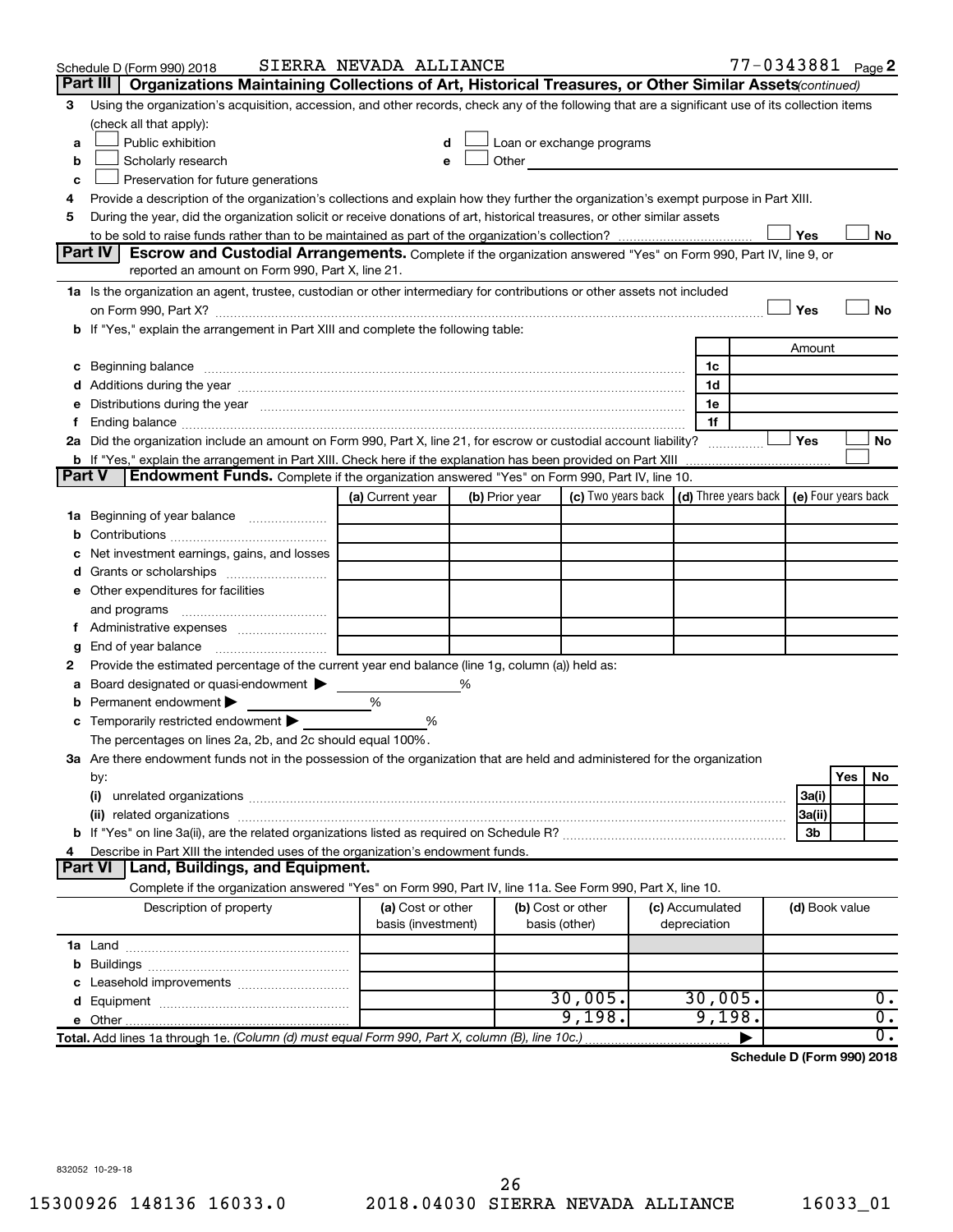|                                                                                                                                             | (a) Description of security or category (including name of security)<br>(b) Book value | (c) Method of valuation: Cost or end-of-year market value |                |
|---------------------------------------------------------------------------------------------------------------------------------------------|----------------------------------------------------------------------------------------|-----------------------------------------------------------|----------------|
|                                                                                                                                             |                                                                                        |                                                           |                |
| (2) Closely-held equity interests                                                                                                           |                                                                                        |                                                           |                |
|                                                                                                                                             |                                                                                        |                                                           |                |
| $(3)$ Other                                                                                                                                 |                                                                                        |                                                           |                |
| (A)                                                                                                                                         |                                                                                        |                                                           |                |
| (B)                                                                                                                                         |                                                                                        |                                                           |                |
| (C)                                                                                                                                         |                                                                                        |                                                           |                |
| (D)                                                                                                                                         |                                                                                        |                                                           |                |
| (E)                                                                                                                                         |                                                                                        |                                                           |                |
| (F)                                                                                                                                         |                                                                                        |                                                           |                |
| (G)                                                                                                                                         |                                                                                        |                                                           |                |
| (H)                                                                                                                                         |                                                                                        |                                                           |                |
| Total. (Col. (b) must equal Form 990, Part X, col. (B) line 12.)                                                                            |                                                                                        |                                                           |                |
| Part VIII Investments - Program Related.                                                                                                    |                                                                                        |                                                           |                |
|                                                                                                                                             |                                                                                        |                                                           |                |
| Complete if the organization answered "Yes" on Form 990, Part IV, line 11c. See Form 990, Part X, line 13.<br>(a) Description of investment | (b) Book value                                                                         | (c) Method of valuation: Cost or end-of-year market value |                |
|                                                                                                                                             |                                                                                        |                                                           |                |
| (1)                                                                                                                                         |                                                                                        |                                                           |                |
| (2)                                                                                                                                         |                                                                                        |                                                           |                |
| (3)                                                                                                                                         |                                                                                        |                                                           |                |
| (4)                                                                                                                                         |                                                                                        |                                                           |                |
| (5)                                                                                                                                         |                                                                                        |                                                           |                |
| (6)                                                                                                                                         |                                                                                        |                                                           |                |
| (7)                                                                                                                                         |                                                                                        |                                                           |                |
| (8)                                                                                                                                         |                                                                                        |                                                           |                |
|                                                                                                                                             |                                                                                        |                                                           |                |
| (9)                                                                                                                                         |                                                                                        |                                                           |                |
| Total. (Col. (b) must equal Form 990, Part X, col. (B) line 13.)                                                                            |                                                                                        |                                                           |                |
| Part IX<br><b>Other Assets.</b>                                                                                                             |                                                                                        |                                                           |                |
| Complete if the organization answered "Yes" on Form 990, Part IV, line 11d. See Form 990, Part X, line 15.                                  |                                                                                        |                                                           |                |
|                                                                                                                                             | (a) Description                                                                        |                                                           | (b) Book value |
|                                                                                                                                             |                                                                                        |                                                           |                |
| (1)                                                                                                                                         |                                                                                        |                                                           |                |
|                                                                                                                                             |                                                                                        |                                                           |                |
| (2)                                                                                                                                         |                                                                                        |                                                           |                |
| (3)                                                                                                                                         |                                                                                        |                                                           |                |
| (4)                                                                                                                                         |                                                                                        |                                                           |                |
| (5)                                                                                                                                         |                                                                                        |                                                           |                |
| (6)                                                                                                                                         |                                                                                        |                                                           |                |
| (7)                                                                                                                                         |                                                                                        |                                                           |                |
| (8)                                                                                                                                         |                                                                                        |                                                           |                |
| (9)                                                                                                                                         |                                                                                        |                                                           |                |
|                                                                                                                                             |                                                                                        |                                                           |                |
| <b>Other Liabilities.</b>                                                                                                                   |                                                                                        |                                                           |                |
| Complete if the organization answered "Yes" on Form 990, Part IV, line 11e or 11f. See Form 990, Part X, line 25.                           |                                                                                        |                                                           |                |
| (a) Description of liability                                                                                                                |                                                                                        | (b) Book value                                            |                |
|                                                                                                                                             |                                                                                        |                                                           |                |
| (1)<br>Federal income taxes                                                                                                                 |                                                                                        |                                                           |                |
| (2)                                                                                                                                         |                                                                                        |                                                           |                |
| (3)                                                                                                                                         |                                                                                        |                                                           |                |
| (4)                                                                                                                                         |                                                                                        |                                                           |                |
| (5)                                                                                                                                         |                                                                                        |                                                           |                |
| (6)                                                                                                                                         |                                                                                        |                                                           |                |
| Part X<br>1.<br>(7)                                                                                                                         |                                                                                        |                                                           |                |
|                                                                                                                                             |                                                                                        |                                                           |                |
| (8)                                                                                                                                         |                                                                                        |                                                           |                |
| (9)<br>Total. (Column (b) must equal Form 990, Part X, col. (B) line 25.)                                                                   |                                                                                        |                                                           |                |

832053 10-29-18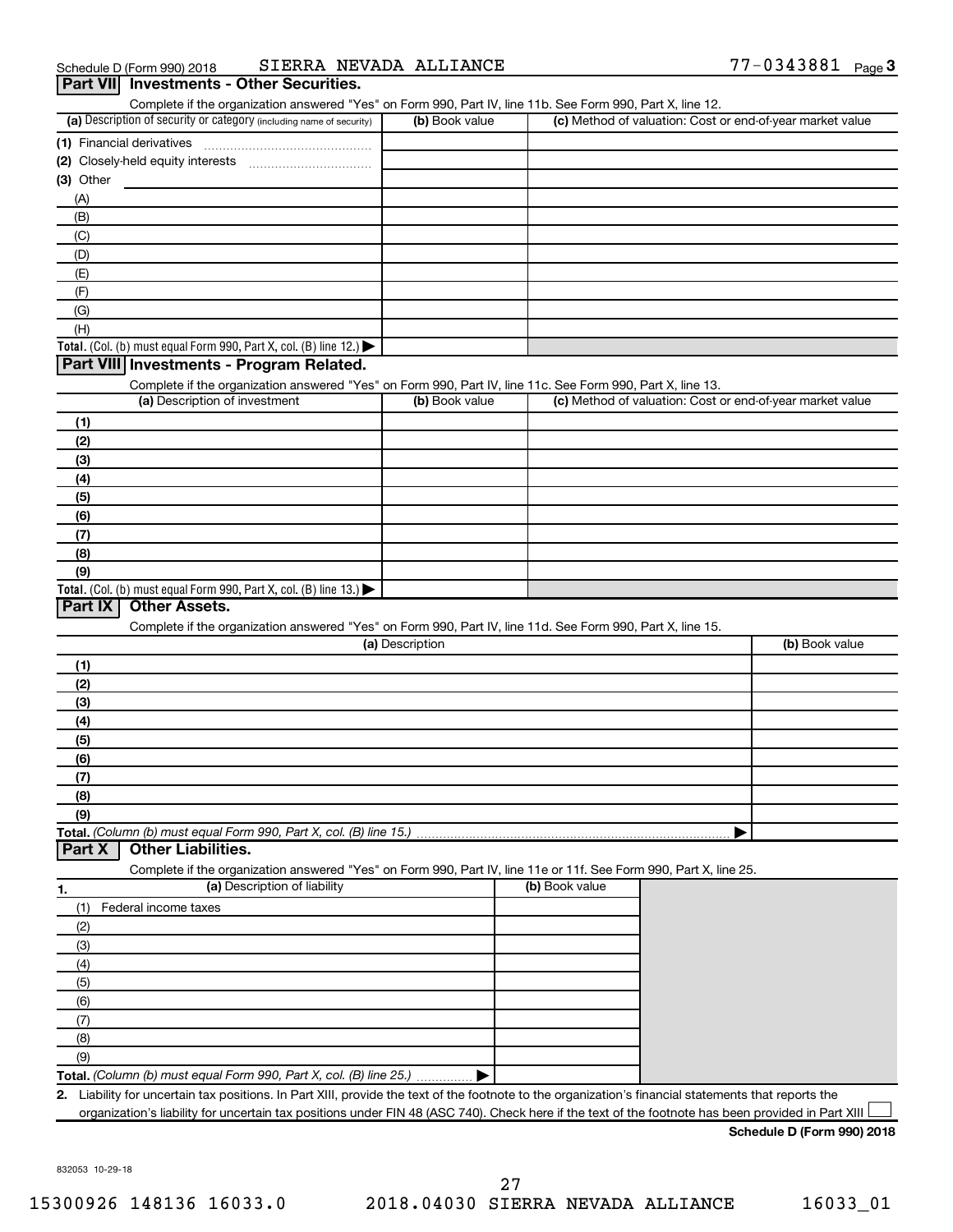|    | SIERRA NEVADA ALLIANCE<br>Schedule D (Form 990) 2018                                                                                                                                                                                 |                             |                | 77-0343881 Page 4 |
|----|--------------------------------------------------------------------------------------------------------------------------------------------------------------------------------------------------------------------------------------|-----------------------------|----------------|-------------------|
|    | Reconciliation of Revenue per Audited Financial Statements With Revenue per Return.<br><b>Part XI</b>                                                                                                                                |                             |                |                   |
|    | Complete if the organization answered "Yes" on Form 990, Part IV, line 12a.                                                                                                                                                          |                             |                |                   |
| 1  | Total revenue, gains, and other support per audited financial statements [11] [11] Total revenue, gains, and other support per audited financial statements                                                                          |                             | $\blacksquare$ | 909, 218.         |
| 2  | Amounts included on line 1 but not on Form 990, Part VIII, line 12:                                                                                                                                                                  |                             |                |                   |
| a  | Net unrealized gains (losses) on investments [11] matter contracts and the unrealized gains (losses) on investments                                                                                                                  | 2a                          |                |                   |
| b  |                                                                                                                                                                                                                                      | 2 <sub>b</sub>              |                |                   |
| c  |                                                                                                                                                                                                                                      | 2c                          |                |                   |
| d  |                                                                                                                                                                                                                                      | 2d                          |                |                   |
| е  | Add lines 2a through 2d <b>continuum continuum contract and all the contract of the contract of the contract of the contract of the contract of the contract of the contract of the contract of the contract of the contract of </b> |                             | 2е             |                   |
| З  |                                                                                                                                                                                                                                      |                             | 3              | 909, 218.         |
| 4  | Amounts included on Form 990, Part VIII, line 12, but not on line 1:                                                                                                                                                                 |                             |                |                   |
|    | Investment expenses not included on Form 990, Part VIII, line 7b [11, 111, 120]                                                                                                                                                      | 4a                          |                |                   |
| b  |                                                                                                                                                                                                                                      | $-6,007.$<br>4 <sub>b</sub> |                |                   |
| c. | Add lines 4a and 4b                                                                                                                                                                                                                  |                             | 4c             | $-6,007.$         |
|    |                                                                                                                                                                                                                                      |                             | 5              | 903, 211.         |
|    | Part XII   Reconciliation of Expenses per Audited Financial Statements With Expenses per Return.                                                                                                                                     |                             |                |                   |
|    | Complete if the organization answered "Yes" on Form 990, Part IV, line 12a.                                                                                                                                                          |                             |                |                   |
| 1  |                                                                                                                                                                                                                                      |                             | 1.             | 932, 347.         |
| 2  | Amounts included on line 1 but not on Form 990, Part IX, line 25:                                                                                                                                                                    |                             |                |                   |
| a  |                                                                                                                                                                                                                                      | 2a                          |                |                   |
| b  |                                                                                                                                                                                                                                      | 2 <sub>b</sub>              |                |                   |
|    | Other losses                                                                                                                                                                                                                         | 2c                          |                |                   |
| d  |                                                                                                                                                                                                                                      | 6,007.<br>2d                |                |                   |
|    | e Add lines 2a through 2d <b>[10]</b> [10] <b>All and Property Control</b> 20 <b>[10] All and Property Add lines 2a through 2d</b>                                                                                                   |                             | 2e             | 6,007.            |
| З  |                                                                                                                                                                                                                                      |                             | 3              | 926, 340.         |
|    | Amounts included on Form 990, Part IX, line 25, but not on line 1:                                                                                                                                                                   |                             |                |                   |
| a  | Investment expenses not included on Form 990, Part VIII, line 7b [100] [100] [100] [100] [100] [100] [100] [10                                                                                                                       | 4a                          |                |                   |
| b  |                                                                                                                                                                                                                                      | 4 <sub>b</sub>              |                |                   |
| C. | Add lines 4a and 4b                                                                                                                                                                                                                  |                             | 4с             | О.                |
| 5  |                                                                                                                                                                                                                                      |                             | 5              | 926, 340.         |
|    | Part XIII Supplemental Information.                                                                                                                                                                                                  |                             |                |                   |
|    | Droughlathe descriptions required for Dart II. lines 2. E. and O: Dart III. lines 10 and 4: Dart IV. lines 1b and 2b: Dart V. line 4: Dart V. line 2: Dart V.                                                                        |                             |                |                   |

Provide the descriptions required for Part II, lines 3, 5, and 9; Part III, lines 1a and 4; Part IV, lines 1b and 2b; Part V, line 4; Part X, line 2; Part XI, lines 2d and 4b; and Part XII, lines 2d and 4b. Also complete this part to provide any additional information.

# PART XI, LINE 4B - OTHER ADJUSTMENTS:

FUNDRAISING EXPENSES  $-6,007$ .

PART XII, LINE 2D - OTHER ADJUSTMENTS:

# FUNDRASING EXPENSES 6,007.

832054 10-29-18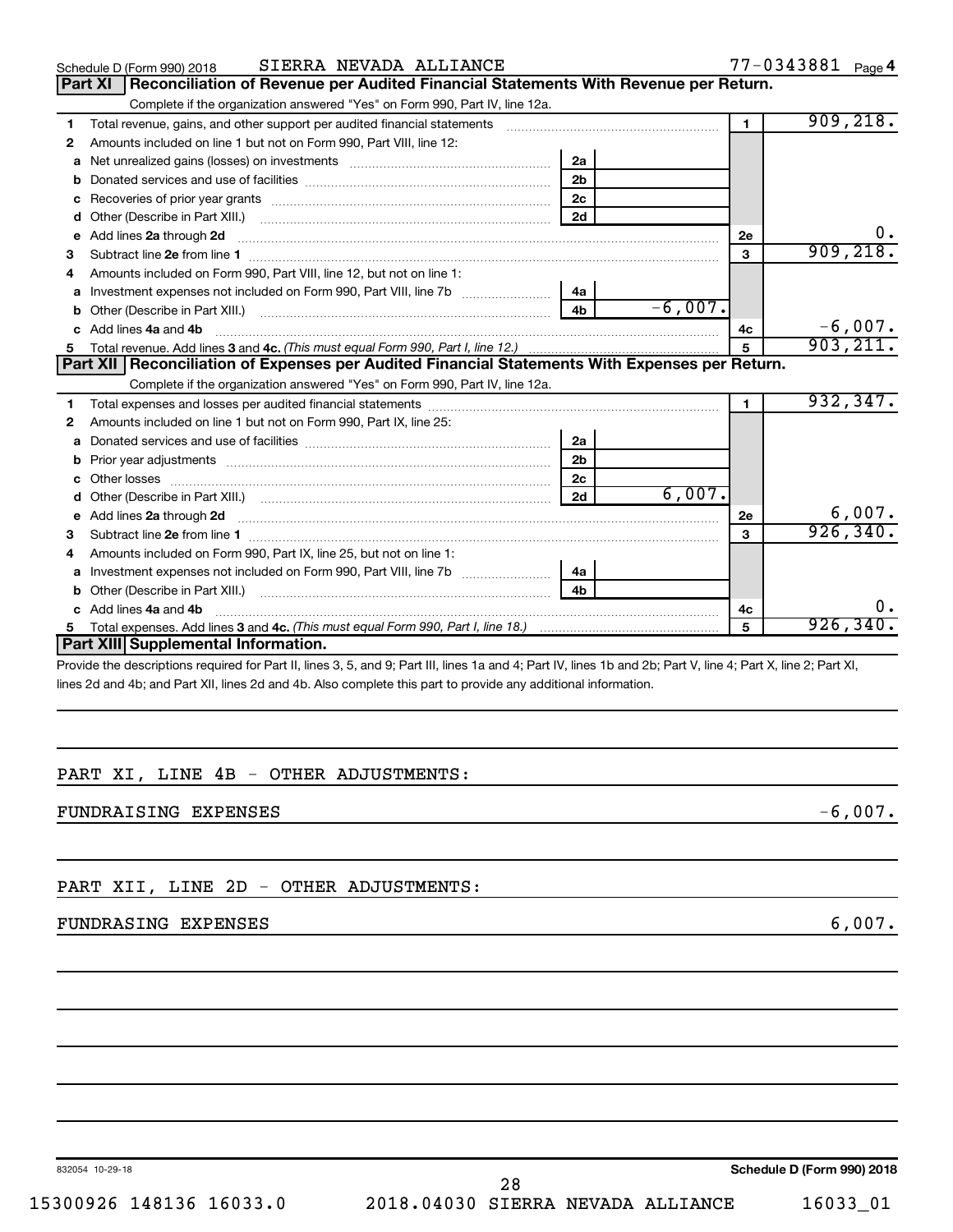## **SCHEDULE M (Form 990)**

# **Noncash Contributions**

OMB No. 1545-0047

| Department of the Treasury      |  |
|---------------------------------|--|
| <b>Internal Revenue Service</b> |  |

**Part I** 

◆ Complete if the organizations answered "Yes" on Form 990, Part IV, lines 29 or 30.<br>▶ Complete if the organizations answered "Yes" on Form 990, Part IV, lines 29 or 30. **Attach to Form 990.**  $\blacktriangleright$ 

**Open to Public Inspection**

|  | Name of the organization |
|--|--------------------------|
|--|--------------------------|

 **Go to www.irs.gov/Form990 for instructions and the latest information.**  $\blacktriangleright$ 

|  |                        | ı Lindiver identincation ilt |
|--|------------------------|------------------------------|
|  | SIERRA NEVADA ALLIANCE | 77-0343881                   |

| <b>Employer identification number</b> |
|---------------------------------------|
| 77-0343881                            |

Method of determining noncash contribution amounts

|  |  | Name of the organization |  |
|--|--|--------------------------|--|
|--|--|--------------------------|--|

| rt I<br><b>Types of Property</b> |                               |                                      |                                                                                                       |                                        |
|----------------------------------|-------------------------------|--------------------------------------|-------------------------------------------------------------------------------------------------------|----------------------------------------|
|                                  | (a)<br>Check if<br>applicable | (b)<br>Number of<br>contributions or | (c)<br>Noncash contribution<br>amounts reported on<br>litems contributed Form 990, Part VIII, line 1q | (d)<br>Method of de<br>noncash contrib |
|                                  |                               |                                      |                                                                                                       |                                        |
|                                  |                               |                                      |                                                                                                       |                                        |
| Art - Fractional interests       |                               |                                      |                                                                                                       |                                        |
| Books and publications           |                               |                                      |                                                                                                       |                                        |
| Clothing and household goods     |                               |                                      |                                                                                                       |                                        |
|                                  |                               |                                      |                                                                                                       |                                        |
|                                  |                               |                                      |                                                                                                       |                                        |
| Intellectual property            |                               |                                      |                                                                                                       |                                        |

| 6  |                                                                                         |             |    |                          |
|----|-----------------------------------------------------------------------------------------|-------------|----|--------------------------|
| 7  |                                                                                         |             |    |                          |
| 8  |                                                                                         |             |    |                          |
| 9  |                                                                                         |             |    |                          |
| 10 | Securities - Closely held stock                                                         |             |    |                          |
| 11 | Securities - Partnership, LLC, or                                                       |             |    |                          |
|    | trust interests                                                                         |             |    |                          |
| 12 | Securities - Miscellaneous                                                              |             |    |                          |
| 13 | Qualified conservation contribution -                                                   |             |    |                          |
|    | Historic structures                                                                     |             |    |                          |
| 14 | Qualified conservation contribution - Other                                             |             |    |                          |
| 15 |                                                                                         |             |    |                          |
| 16 |                                                                                         |             |    |                          |
| 17 |                                                                                         |             |    |                          |
| 18 |                                                                                         |             |    |                          |
| 19 |                                                                                         |             |    |                          |
| 20 | Drugs and medical supplies                                                              |             |    |                          |
| 21 |                                                                                         |             |    |                          |
| 22 |                                                                                         |             |    |                          |
| 23 |                                                                                         |             |    |                          |
| 24 |                                                                                         |             |    |                          |
| 25 | Other $\blacktriangleright$ (SERVICES & MA)                                             | $\mathbf x$ | 40 | 70,626.FAIR MARKET VALUE |
| 26 | Other $\blacktriangleright$<br>$\left(\begin{array}{ccc}\n\end{array}\right)$           |             |    |                          |
| 27 | Other $\blacktriangleright$<br><u> 1989 - Jan Barbara Barat, prima politik po</u>       |             |    |                          |
| 28 | Other                                                                                   |             |    |                          |
| 29 | Number of Forms 8283 received by the organization during the tax year for contributions |             |    |                          |

for which the organization completed Form 8283, Part IV, Donee Acknowledgement ............

|     |                                                                                                                            |     | Yes | <b>No</b> |
|-----|----------------------------------------------------------------------------------------------------------------------------|-----|-----|-----------|
| 30a | During the year, did the organization receive by contribution any property reported in Part I, lines 1 through 28, that it |     |     |           |
|     | must hold for at least three years from the date of the initial contribution, and which isn't required to be used for      |     |     |           |
|     | exempt purposes for the entire holding period?                                                                             | 30a |     | ▵         |
|     | <b>b</b> If "Yes," describe the arrangement in Part II.                                                                    |     |     |           |
| 31  | Does the organization have a gift acceptance policy that requires the review of any nonstandard contributions?             | 31  |     | х         |
| 32a | Does the organization hire or use third parties or related organizations to solicit, process, or sell noncash              |     |     |           |
|     | contributions?                                                                                                             | 32a |     | ▵         |
|     | <b>b</b> If "Yes," describe in Part II.                                                                                    |     |     |           |
| 33  | If the organization didn't report an amount in column (c) for a type of property for which column (a) is checked,          |     |     |           |
|     | describe in Part II.                                                                                                       |     |     |           |

**For Paperwork Reduction Act Notice, see the Instructions for Form 990. Schedule M (Form 990) 2018** LHA

832141 10-18-18

**29**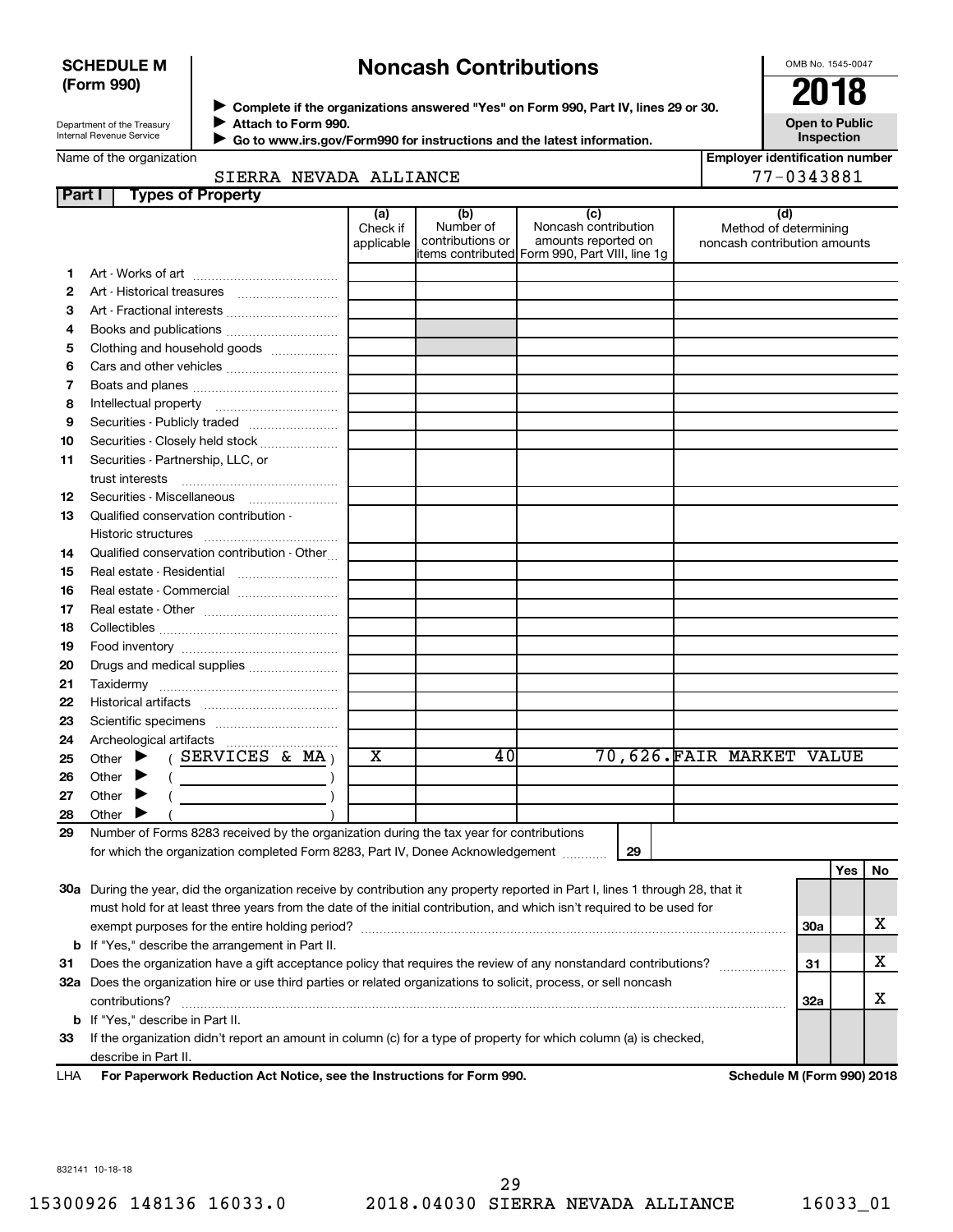Part II | Supplemental Information. Provide the information required by Part I, lines 30b, 32b, and 33, and whether the organization is reporting in Part I, column (b), the number of contributions, the number of items received, or a combination of both. Also complete this part for any additional information.

832142 10-18-18 **Schedule M (Form 990) 2018** 15300926 148136 16033.0 2018.04030 SIERRA NEVADA ALLIANCE 16033\_01 30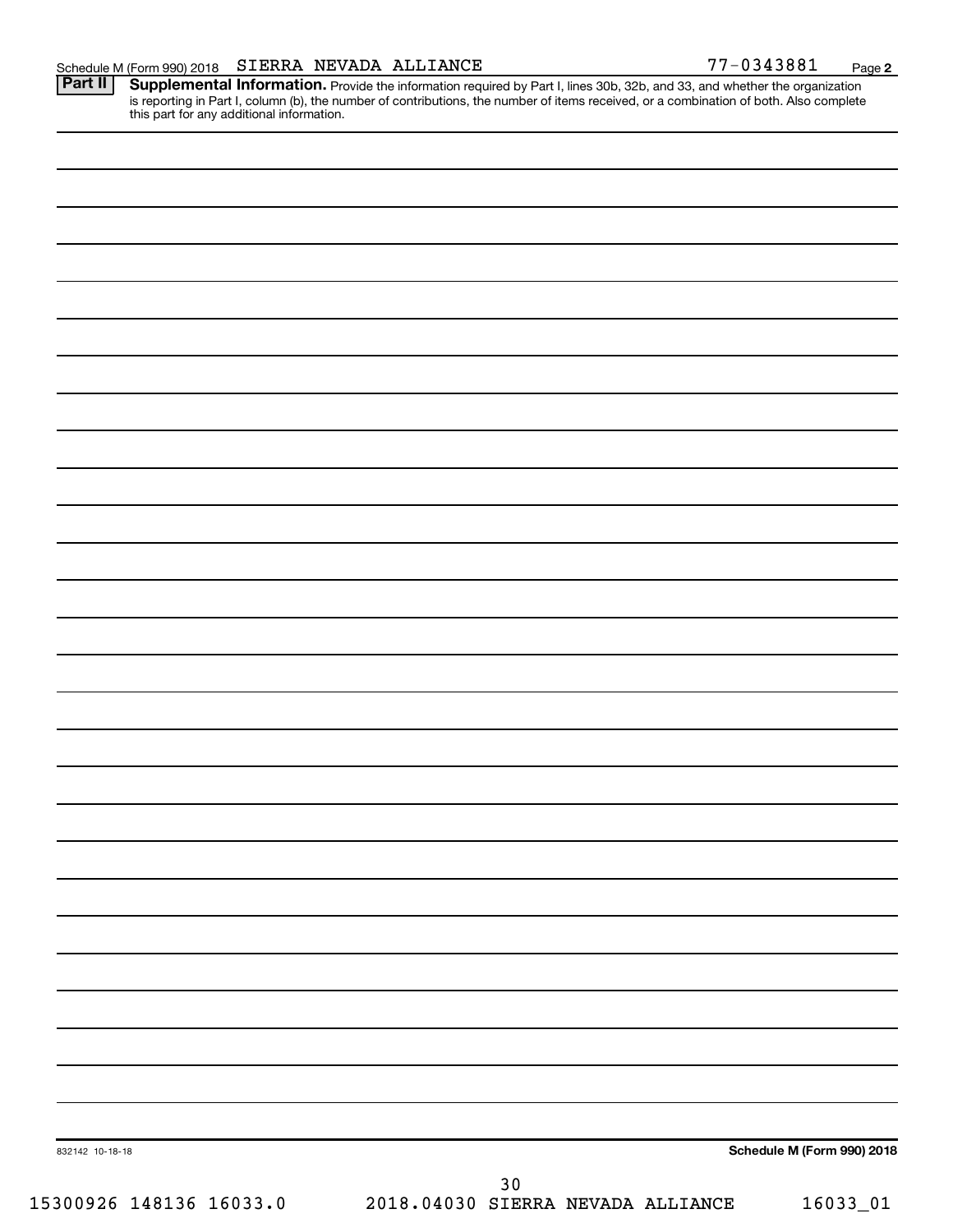Internal Revenue Service

Department of the Treasury **(Form 990 or 990-EZ)**

Name of the organization

**Complete to provide information for responses to specific questions on** SCHEDULE O **Supplemental Information to Form 990 or 990-EZ 2018**<br>(Form 990 or 990-EZ) **2018** 

**Form 990 or 990-EZ or to provide any additional information. | Attach to Form 990 or 990-EZ.**

**| Go to www.irs.gov/Form990 for the latest information.**

**Open to Public Inspection Employer identification number**

OMB No. 1545-0047

SIERRA NEVADA ALLIANCE 77-0343881

FORM 990, PART I, LINE 1, DESCRIPTION OF ORGANIZATION MISSION:

ENSURING HEALTHY AND SUSTAINABLE COMMUNITIES.

FORM 990, PART VI, SECTION B, LINE 11B:

THE EXECUTIVE DIRECTOR AND BOARD OF DIRECTORS REVIEW THE TAX RETURN PRIOR

TO FILING.

FORM 990, PART VI, SECTION B, LINE 12C:

THE BOARD OF DIRECTORS SELF-ENFORCES THEIR CONFLICT OF INTEREST POLICY AND

THE EXECUTIVE DIRECTOR ENFORCES THE POLICY WITH ALL EMPLOYEES.

FORM 990, PART VI, SECTION B, LINE 15:

THE BOARD OF DIRECTORS CONDUCTS AN ANNUAL REVIEW OF THE EXECUTIVE DIRECTOR. IF MERITED, THE BOARD MAY RAISE THE COMPENSATION OF THE EXECUTIVE DIRECTOR BASED ON A SALARY SURVEY OF CALIFORNIA NON-PROFITS.

FORM 990, PART VI, SECTION C, LINE 18:

TAX RETURN IS AVAILABLE ON THE ORGANIZATION'S WEBSITE AND/OR BY REQUEST.

FORM 990, PART VI, SECTION C, LINE 19:

GOVERNING DOCUMENTS ARE AVAILABLE FOR PUBLIC INSPECTION AT PRINCIPAL PLACE

OF BUSINESS.

832211 10-10-18 LHA For Paperwork Reduction Act Notice, see the Instructions for Form 990 or 990-EZ. Schedule O (Form 990 or 990-EZ) (2018)

15300926 148136 16033.0 2018.04030 SIERRA NEVADA ALLIANCE 16033\_01

31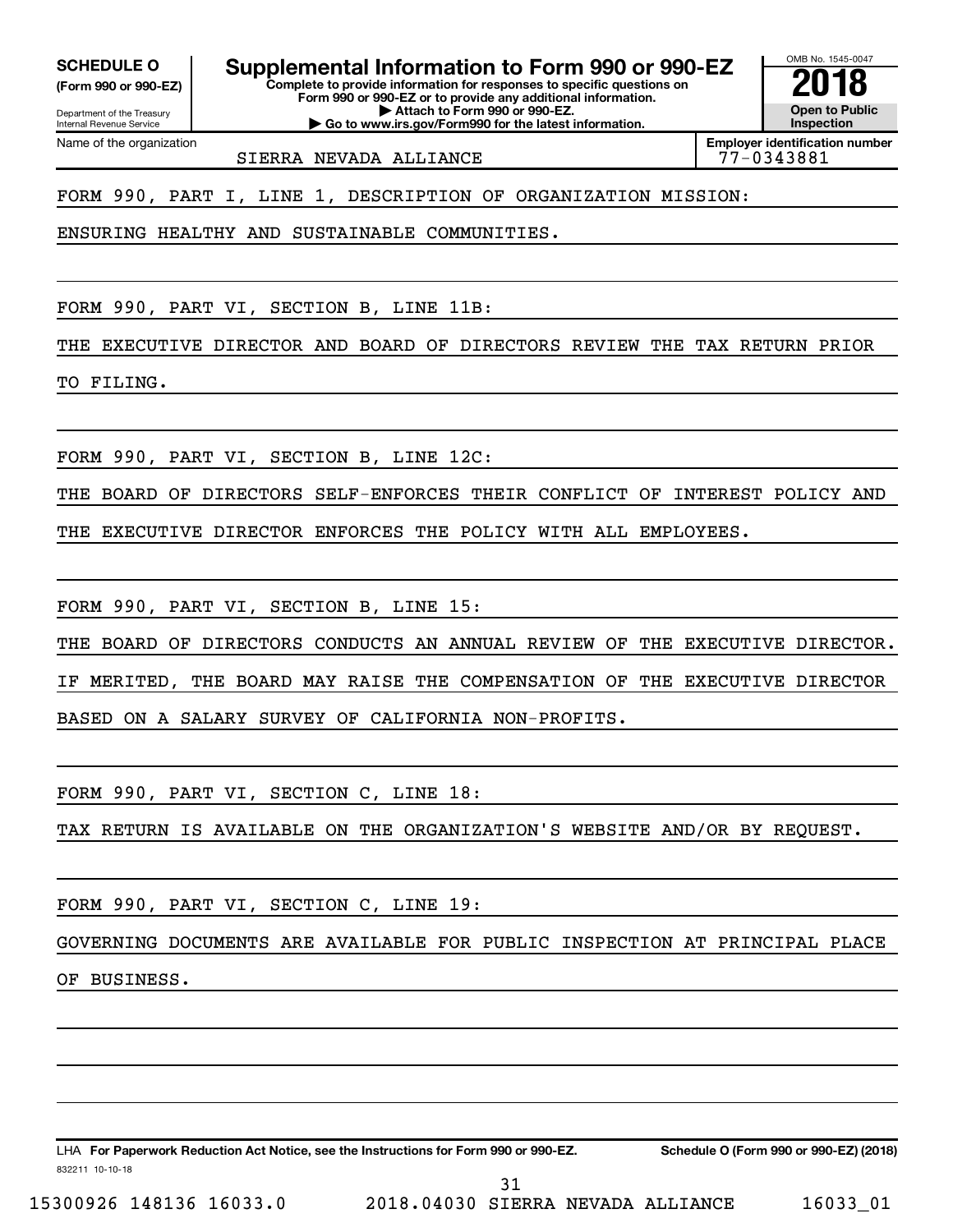| <b>TAXABLE YEAR</b>            | <b>California Exempt Organization</b>                                                                                                                                                                                                 |             |                               |                | 82894   2-12-18<br><b>FORM</b>              |
|--------------------------------|---------------------------------------------------------------------------------------------------------------------------------------------------------------------------------------------------------------------------------------|-------------|-------------------------------|----------------|---------------------------------------------|
| 2018                           | <b>Annual Information Return</b>                                                                                                                                                                                                      |             |                               |                | 199                                         |
|                                | 07/01/2018<br>, and ending (mm/dd/yyyy)<br>Calendar Year 2018 or fiscal year beginning (mm/dd/yyyy)                                                                                                                                   |             |                               |                | 06/30/2019                                  |
|                                | Corporation/Organization name                                                                                                                                                                                                         |             | California corporation number |                |                                             |
|                                |                                                                                                                                                                                                                                       |             | 1880003                       |                |                                             |
|                                | SIERRA NEVADA ALLIANCE<br>Additional information. See instructions.                                                                                                                                                                   | <b>FEIN</b> |                               |                |                                             |
|                                |                                                                                                                                                                                                                                       |             | 77-0343881                    |                |                                             |
| Street address (suite or room) |                                                                                                                                                                                                                                       |             | PMB no.                       |                |                                             |
|                                | P.O. BOX 7989                                                                                                                                                                                                                         |             |                               |                |                                             |
| City                           | State                                                                                                                                                                                                                                 | CA          | ZIP code<br>96158             |                |                                             |
| Foreign country name           | SOUTH LAKE TAHOE<br>Foreign province/state/county                                                                                                                                                                                     |             | Foreign postal code           |                |                                             |
|                                |                                                                                                                                                                                                                                       |             |                               |                |                                             |
|                                | $\sqrt{2}$ No J If exempt under R&TC Section 23701d, has the organization                                                                                                                                                             |             |                               |                |                                             |
|                                | Yes $\boxed{\mathbf{X}}$ No<br>engaged in political activities? See instructions.                                                                                                                                                     |             |                               |                | $Yes$ $\boxed{\mathbf{X}}$ No<br>$\bullet$  |
|                                | Yes $X$ No<br>K Is the organization exempt under R&TC Section 23701g? $\bullet$ Yes $\boxed{\mathbf{X}}$ No<br>IRC Section 4947(a)(1) trust $\Box$                                                                                    |             |                               |                |                                             |
| D                              | Final Information Return?<br>If "Yes," enter the gross receipts from nonmember sources \$<br>L If organization is a public charity exempt under R&TC<br>Dissolved<br>Surrendered (Withdrawn) [Surrendered/Reorganized                 |             |                               |                |                                             |
|                                | Section 23701d and meets the filing fee exception, check<br>Enter date: (mm/dd/yyyy) $\bullet$                                                                                                                                        |             |                               |                |                                             |
|                                | Check accounting method: (1) $\Box$ Cash (2) $X$ Accrual (3)<br>Other                                                                                                                                                                 |             |                               |                |                                             |
|                                | Federal return filed? (1) $\bullet$ $\Box$ 990T(2) $\bullet$ $\Box$ 990PF (3) $\bullet$ $\Box$<br>M Is the organization a Limited Liability Company?<br>Sch H (990)                                                                   |             |                               |                | Yes $\boxed{\mathbf{X}}$ No<br>$\bullet$    |
|                                | $(4)$ X Other 990 series<br>N Did the organization file Form 100 or Form 109 to                                                                                                                                                       |             |                               |                |                                             |
| G                              | Yes $\boxed{\mathbf{X}}$ No<br>Yes $X$ No<br>Is this organization in a group exemption $\Box$<br><b>0</b> Is the organization under audit by the IRS or has the                                                                       |             |                               |                | $\bullet$ $\blacksquare$ Yes $\boxed{X}$ No |
| Н,                             | If "Yes," what is the parent's name?                                                                                                                                                                                                  |             |                               |                |                                             |
|                                |                                                                                                                                                                                                                                       |             |                               |                | Yes $X$ No                                  |
|                                | Did the organization have any changes to its guidelines<br>Date filed with IRS <u>____________________</u>                                                                                                                            |             |                               |                |                                             |
|                                | not reported to the FTB? See instructions $\ldots$ • $\Box$ Yes $\boxed{\mathbf{X}}$ No                                                                                                                                               |             |                               |                |                                             |
| Part I                         | Complete Part I unless not required to file this form. See General Information B and C.<br>Gross sales or receipts from other sources. From Side 2, Part II, line 8 [11, 1111] (1201) [12] (1301) [12] (1                             |             |                               | 1              | $4,403$ <sub>00</sub>                       |
|                                | 2                                                                                                                                                                                                                                     |             |                               | $\overline{2}$ | 00                                          |
|                                |                                                                                                                                                                                                                                       | STMT        | $1 \bullet$                   | 3              | $904, 815$ <sub>00</sub>                    |
| Receipts<br>and                | Gross contributions, gifts, grants, and similar amounts received<br>Total gross receipts for filing requirement test. Add line 1 through line 3.<br>This line must be completed. If the result is less than \$50,000, see General Inf |             | $2 \bullet$                   | 4              | 909, 21800                                  |
| Revenues                       | - 51<br>Cost of goods sold with an account of the solution of the set of goods sold<br>6                                                                                                                                              |             | 00                            |                |                                             |
|                                | Total costs. Add line 5 and line 6                                                                                                                                                                                                    |             | 00                            | $\overline{7}$ | ${\bf 00}$                                  |
|                                |                                                                                                                                                                                                                                       |             |                               | 8              | $909, 218$ <sub>00</sub>                    |
|                                | Total expenses and disbursements. From Side 2, Part II, line 18<br>9                                                                                                                                                                  |             |                               | 9              | $932, 347$ <sub>00</sub>                    |
| <b>Expenses</b>                | Excess of receipts over expenses and disbursements. Subtract line 9 from line 8 [11, 11, 11, 11, 12, 12, 12, 1<br>10                                                                                                                  |             |                               | 10             | $-23,129$ <sub>00</sub>                     |
|                                | 11                                                                                                                                                                                                                                    |             |                               | 11             | 00                                          |
|                                | Use tax. See General Information K [111] Marshall Marshall Marshall Marshall Marshall Marshall Marshall Marshall Ma<br>12                                                                                                             |             |                               | 12<br>13       | 00                                          |
| <b>Filing Fee</b>              | 13<br>Use tax balance. If line 12 is more than line 11, subtract line 11 from line 12 [11] [12] [11] Use tax balance. If line 12 [13] Use tax balance. If line 12<br>14                                                               |             |                               | 14             | 00<br>00                                    |
|                                | 15                                                                                                                                                                                                                                    |             |                               | 15             | 10 <sub>00</sub>                            |
|                                | Penalties and Interest. See General Information J<br>16                                                                                                                                                                               |             |                               | 16             | ${\bf 00}$                                  |
|                                |                                                                                                                                                                                                                                       |             |                               |                | 10 <sub>00</sub>                            |
| Sign                           |                                                                                                                                                                                                                                       |             |                               |                |                                             |
| Here                           | Title<br>Signature<br>of officer<br><b>EXECUTIVE DIRE</b>                                                                                                                                                                             | Date        |                               |                | ● Telephone<br>(530)<br>$542 - 4546$        |
|                                | Date                                                                                                                                                                                                                                  | Check if    |                               |                | $\bullet$ PTIN                              |
|                                | $P_{\text{signature}}$ > ZETH $M$ . MACY                                                                                                                                                                                              |             | self-employed                 |                | P00922103                                   |
| Paid                           | Firm's name                                                                                                                                                                                                                           |             |                               |                | <b>•</b> Firm's FEIN                        |
| Preparer's                     | (or yours,<br>SCHETTLER MACY & ASSOCIATES<br>if self-                                                                                                                                                                                 |             |                               |                | 47-2177559<br><b>• Telephone</b>            |
| Use Only                       | 110 COUNTRY ESTATES CIRCLE, SUITE 2<br>employed)<br>and address<br>RENO, NV 89511                                                                                                                                                     |             |                               |                | (775)<br>$624 - 9108$                       |
|                                |                                                                                                                                                                                                                                       |             |                               |                | No                                          |
|                                |                                                                                                                                                                                                                                       |             |                               |                |                                             |

828941 12-12-18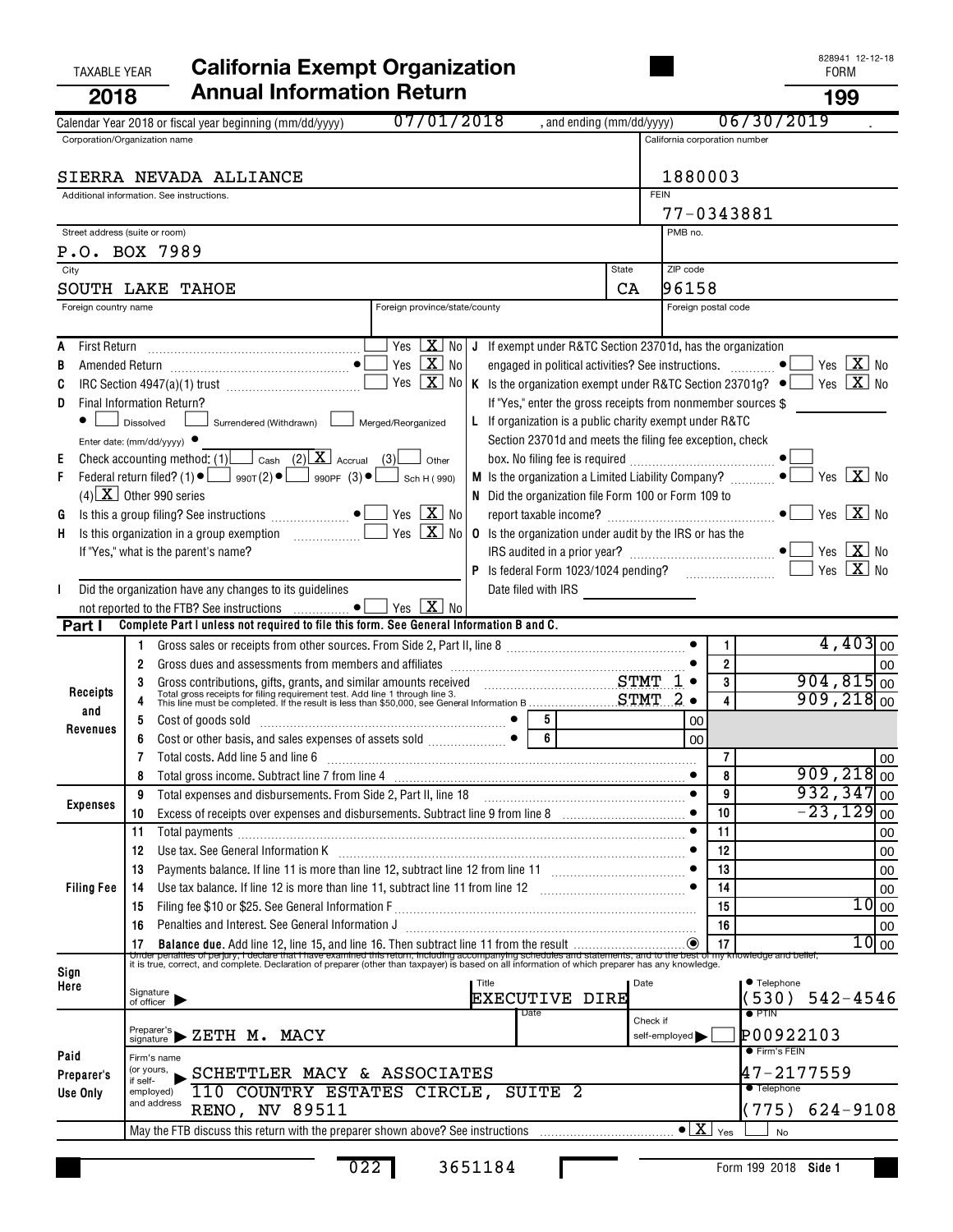# SIERRA NEVADA ALLIANCE 77-0343881

**Organizations with gross receipts of more than \$50,000 and private foundations regardless of Part II amount of gross receipts - complete Part II or furnish substitute information.**

828951 12-12-18

|                     |                                                                                                                            | 1.                                                                                            |                                                                                                                                                                                                                                                                                                                                                                                                                                                                                                         |           |                           |  |                             |  |                                         | $\mathbf{1}$   |                         | $4,356$ <sub>00</sub>    |         |
|---------------------|----------------------------------------------------------------------------------------------------------------------------|-----------------------------------------------------------------------------------------------|---------------------------------------------------------------------------------------------------------------------------------------------------------------------------------------------------------------------------------------------------------------------------------------------------------------------------------------------------------------------------------------------------------------------------------------------------------------------------------------------------------|-----------|---------------------------|--|-----------------------------|--|-----------------------------------------|----------------|-------------------------|--------------------------|---------|
|                     |                                                                                                                            |                                                                                               |                                                                                                                                                                                                                                                                                                                                                                                                                                                                                                         |           |                           |  |                             |  |                                         | $\overline{2}$ |                         |                          | $47$ 00 |
|                     |                                                                                                                            | 3                                                                                             |                                                                                                                                                                                                                                                                                                                                                                                                                                                                                                         |           |                           |  |                             |  |                                         | 3              |                         |                          | 00      |
| Receipts            |                                                                                                                            |                                                                                               | 4 Gross rents <b>contract and contract and contract and contract and contract and contract and contract and contract and contract of the City of City Contract and City Contract and City Contract and City Contract and City Co</b>                                                                                                                                                                                                                                                                    |           |                           |  |                             |  |                                         | 4              |                         |                          | 00      |
| from                |                                                                                                                            | 5                                                                                             | Gross royalties <b>construction and construction of the Carolina Construction of Carolina Construction •</b>                                                                                                                                                                                                                                                                                                                                                                                            |           |                           |  |                             |  |                                         | 5              |                         |                          | 00      |
| Other               |                                                                                                                            | 6                                                                                             |                                                                                                                                                                                                                                                                                                                                                                                                                                                                                                         |           |                           |  |                             |  |                                         | 6              |                         |                          | 00      |
| <b>Sources</b>      |                                                                                                                            | 7                                                                                             | Other income                                                                                                                                                                                                                                                                                                                                                                                                                                                                                            |           |                           |  |                             |  |                                         | $\overline{7}$ |                         |                          | 00      |
|                     | Total gross sales or receipts from other sources. Add line 1 through line 7. Enter here and on Side 1, Part I, line 1<br>8 |                                                                                               |                                                                                                                                                                                                                                                                                                                                                                                                                                                                                                         |           |                           |  |                             |  | 8                                       |                | $4,403$ <sub>00</sub>   |                          |         |
|                     |                                                                                                                            | 9                                                                                             | Contributions, gifts, grants, and similar amounts paid [11] contract and according to the set of the set of the set of the set of the set of the set of the set of the set of the set of the set of the set of the set of the                                                                                                                                                                                                                                                                           |           |                           |  |                             |  |                                         |                |                         |                          | 00      |
|                     |                                                                                                                            | 10                                                                                            |                                                                                                                                                                                                                                                                                                                                                                                                                                                                                                         |           |                           |  |                             |  |                                         | 10             |                         |                          | 00      |
|                     |                                                                                                                            | 11                                                                                            | $\bullet$                                                                                                                                                                                                                                                                                                                                                                                                                                                                                               |           |                           |  |                             |  |                                         | 11             |                         | $43,869$ <sub>00</sub>   |         |
|                     |                                                                                                                            | 12 Other salaries and wages <b>Constitution</b> Manual Construction of the salaries and wages |                                                                                                                                                                                                                                                                                                                                                                                                                                                                                                         |           |                           |  |                             |  | 12                                      |                | $521,313$ <sub>00</sub> |                          |         |
| <b>Expenses</b>     |                                                                                                                            | 13                                                                                            | $Interest \begin{tabular}{@{}c@{}} \hline \hline \hline \hline \end{tabular} \begin{tabular}{@{}c@{}} \hline \hline \end{tabular} \begin{tabular}{@{}c@{}} \hline \hline \end{tabular} \begin{tabular}{@{}c@{}} \hline \end{tabular} \begin{tabular}{@{}c@{}} \hline \end{tabular} \begin{tabular}{@{}c@{}} \hline \end{tabular} \begin{tabular}{@{}c@{}} \hline \end{tabular} \begin{tabular}{@{}c@{}} \hline \end{tabular} \begin{tabular}{@{}c@{}} \hline \end{tabular} \begin{tabular}{@{}c@{}} \h$ |           |                           |  |                             |  |                                         | 13             |                         |                          | 00      |
| and                 |                                                                                                                            |                                                                                               |                                                                                                                                                                                                                                                                                                                                                                                                                                                                                                         |           |                           |  |                             |  |                                         | 14             |                         | $45,947$ <sub>00</sub>   |         |
| Disburse-           |                                                                                                                            | 15                                                                                            |                                                                                                                                                                                                                                                                                                                                                                                                                                                                                                         |           |                           |  |                             |  |                                         | 15             |                         | $17,791$ <sub>00</sub>   |         |
| ments               |                                                                                                                            | 16                                                                                            |                                                                                                                                                                                                                                                                                                                                                                                                                                                                                                         |           |                           |  |                             |  |                                         | 16             |                         |                          | 00      |
|                     |                                                                                                                            | 17                                                                                            |                                                                                                                                                                                                                                                                                                                                                                                                                                                                                                         |           |                           |  |                             |  |                                         | 17             |                         | $303,427$ <sub>00</sub>  |         |
|                     |                                                                                                                            |                                                                                               | 18 Total expenses and disbursements. Add line 9 through line 17. Enter here and on Side 1, Part I, line 9                                                                                                                                                                                                                                                                                                                                                                                               |           |                           |  |                             |  |                                         | 18             |                         | $932, 347$ <sub>00</sub> |         |
| <b>Schedule L</b>   |                                                                                                                            |                                                                                               | <b>Balance Sheet</b>                                                                                                                                                                                                                                                                                                                                                                                                                                                                                    |           | Beginning of taxable year |  |                             |  |                                         |                | End of taxable year     |                          |         |
| Assets              |                                                                                                                            |                                                                                               |                                                                                                                                                                                                                                                                                                                                                                                                                                                                                                         |           | (a)                       |  | (b)                         |  | (c)                                     |                |                         | (d)                      |         |
|                     |                                                                                                                            |                                                                                               |                                                                                                                                                                                                                                                                                                                                                                                                                                                                                                         |           |                           |  | 188,886                     |  |                                         |                | $\bullet$               | 162,335                  |         |
|                     |                                                                                                                            |                                                                                               |                                                                                                                                                                                                                                                                                                                                                                                                                                                                                                         |           |                           |  | 96,233                      |  |                                         |                | $\bullet$               | 103,980                  |         |
|                     |                                                                                                                            |                                                                                               |                                                                                                                                                                                                                                                                                                                                                                                                                                                                                                         |           |                           |  |                             |  |                                         |                | $\bullet$               |                          |         |
|                     |                                                                                                                            |                                                                                               |                                                                                                                                                                                                                                                                                                                                                                                                                                                                                                         |           |                           |  |                             |  |                                         |                | $\bullet$               |                          |         |
|                     |                                                                                                                            |                                                                                               | 5 Federal and state government obligations                                                                                                                                                                                                                                                                                                                                                                                                                                                              |           |                           |  |                             |  |                                         |                |                         |                          |         |
| 6                   |                                                                                                                            |                                                                                               | Investments in other bonds                                                                                                                                                                                                                                                                                                                                                                                                                                                                              |           |                           |  |                             |  |                                         |                |                         |                          |         |
|                     |                                                                                                                            |                                                                                               |                                                                                                                                                                                                                                                                                                                                                                                                                                                                                                         |           |                           |  |                             |  |                                         |                |                         |                          |         |
| 8 Mortgage loans    |                                                                                                                            |                                                                                               |                                                                                                                                                                                                                                                                                                                                                                                                                                                                                                         |           |                           |  |                             |  |                                         |                |                         |                          |         |
|                     |                                                                                                                            |                                                                                               | 9 Other investments                                                                                                                                                                                                                                                                                                                                                                                                                                                                                     |           |                           |  |                             |  |                                         |                |                         |                          |         |
|                     |                                                                                                                            |                                                                                               |                                                                                                                                                                                                                                                                                                                                                                                                                                                                                                         |           | 39,203                    |  |                             |  | 39,203                                  |                |                         |                          |         |
|                     |                                                                                                                            |                                                                                               | <b>b</b> Less accumulated depreciation <i></i>                                                                                                                                                                                                                                                                                                                                                                                                                                                          |           | 39,203                    |  |                             |  | 39,203                                  |                |                         |                          |         |
|                     |                                                                                                                            |                                                                                               |                                                                                                                                                                                                                                                                                                                                                                                                                                                                                                         |           |                           |  |                             |  |                                         |                |                         |                          |         |
|                     |                                                                                                                            |                                                                                               |                                                                                                                                                                                                                                                                                                                                                                                                                                                                                                         |           |                           |  | 4,700                       |  |                                         |                | $\bullet$               |                          | 3,627   |
|                     |                                                                                                                            |                                                                                               |                                                                                                                                                                                                                                                                                                                                                                                                                                                                                                         |           |                           |  | 289,819                     |  |                                         |                |                         | 269,942                  |         |
|                     |                                                                                                                            |                                                                                               | Liabilities and net worth                                                                                                                                                                                                                                                                                                                                                                                                                                                                               |           |                           |  |                             |  |                                         |                |                         |                          |         |
|                     |                                                                                                                            |                                                                                               |                                                                                                                                                                                                                                                                                                                                                                                                                                                                                                         |           |                           |  | 28,275                      |  |                                         |                | $\bullet$               |                          | 28, 362 |
|                     |                                                                                                                            |                                                                                               | 15 Contributions, gifts, or grants payable                                                                                                                                                                                                                                                                                                                                                                                                                                                              |           |                           |  |                             |  |                                         |                | $\bullet$               |                          |         |
|                     |                                                                                                                            |                                                                                               | 16 Bonds and notes payable                                                                                                                                                                                                                                                                                                                                                                                                                                                                              |           |                           |  |                             |  |                                         |                |                         |                          |         |
|                     |                                                                                                                            |                                                                                               |                                                                                                                                                                                                                                                                                                                                                                                                                                                                                                         |           |                           |  |                             |  |                                         |                | $\bullet$               |                          |         |
|                     |                                                                                                                            |                                                                                               |                                                                                                                                                                                                                                                                                                                                                                                                                                                                                                         |           |                           |  | 130,340                     |  |                                         |                |                         | 133,505                  |         |
|                     |                                                                                                                            |                                                                                               | 19 Capital stock or principal fund                                                                                                                                                                                                                                                                                                                                                                                                                                                                      |           |                           |  |                             |  |                                         |                | $\bullet$               |                          |         |
|                     |                                                                                                                            |                                                                                               |                                                                                                                                                                                                                                                                                                                                                                                                                                                                                                         |           |                           |  |                             |  |                                         |                | $\bullet$               |                          |         |
|                     |                                                                                                                            |                                                                                               | 20 Paid-in or capital surplus. Attach reconciliation<br>21 Retained earnings or income fund                                                                                                                                                                                                                                                                                                                                                                                                             |           |                           |  | 131,204                     |  |                                         |                | $\bullet$               | 108,075                  |         |
|                     |                                                                                                                            |                                                                                               |                                                                                                                                                                                                                                                                                                                                                                                                                                                                                                         |           |                           |  | <u>289,819</u>              |  |                                         |                |                         | 269,942                  |         |
|                     |                                                                                                                            |                                                                                               | 22 Total liabilities and net worth                                                                                                                                                                                                                                                                                                                                                                                                                                                                      |           |                           |  |                             |  |                                         |                |                         |                          |         |
| <b>Schedule M-1</b> |                                                                                                                            |                                                                                               | Reconciliation of income per books with income per return<br>Do not complete this schedule if the amount on Schedule L, line 13, column (d), is less than \$50,000.                                                                                                                                                                                                                                                                                                                                     |           |                           |  |                             |  |                                         |                |                         |                          |         |
|                     |                                                                                                                            |                                                                                               |                                                                                                                                                                                                                                                                                                                                                                                                                                                                                                         | $\bullet$ | $-23,129$                 |  |                             |  | 7 Income recorded on books this year    |                |                         |                          |         |
|                     |                                                                                                                            |                                                                                               |                                                                                                                                                                                                                                                                                                                                                                                                                                                                                                         |           |                           |  | not included in this return |  |                                         |                | ٠                       |                          |         |
|                     |                                                                                                                            |                                                                                               | 3 Excess of capital losses over capital gains                                                                                                                                                                                                                                                                                                                                                                                                                                                           | $\bullet$ |                           |  |                             |  | 8 Deductions in this return not charged |                |                         |                          |         |
|                     |                                                                                                                            |                                                                                               | 4 Income not recorded on books this year<br>$\bullet$<br>against book income this year                                                                                                                                                                                                                                                                                                                                                                                                                  |           |                           |  |                             |  | $\bullet$                               |                |                         |                          |         |

**Side 2** Form 199 2018

•

022 3652184

**9** Total. Add line 7 and line 8 **10** Net income per return.

Subtract line 9 from line 6 -23,129 -23,129

……………………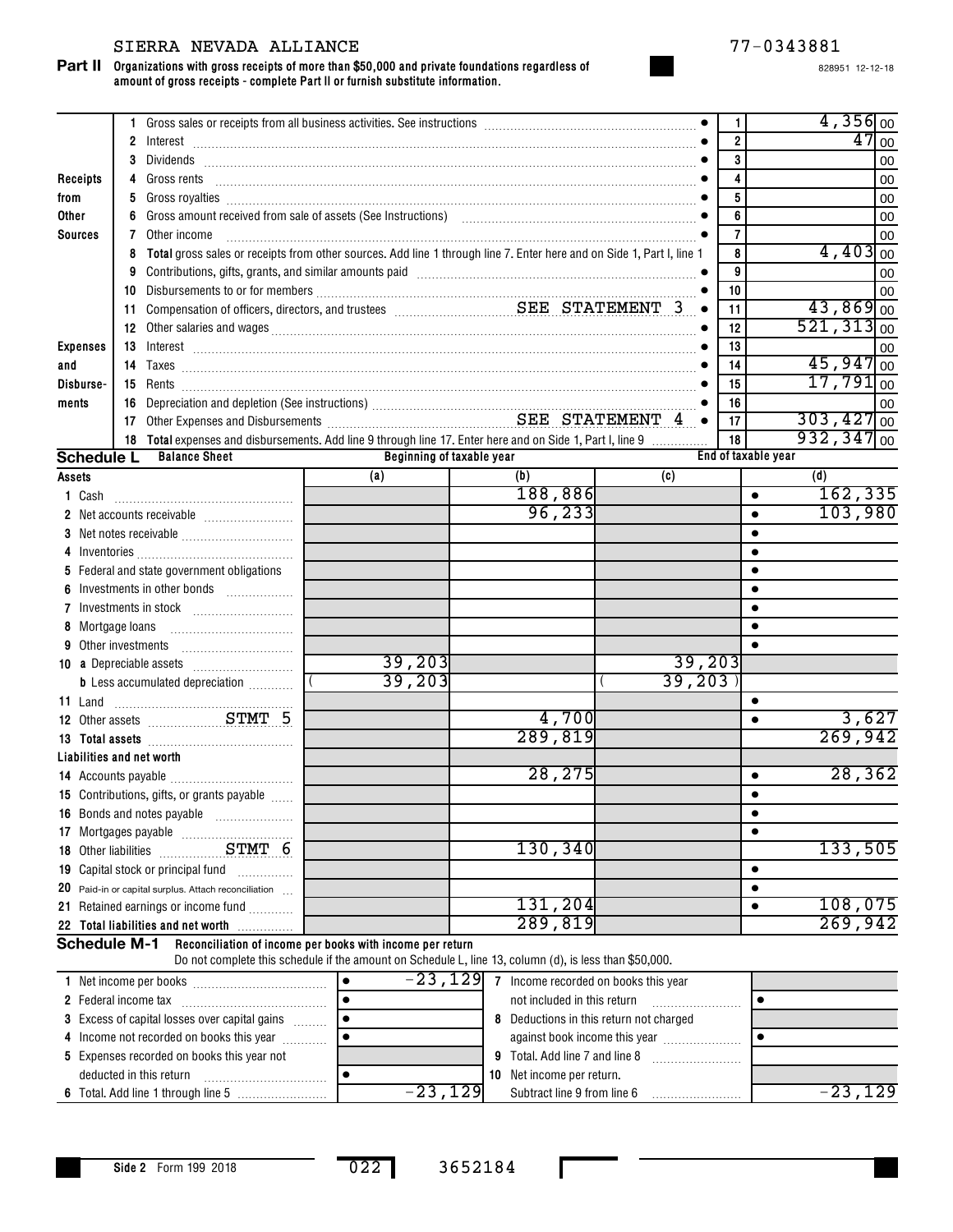| CA 199                               | CASH CONTRIBUTIONS<br>INCLUDED ON PART I, LINE 3         | <b>STATEMENT</b><br>1 |          |  |  |
|--------------------------------------|----------------------------------------------------------|-----------------------|----------|--|--|
| CONTRIBUTOR'S NAME                   | CONTRIBUTOR'S ADDRESS                                    | DATE OF<br>GIFT       | AMOUNT   |  |  |
| THE JOSEPH & VERA LONG<br>FOUNDATION | 500 YGNACIO VALLEY ROAD WALNUT<br><b>CREEK, CA 94596</b> | 08/31/18              | 9,513.   |  |  |
| ARNTZ FOUNDATION                     | PO BOX 66488 SCOTTS VALLEY, CA 09/19/18<br>95067         |                       | 25,000.  |  |  |
| CALIFORNIA VOLUNTEERS                | 1400 10TH STREET SACRAMENTO,<br>CA 95814                 | 11/30/18              | 676,204. |  |  |
| CITY OF SOUTH LAKE TAHOE             | 1901 AIRPORT ROAD SOUTH LAKE<br><b>TAHOE, CA 96150</b>   | 05/13/19              | 26,000.  |  |  |
| TOTAL INCLUDED ON LINE 3             |                                                          |                       | 736,717. |  |  |

}}}}}}}}}}}}}}}}}}}}}} }}}}}}}}}}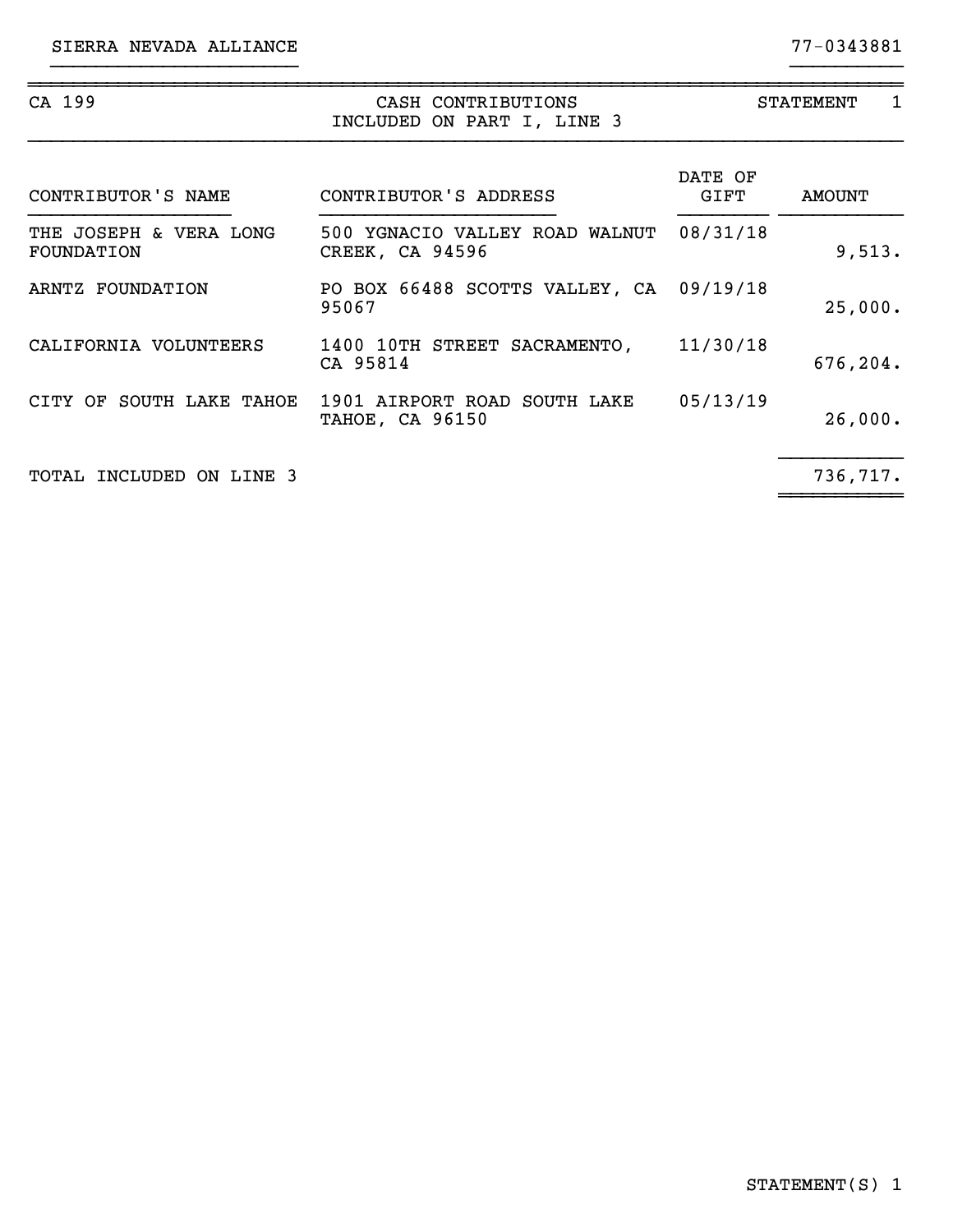| CA 199                                                             | NONCASH CONTRIBUTIONS<br>INCLUDED ON PART I, LINE 3 | 2<br>STATEMENT        |                 |                                       |  |                                    |  |  |
|--------------------------------------------------------------------|-----------------------------------------------------|-----------------------|-----------------|---------------------------------------|--|------------------------------------|--|--|
| CONTRIBUTOR'S NAME                                                 |                                                     | CONTRIBUTOR'S ADDRESS |                 |                                       |  |                                    |  |  |
| CALIFORNIA VOLUNTEERS                                              |                                                     |                       |                 | 1400 10TH STREET SACRAMENTO, CA 95814 |  |                                    |  |  |
| PROPERTY DESCRIPTION                                               |                                                     |                       |                 | DATE OF GIFT TOTAL AMOUNT FMV OF GIFT |  |                                    |  |  |
| IN KIND SERVICES PROVIDED                                          |                                                     |                       | 12/31/18        |                                       |  | 70,626.<br>70,626.                 |  |  |
| TOTAL INCLUDED ON LINE 3                                           |                                                     |                       |                 |                                       |  | 70,626.                            |  |  |
| CA 199 COMPENSATION OF OFFICERS, DIRECTORS AND TRUSTEES            |                                                     |                       |                 |                                       |  | 3<br><b>STATEMENT</b>              |  |  |
| NAME AND ADDRESS                                                   |                                                     |                       |                 | <b>TITLE AND</b>                      |  | AVERAGE HRS WORKED/WK COMPENSATION |  |  |
| DOUG CARSTENS<br>P.O. BOX 7989<br>SOUTH LAKE TAHOE, CA 96158       |                                                     |                       | PRESIDENT       | 1.00                                  |  | $0$ .                              |  |  |
| NICOLE CARTWRIGHT<br>P.O. BOX 7989<br>SOUTH LAKE TAHOE, CA 96158   |                                                     |                       | VICE PRESIDENT  | 1.00                                  |  | 0.                                 |  |  |
| <b>LAURA BEATON</b><br>P.O. BOX 7989<br>SOUTH LAKE TAHOE, CA 96158 |                                                     |                       | SECRETARY       | 1.00                                  |  | 0.                                 |  |  |
| BOB BARRETT<br>P.O. BOX 7989<br>SOUTH LAKE TAHOE, CA 96158         |                                                     |                       | <b>DIRECTOR</b> | 1.00                                  |  | $0$ .                              |  |  |
| ROBERT DEAN<br>P.O. BOX 7989<br>SOUTH LAKE TAHOE, CA 96158         |                                                     |                       | <b>DIRECTOR</b> | 1.00                                  |  | $0$ .                              |  |  |
| STEVE HAZE<br>P.O. BOX 7989<br>SOUTH LAKE TAHOE, CA 96158          |                                                     |                       | TREASURER       | 1.00                                  |  | 0.                                 |  |  |
| STEPHEN SMALLCOMBE<br>P.O. BOX 7989<br>SOUTH LAKE TAHOE, CA 96158  |                                                     |                       | <b>DIRECTOR</b> | 1.00                                  |  | 0.                                 |  |  |

}}}}}}}}}}}}}}}}}}}}}} }}}}}}}}}}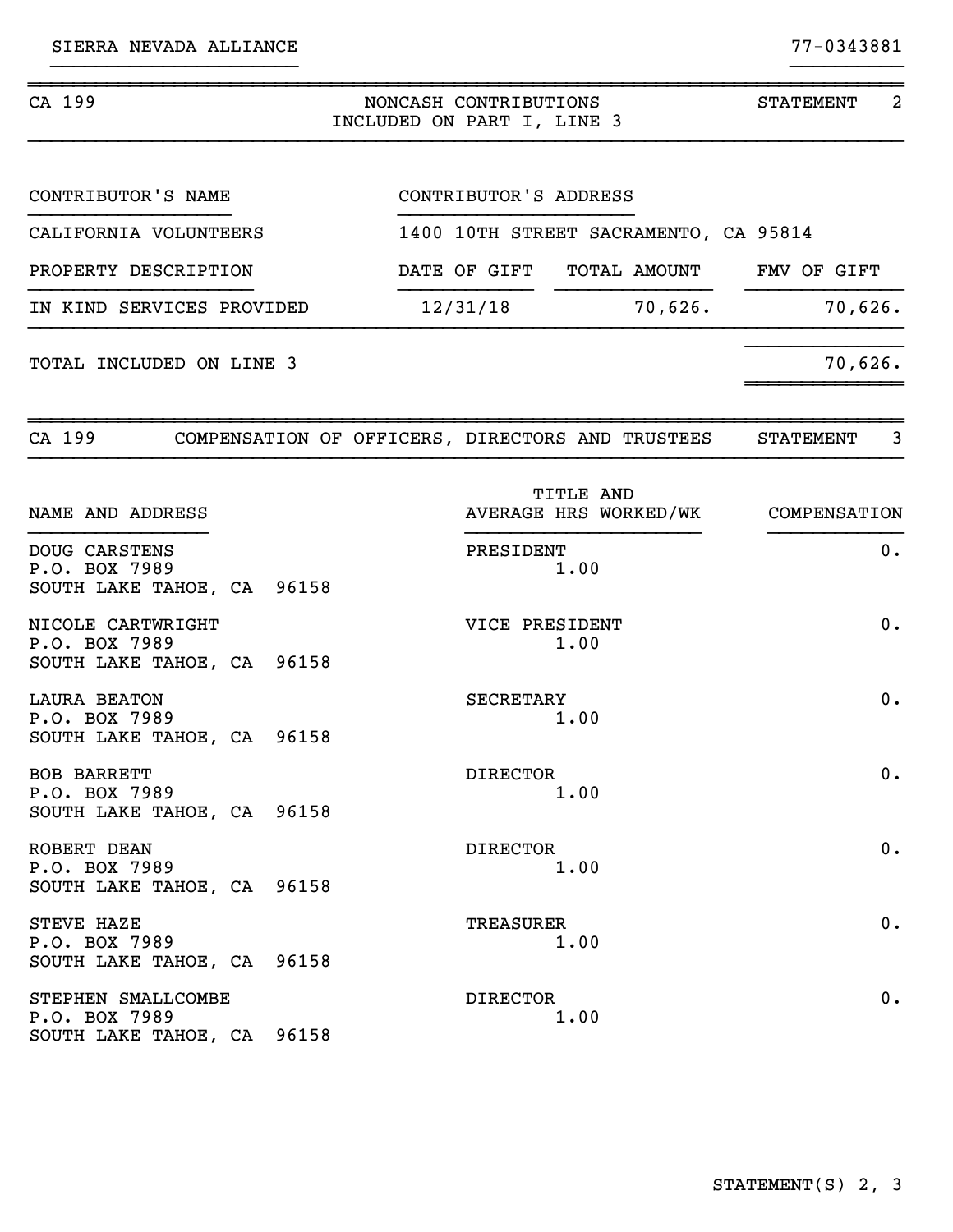| SIERRA NEVADA ALLIANCE                                            |                             | 77-0343881 |
|-------------------------------------------------------------------|-----------------------------|------------|
| PIERRE ZADO<br>P.O. BOX 7989<br>SOUTH LAKE TAHOE, CA 96158        | <b>DIRECTOR</b><br>1.00     | 0.         |
| CHRISTOPHER WRIGHT<br>P.O. BOX 7989<br>SOUTH LAKE TAHOE, CA 96158 | <b>DIRECTOR</b><br>1.00     | 0.         |
| JULIA KIM<br>P.O. BOX 7989<br>SOUTH LAKE TAHOE, CA 96158          | <b>DIRECTOR</b><br>1.00     | $0$ .      |
| <b>JENNY HATCH</b><br>P.O. BOX 7989<br>SOUTH LAKE TAHOE, CA 96158 | EXECUTIVE DIRECTOR<br>40.00 | 43,869.    |
| TOTAL TO FORM 199, PART II, LINE 11                               |                             | 43,869.    |
|                                                                   |                             |            |

| DESCRIPTION                           | <b>AMOUNT</b> |
|---------------------------------------|---------------|
| SNAP IN-KIND                          | 70,626.       |
| <b>SUPPLIES</b>                       | 24,675.       |
| <b>MISCELLANEOUS</b>                  | 10, 279.      |
| DIRECT EXPENSES OF FUNDRAISING EVENTS | 6,007.        |
| OTHER EMPLOYEE BENEFITS               | 82,369.       |
| ACCOUNTING FEES                       | 8,360.        |
| INVESTMENT MANAGEMENT FEES            | 51,473.       |
| OFFICE EXPENSES                       | 10,805.       |
| TRAVEL                                | 29, 155.      |
| CONFERENCES AND CONVENTIONS           | 5,312.        |
| <b>INSURANCE</b>                      | 4,366.        |
| TOTAL TO FORM 199, PART II, LINE 17   | 303,427.      |
|                                       |               |

CA 199 CA COTHER EXPENSES STATEMENT 4

| CA 199<br>OTHER ASSETS                 |              | -5<br><b>STATEMENT</b> |
|----------------------------------------|--------------|------------------------|
| DESCRIPTION                            | BEG. OF YEAR | END OF YEAR            |
| PREPAID EXPENSES AND DEFERRED CHARGES  | 4,700.       | 3,627.                 |
| TOTAL TO FORM 199, SCHEDULE L, LINE 12 | 4,700.       | 3,627.                 |
|                                        |              |                        |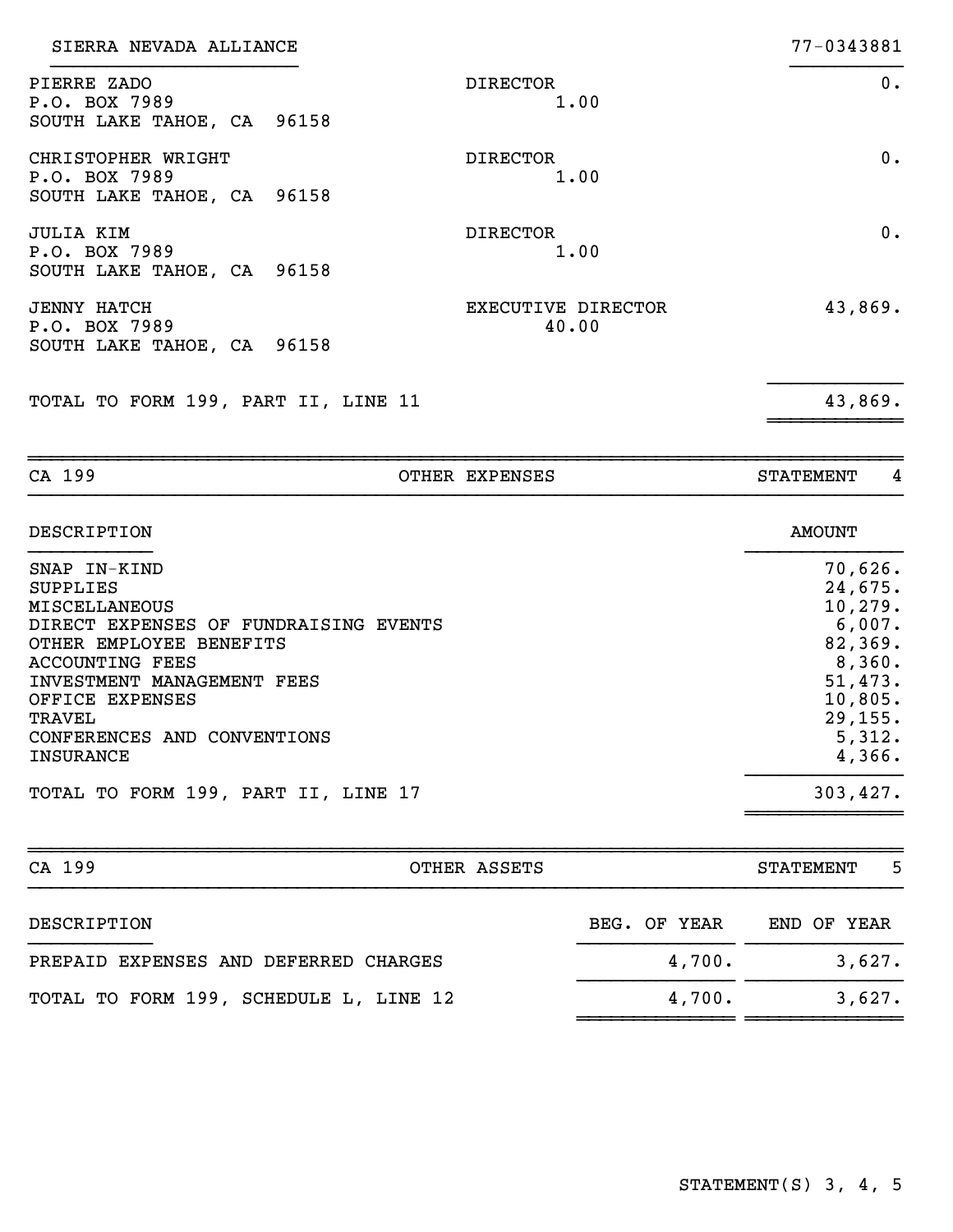SIERRA NEVADA ALLIANCE 77-0343881

~~~~~~~~~~~~~~ ~~~~~~~~~~~~~~

| CA 199                                               | OTHER LIABILITIES    |                  | 6<br><b>STATEMENT</b> |
|------------------------------------------------------|----------------------|------------------|-----------------------|
| DESCRIPTION                                          |                      | BEG. OF YEAR     | END OF YEAR           |
| DEFERRED REVENUE                                     |                      | 130, 340.        | 133,505.              |
| TOTAL TO FORM 199, SCHEDULE L, LINE 18               |                      | 130, 340.        | 133,505.              |
| CA 199                                               | <b>FUND BALANCES</b> |                  | 7<br><b>STATEMENT</b> |
| DESCRIPTION                                          |                      | BEG. OF YEAR     | END OF YEAR           |
| UNRESTRICTED ASSETS<br>PERMANENTLY RESTRICTED ASSETS |                      | 130,704.<br>500. | 107,075.<br>1,000.    |
| TOTAL TO FORM 199, SCHEDULE L, LINE 21               |                      | 131,204.         | 108,075.              |

}}}}}}}}}}}}}}}}}}}}}} }}}}}}}}}}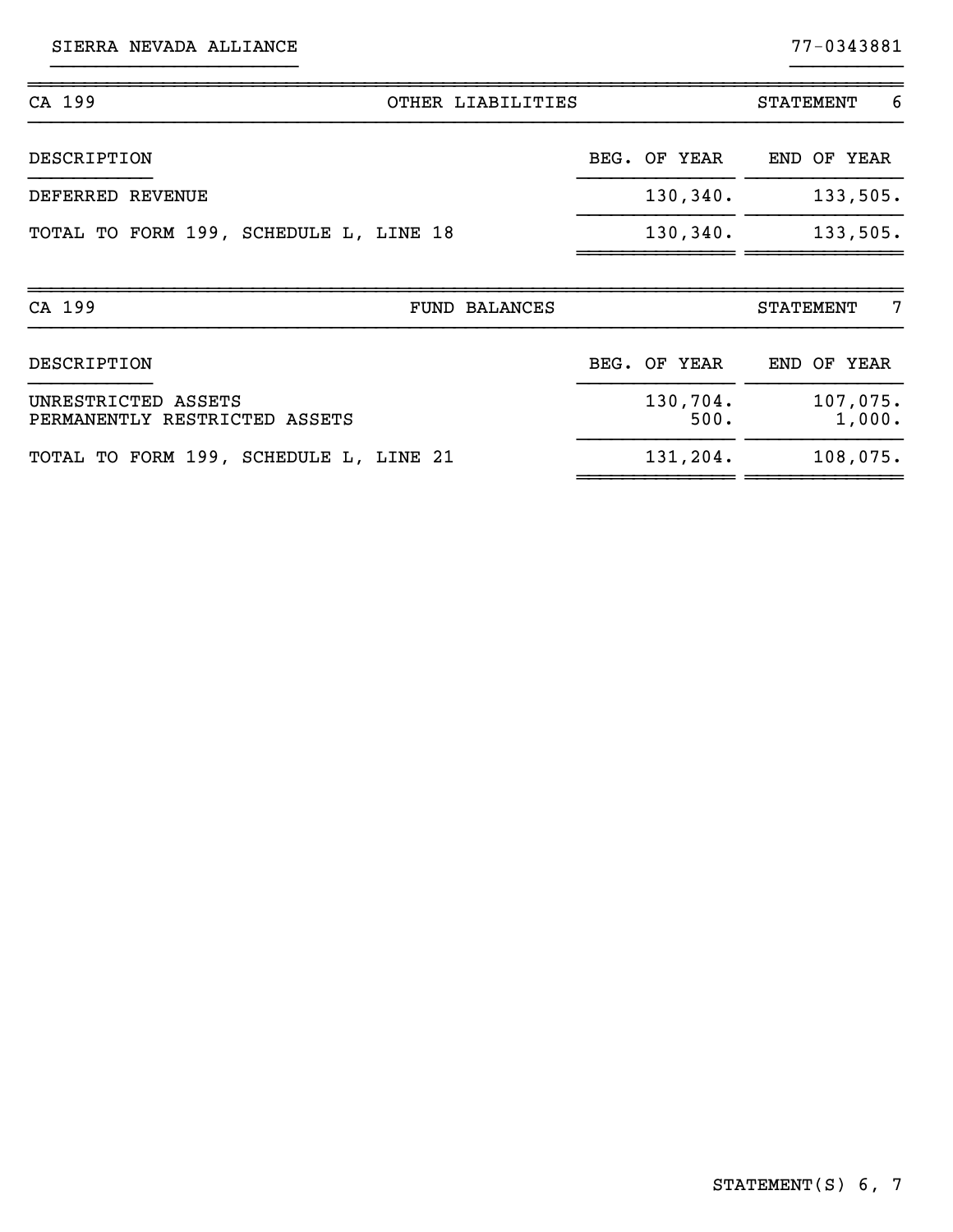# **Voucher at bottom of page.**

**DO NOT MAIL A PAPER COPY OF THE CORPORATE OR EXEMPT ORGANIZATION TAX RETURN WITH THE PAYMENT VOUCHER.**

**If the amount of payment is zero, do not mail this voucher.**

| <b>WHERE TO FILE:</b><br>Using black or blue ink, make check or money order payable to<br>the "Franchise Tax Board." Write the corporation number, FEIN,<br>CA SOS file number and "2018 FTB 3586" on the check or money<br>order. Detach voucher below. Enclose, but <b>do not</b> staple, payment<br>with voucher and mail to:<br><b>FRANCHISE TAX BOARD</b><br><b>PO BOX 942857</b><br><b>SACRAMENTO CA 94257-0531</b> |
|---------------------------------------------------------------------------------------------------------------------------------------------------------------------------------------------------------------------------------------------------------------------------------------------------------------------------------------------------------------------------------------------------------------------------|
| Make all checks or money orders payable in U.S. dollars and drawn against a U.S. financial<br>institution.                                                                                                                                                                                                                                                                                                                |

| WHEN TO FILE: | Corporations - File and Pay by the 15th day of the 4th month<br>following the close of the taxable year.<br>S corporations - File and Pay by the 15th day of the 3rd<br>month following the close of the taxable year. |  |  |  |  |  |
|---------------|------------------------------------------------------------------------------------------------------------------------------------------------------------------------------------------------------------------------|--|--|--|--|--|
|               |                                                                                                                                                                                                                        |  |  |  |  |  |
|               | Exempt organizations - File and Pay by the 15th day of the<br>5th month following the close of the taxable year.                                                                                                       |  |  |  |  |  |
|               | When the due date falls on a weekend or holiday, the deadline to file and pay<br>without penalty is extended to the next business day.                                                                                 |  |  |  |  |  |
|               |                                                                                                                                                                                                                        |  |  |  |  |  |
|               | <b>ONLINE SERVICES:</b> Corporations can make payments online using Web Pay for                                                                                                                                        |  |  |  |  |  |

schedule payments up to a year in advance. Go to ftb.ca.gov/pay Businesses. Corporations can make an immediate payment or for more information.

839035 12-12-18

**CAUTION:** You may be required to pay electronically, see instructions. \_\_\_ DETACH HERE \_ \_ \_ \_ \_ \_ \_ \_ \_ \_ \_ \_ F NO PAYMENT IS DUE, DO NOT MAIL THIS VOUCHER \_ \_ \_ \_ \_ \_ \_ \_ \_ \_ \_ \_ \_ \_ DETACH HERE \_ \_ \_ TAXABLE YEAR **Payment Voucher for Corporations and Exempt Exampt CALIFORNIA FORM 2018 Organizations e-filed Returns 3586 (e-file)** 0000000 SIER 77-0343881 1880003 18 FORM 3 TYB 07-01-2018 TYE 06-30-2019 SIERRA NEVADA ALLIANCE PO BOX 7989 SOUTH LAKE TAHOE CA 96158 (530) 542-4546 Amount of Payment 10.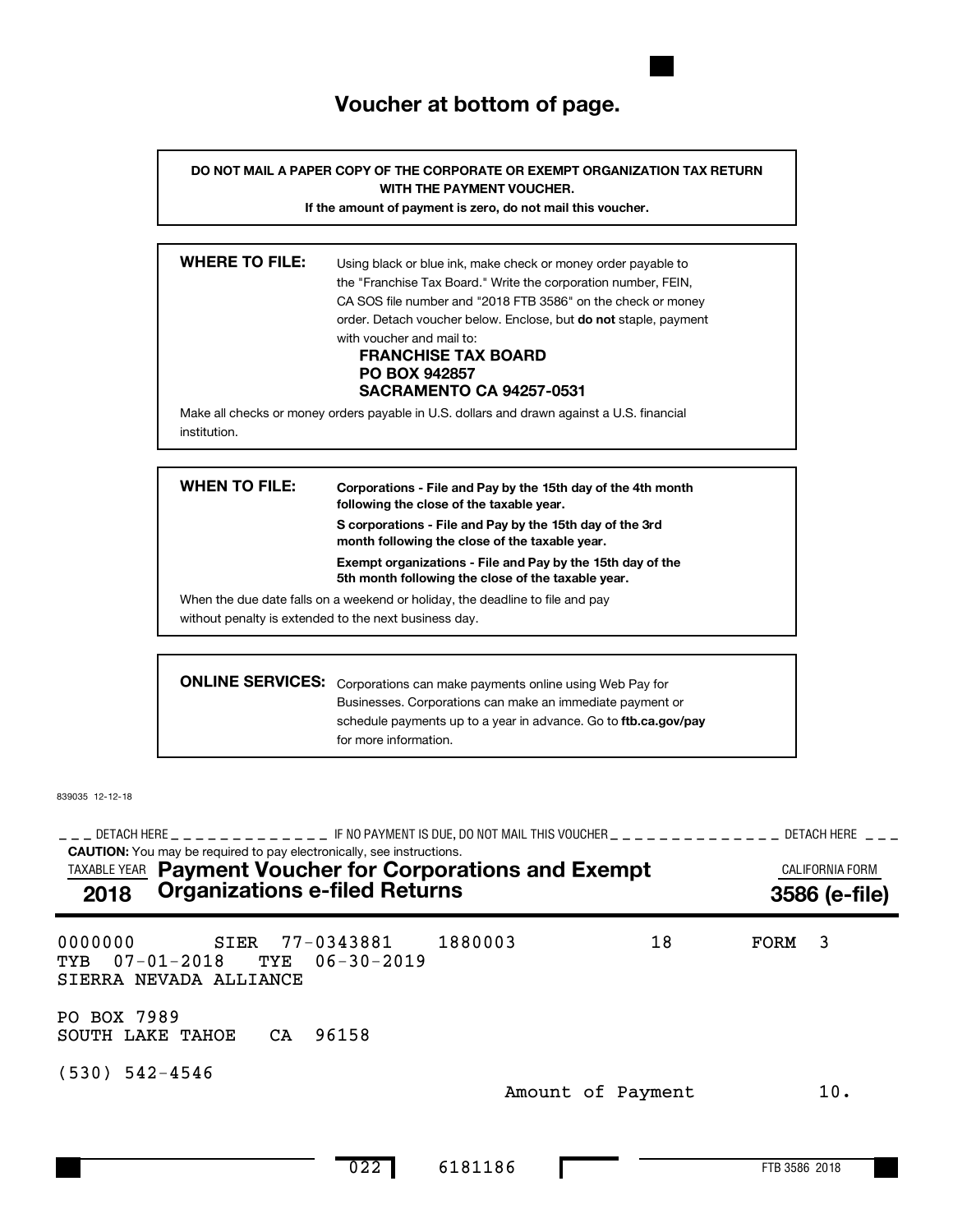| <b>TAXABLE YEAR</b><br>2018     |                                            | <b>California e-file Return Authorization for</b><br><b>Exempt Organizations</b>                                                                                                                                                                                                                                                                                                                                                                                                                                                                                                                                                                                                                                                                                                                                                                                                                                                                                                                                                                                                                                                                                                                                                                                                                                                                                      |                             |      |                                   |                                                          |             |                      | <b>FORM</b><br>8453-EO |
|---------------------------------|--------------------------------------------|-----------------------------------------------------------------------------------------------------------------------------------------------------------------------------------------------------------------------------------------------------------------------------------------------------------------------------------------------------------------------------------------------------------------------------------------------------------------------------------------------------------------------------------------------------------------------------------------------------------------------------------------------------------------------------------------------------------------------------------------------------------------------------------------------------------------------------------------------------------------------------------------------------------------------------------------------------------------------------------------------------------------------------------------------------------------------------------------------------------------------------------------------------------------------------------------------------------------------------------------------------------------------------------------------------------------------------------------------------------------------|-----------------------------|------|-----------------------------------|----------------------------------------------------------|-------------|----------------------|------------------------|
| <b>Exempt Organization name</b> |                                            |                                                                                                                                                                                                                                                                                                                                                                                                                                                                                                                                                                                                                                                                                                                                                                                                                                                                                                                                                                                                                                                                                                                                                                                                                                                                                                                                                                       |                             |      |                                   |                                                          |             | Identifying number   |                        |
|                                 | SIERRA NEVADA ALLIANCE                     |                                                                                                                                                                                                                                                                                                                                                                                                                                                                                                                                                                                                                                                                                                                                                                                                                                                                                                                                                                                                                                                                                                                                                                                                                                                                                                                                                                       |                             |      |                                   |                                                          |             | 77-0343881           |                        |
| Part I                          |                                            | <b>Electronic Return Information</b> (whole dollars only)                                                                                                                                                                                                                                                                                                                                                                                                                                                                                                                                                                                                                                                                                                                                                                                                                                                                                                                                                                                                                                                                                                                                                                                                                                                                                                             |                             |      |                                   |                                                          |             |                      |                        |
| 1                               |                                            |                                                                                                                                                                                                                                                                                                                                                                                                                                                                                                                                                                                                                                                                                                                                                                                                                                                                                                                                                                                                                                                                                                                                                                                                                                                                                                                                                                       |                             |      |                                   |                                                          | 1.          |                      | 909, 218               |
| 2                               | Total gross income (Form 199, line 8)      |                                                                                                                                                                                                                                                                                                                                                                                                                                                                                                                                                                                                                                                                                                                                                                                                                                                                                                                                                                                                                                                                                                                                                                                                                                                                                                                                                                       |                             |      |                                   |                                                          |             |                      | 909,218                |
| з                               |                                            |                                                                                                                                                                                                                                                                                                                                                                                                                                                                                                                                                                                                                                                                                                                                                                                                                                                                                                                                                                                                                                                                                                                                                                                                                                                                                                                                                                       |                             |      |                                   |                                                          |             |                      | 932,347                |
| Part II                         |                                            | Settle Your Account Electronically for Taxable Year 2018                                                                                                                                                                                                                                                                                                                                                                                                                                                                                                                                                                                                                                                                                                                                                                                                                                                                                                                                                                                                                                                                                                                                                                                                                                                                                                              |                             |      |                                   |                                                          |             |                      |                        |
| 4                               | Electronic funds withdrawal                | 4a Amount                                                                                                                                                                                                                                                                                                                                                                                                                                                                                                                                                                                                                                                                                                                                                                                                                                                                                                                                                                                                                                                                                                                                                                                                                                                                                                                                                             |                             |      | 4b Withdrawal date (mm/dd/yyyy)   |                                                          |             |                      |                        |
| Part III                        |                                            | Banking Information (Have you verified the exempt organization's banking information?)                                                                                                                                                                                                                                                                                                                                                                                                                                                                                                                                                                                                                                                                                                                                                                                                                                                                                                                                                                                                                                                                                                                                                                                                                                                                                |                             |      |                                   |                                                          |             |                      |                        |
|                                 | 5 Routing number                           |                                                                                                                                                                                                                                                                                                                                                                                                                                                                                                                                                                                                                                                                                                                                                                                                                                                                                                                                                                                                                                                                                                                                                                                                                                                                                                                                                                       |                             |      |                                   |                                                          |             |                      |                        |
|                                 | 6 Account number                           |                                                                                                                                                                                                                                                                                                                                                                                                                                                                                                                                                                                                                                                                                                                                                                                                                                                                                                                                                                                                                                                                                                                                                                                                                                                                                                                                                                       |                             |      | 7 Type of account:                | Checking                                                 |             | Savings              |                        |
| Part IV                         | <b>Declaration of Officer</b>              |                                                                                                                                                                                                                                                                                                                                                                                                                                                                                                                                                                                                                                                                                                                                                                                                                                                                                                                                                                                                                                                                                                                                                                                                                                                                                                                                                                       |                             |      |                                   |                                                          |             |                      |                        |
| on line 4a.                     |                                            | I authorize the exempt organization's account to be settled as designated in Part II. If I check Part II, Box 4, I authorize an electronic funds withdrawal for the amount listed                                                                                                                                                                                                                                                                                                                                                                                                                                                                                                                                                                                                                                                                                                                                                                                                                                                                                                                                                                                                                                                                                                                                                                                     |                             |      |                                   |                                                          |             |                      |                        |
|                                 |                                            | Under penalties of perjury, I declare that I am an officer of the above exempt organization and that the information I provided to my electronic return originator (ERO),<br>transmitter, or intermediate service provider and the amounts in Part I above agree with the amounts on the corresponding lines of the exempt organization's 2018<br>California electronic return. To the best of my knowledge and belief, the exempt organization's return is true, correct, and complete. If the exempt organization is filing<br>a balance due return, I understand that if the Franchise Tax Board (FTB) does not receive full and timely payment of the exempt organization's fee liability, the exempt<br>organization will remain liable for the fee liability and all applicable interest and penalties. I authorize the exempt organization return and accompanying schedules and<br>statements be transmitted to the FTB by the ERO, transmitter, or intermediate service provider. If the processing of the exempt organization's return or refund is<br>delayed, I authorize the FTB to disclose to the ERO or intermediate service provider the reason(s) for the delay.                                                                                                                                                                                    |                             |      |                                   |                                                          |             |                      |                        |
| Sign                            | Signature of officer                       |                                                                                                                                                                                                                                                                                                                                                                                                                                                                                                                                                                                                                                                                                                                                                                                                                                                                                                                                                                                                                                                                                                                                                                                                                                                                                                                                                                       | Date                        |      | EXECUTIVE DIRECTOR                |                                                          |             |                      |                        |
| <b>Here</b>                     |                                            |                                                                                                                                                                                                                                                                                                                                                                                                                                                                                                                                                                                                                                                                                                                                                                                                                                                                                                                                                                                                                                                                                                                                                                                                                                                                                                                                                                       |                             |      |                                   |                                                          |             |                      |                        |
| Part V                          |                                            | Declaration of Electronic Return Originator (ERO) and Paid Preparer.                                                                                                                                                                                                                                                                                                                                                                                                                                                                                                                                                                                                                                                                                                                                                                                                                                                                                                                                                                                                                                                                                                                                                                                                                                                                                                  |                             |      |                                   |                                                          |             |                      |                        |
|                                 |                                            | I declare that I have reviewed the above exempt organization's return and that the entries on form FTB 8453-EO are complete and correct to the best of my knowledge. (If I<br>am only an intermediate service provider, I understand that I am not responsible for reviewing the exempt organization's return. I declare, however, that form FTB 8453-EO<br>accurately reflects the data on the return.) I have obtained the organization officer's signature on form FTB 8453-EO before transmitting this return to the FTB; I have<br>provided the organization officer with a copy of all forms and information that I will file with the FTB, and I have followed all other requirements described in FTB Pub.<br>1345, 2018 Handbook for Authorized e-file Providers. I will keep form FTB 8453-EO on file for four years from the due date of the return or four years from the date<br>the exempt organization return is filed, whichever is later, and I will make a copy available to the FTB upon request. If I am also the paid preparer, under penalties of perjury,<br>I declare that I have examined the above exempt organization's return and accompanying schedules and statements, and to the best of my knowledge and belief, they are<br>true, correct, and complete. I make this declaration based on all information of which I have knowledge. |                             |      |                                   |                                                          |             |                      |                        |
| ERO                             | ERO's-<br>signature                        | SCHETTLER MACY & ASSOCIATES                                                                                                                                                                                                                                                                                                                                                                                                                                                                                                                                                                                                                                                                                                                                                                                                                                                                                                                                                                                                                                                                                                                                                                                                                                                                                                                                           |                             | Date | Check if<br>also paid<br>preparer | Check<br>if self-<br>$\overline{\textbf{X}}$<br>employed |             | <b>ERO's PTIN</b>    | P00922103              |
| Must                            | Firm's name (or yours                      |                                                                                                                                                                                                                                                                                                                                                                                                                                                                                                                                                                                                                                                                                                                                                                                                                                                                                                                                                                                                                                                                                                                                                                                                                                                                                                                                                                       | SCHETTLER MACY & ASSOCIATES |      |                                   |                                                          | <b>FEIN</b> | $47 - 2177559$       |                        |
| Sign                            | if self-employed)<br>and address           |                                                                                                                                                                                                                                                                                                                                                                                                                                                                                                                                                                                                                                                                                                                                                                                                                                                                                                                                                                                                                                                                                                                                                                                                                                                                                                                                                                       | 110 COUNTRY ESTATES CIRCLE, |      | SUITE <sub>2</sub>                |                                                          |             |                      |                        |
|                                 |                                            | RENO, NV                                                                                                                                                                                                                                                                                                                                                                                                                                                                                                                                                                                                                                                                                                                                                                                                                                                                                                                                                                                                                                                                                                                                                                                                                                                                                                                                                              |                             |      |                                   |                                                          |             | ZIP code $89511$     |                        |
|                                 |                                            | Under penalties of periury. I declare that I have examined the above organization's return and accompanying schedules and statements, and to the best of my knowledge<br>and belief, they are true, correct, and complete. I make this declaration based on all information of which I have knowledge.                                                                                                                                                                                                                                                                                                                                                                                                                                                                                                                                                                                                                                                                                                                                                                                                                                                                                                                                                                                                                                                                |                             |      |                                   |                                                          |             |                      |                        |
| Paid                            | Paid                                       |                                                                                                                                                                                                                                                                                                                                                                                                                                                                                                                                                                                                                                                                                                                                                                                                                                                                                                                                                                                                                                                                                                                                                                                                                                                                                                                                                                       |                             |      | Date                              | Check                                                    |             | Paid preparer's PTIN |                        |
| Preparer                        | preparer's<br>signature                    |                                                                                                                                                                                                                                                                                                                                                                                                                                                                                                                                                                                                                                                                                                                                                                                                                                                                                                                                                                                                                                                                                                                                                                                                                                                                                                                                                                       |                             |      |                                   | if self-<br>employed                                     |             |                      |                        |
| <b>Must</b>                     | Firm's name (or yours<br>if self-employed) |                                                                                                                                                                                                                                                                                                                                                                                                                                                                                                                                                                                                                                                                                                                                                                                                                                                                                                                                                                                                                                                                                                                                                                                                                                                                                                                                                                       |                             |      |                                   |                                                          | <b>FEIN</b> |                      |                        |
| Sign                            | and address                                |                                                                                                                                                                                                                                                                                                                                                                                                                                                                                                                                                                                                                                                                                                                                                                                                                                                                                                                                                                                                                                                                                                                                                                                                                                                                                                                                                                       |                             |      |                                   |                                                          |             |                      |                        |
|                                 |                                            |                                                                                                                                                                                                                                                                                                                                                                                                                                                                                                                                                                                                                                                                                                                                                                                                                                                                                                                                                                                                                                                                                                                                                                                                                                                                                                                                                                       |                             |      |                                   |                                                          | ZIP code    |                      |                        |
|                                 |                                            |                                                                                                                                                                                                                                                                                                                                                                                                                                                                                                                                                                                                                                                                                                                                                                                                                                                                                                                                                                                                                                                                                                                                                                                                                                                                                                                                                                       |                             |      |                                   |                                                          |             |                      |                        |
|                                 |                                            |                                                                                                                                                                                                                                                                                                                                                                                                                                                                                                                                                                                                                                                                                                                                                                                                                                                                                                                                                                                                                                                                                                                                                                                                                                                                                                                                                                       |                             |      |                                   |                                                          |             |                      |                        |
|                                 | For Privacy Notice, get FTB 1131 ENG/SP.   |                                                                                                                                                                                                                                                                                                                                                                                                                                                                                                                                                                                                                                                                                                                                                                                                                                                                                                                                                                                                                                                                                                                                                                                                                                                                                                                                                                       |                             |      |                                   |                                                          |             |                      | FTB 8453-EO 2018       |

829021 11-13-18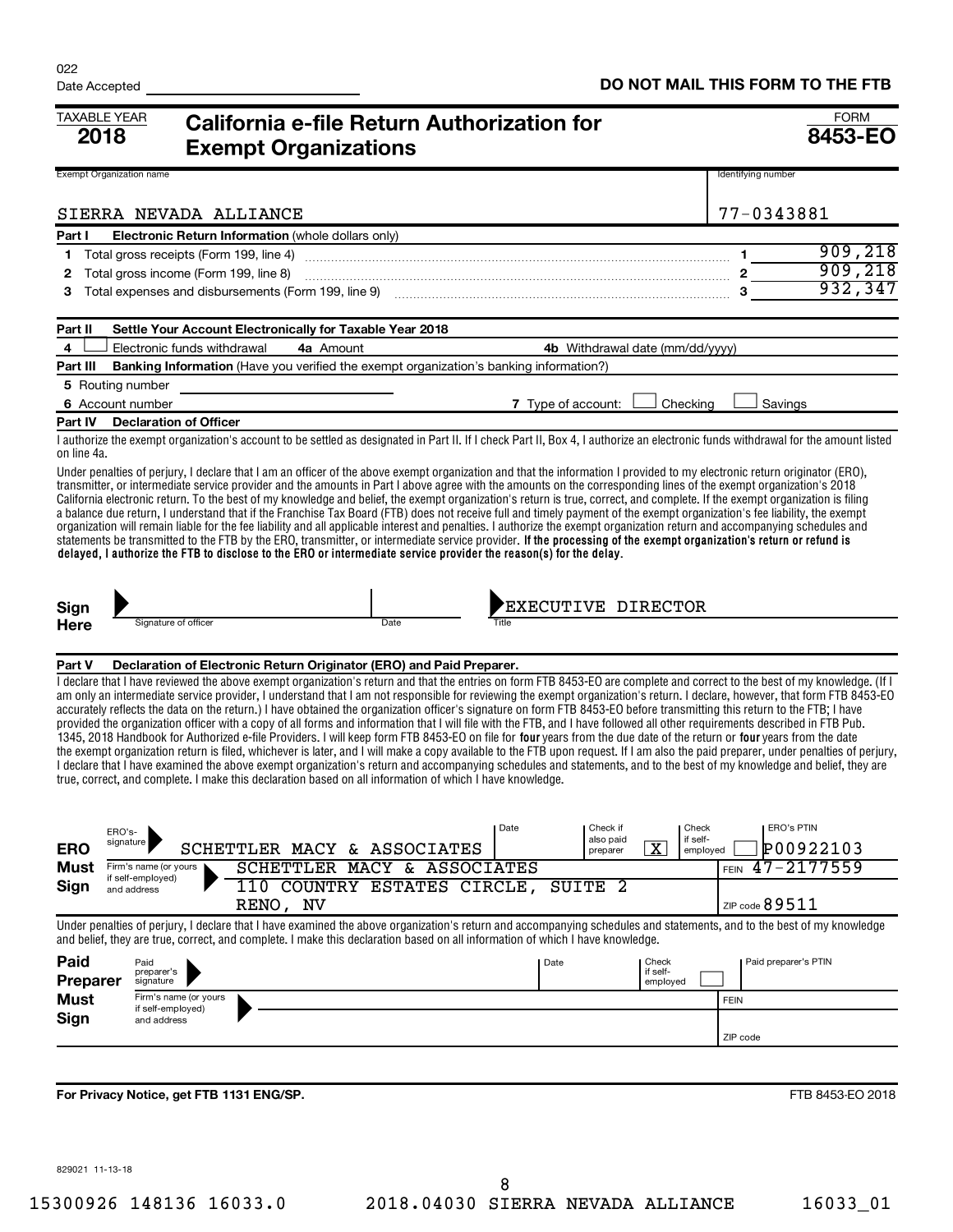**MAIL TO: Registry of Charitable Trusts P.O. Box 903447 Sacramento, CA 94203-4470 (916) 210-6400**

**WEB SITE ADDRESS: www.ag.ca.gov/charities/**

## **ANNUAL REGISTRATION RENEWAL FEE REPORT TO ATTORNEY GENERAL OF CALIFORNIA**

**Section 12586 and 12587, California Government Code 11 Cal. Code Regs. section 301-307, 311 and 312**

Failure to submit this report annually no later than the 15th day of the 5th month after the end of the organization's accounting period may result in the loss of tax exemption and the assessment of a minimum tax of \$800, plus interest, and/or fines or filing penalties as defined in Government Code section 12586.1. IRS extensions will be honored.

|                                                                                                                                                                                                                                                                                | Check if:                |                                          |                 |                         |   |  |  |  |
|--------------------------------------------------------------------------------------------------------------------------------------------------------------------------------------------------------------------------------------------------------------------------------|--------------------------|------------------------------------------|-----------------|-------------------------|---|--|--|--|
| State Charity Registration Number: CT 92916                                                                                                                                                                                                                                    |                          |                                          |                 |                         |   |  |  |  |
|                                                                                                                                                                                                                                                                                | <b>Change of address</b> |                                          |                 |                         |   |  |  |  |
| SIERRA NEVADA ALLIANCE<br>Name of Organization                                                                                                                                                                                                                                 | Amended report           |                                          |                 |                         |   |  |  |  |
| P.O. BOX 7989<br>Address (Number and Street)                                                                                                                                                                                                                                   |                          | 1880003<br>Corporate or Organization No. |                 |                         |   |  |  |  |
| 96158<br>SOUTH LAKE TAHOE, CA<br>City or Town, State and ZIP Code                                                                                                                                                                                                              |                          | Federal Employer I.D. No.                | 77-0343881      |                         |   |  |  |  |
| ANNUAL REGISTRATION RENEWAL FEE SCHEDULE (11 Cal. Code Regs. sections 301-307, 311, and 312)<br>Make Check Payable to Attorney General's Registry of Charitable Trusts                                                                                                         |                          |                                          |                 |                         |   |  |  |  |
| <b>Gross Receipts</b><br><b>Gross Annual Revenue</b><br>Fee                                                                                                                                                                                                                    | Fee                      | Gross Annual Revenue                     |                 | Fee                     |   |  |  |  |
| <b>Less than \$25,000</b><br>0<br>Between \$100,001 and \$250,000<br>\$50<br>Between \$1,000,001 and \$10 million<br>Between \$250,001 and \$1 million<br>Between \$10,000,001 and \$50 million<br>Between \$25,000 and \$100,000<br>\$25<br>\$75<br>Greater than \$50 million |                          |                                          |                 | \$150<br>\$225<br>\$300 |   |  |  |  |
| <b>PART A - ACTIVITIES</b>                                                                                                                                                                                                                                                     |                          |                                          |                 |                         |   |  |  |  |
| For your most recent full accounting period (beginning $07/01/2018$<br>06/30/2019<br>ending<br>) list:<br>269,942<br>903,211<br>Total assets \$<br>Gross annual revenue \$                                                                                                     |                          |                                          |                 |                         |   |  |  |  |
| <b>PART B - STATEMENTS REGARDING ORGANIZATION DURING THE PERIOD OF THIS REPORT</b>                                                                                                                                                                                             |                          |                                          |                 |                         |   |  |  |  |
| If you answer "yes" to any of the questions below, you must attach a separate page providing an explanation and details for each<br>Note:<br>"yes" response. Please review RRF-1 instructions for information required.                                                        |                          |                                          |                 |                         |   |  |  |  |
| Yes<br>During this reporting period, were there any contracts, loans, leases or other financial transactions between the organization<br>1.                                                                                                                                    |                          |                                          |                 |                         |   |  |  |  |
| and any officer, director or trustee thereof either directly or with an entity in which any such officer, director or trustee had<br>any financial interest?                                                                                                                   |                          |                                          |                 |                         |   |  |  |  |
| During this reporting period, were there any theft, embezzlement, diversion or misuse of the organization's charitable property<br>2.<br>or funds?                                                                                                                             |                          |                                          |                 |                         | х |  |  |  |
| During this reporting period, did non-program expenditures exceed 50% of gross revenue?<br>3.                                                                                                                                                                                  |                          |                                          |                 |                         | x |  |  |  |
| During this reporting period, were any organization funds used to pay any penalty, fine or judgment? If you filed a Form 4720<br>4.<br>with the Internal Revenue Service, attach a copy.                                                                                       |                          |                                          |                 |                         | х |  |  |  |
| During this reporting period, were the services of a commercial fundraiser or fundraising counsel for charitable purposes used?<br>5.<br>If "yes," provide an attachment listing the name, address, and telephone number of the service provider.                              |                          |                                          |                 |                         | х |  |  |  |
| 6.<br>During this reporting period, did the organization receive any governmental funding? If so, provide an attachment listing the<br>name of the agency, mailing address, contact person, and telephone number.                                                              |                          |                                          | SEE STATEMENT 8 | х                       |   |  |  |  |
| 7.<br>During this reporting period, did the organization hold a raffle for charitable purposes? If "yes," provide an attachment indicating<br>the number of raffles and the date(s) they occurred.                                                                             |                          |                                          |                 |                         | X |  |  |  |
| Does the organization conduct a vehicle donation program? If "yes," provide an attachment indicating whether the program is<br>8.<br>operated by the charity or whether the organization contracts with a commercial fundraiser for charitable purposes.                       |                          |                                          |                 |                         | х |  |  |  |
| 9.<br>Did your organization have prepared an audited financial statement in accordance with generally accepted accounting<br>principles for this reporting period?                                                                                                             |                          |                                          |                 | х                       |   |  |  |  |
| $542 - 4546$<br>(530)<br>Organization's area code and telephone number                                                                                                                                                                                                         |                          |                                          |                 |                         |   |  |  |  |
| Organization's e-mail address    INFO@SIERRANEVADAALLIANCE.ORG                                                                                                                                                                                                                 |                          |                                          |                 |                         |   |  |  |  |
| I declare under penalty of perjury that I have examined this report, including accompanying documents, and to the best of my knowledge and belief, the content<br>is true, correct and complete.                                                                               |                          |                                          |                 |                         |   |  |  |  |
| <b>JENNY HATCH</b>                                                                                                                                                                                                                                                             |                          | EXECUTIVE DIRECTOR                       |                 |                         |   |  |  |  |
| Signature of authorized officer<br>Printed Name                                                                                                                                                                                                                                |                          | Title                                    | Date            |                         |   |  |  |  |
| 829291                                                                                                                                                                                                                                                                         |                          |                                          |                 |                         |   |  |  |  |